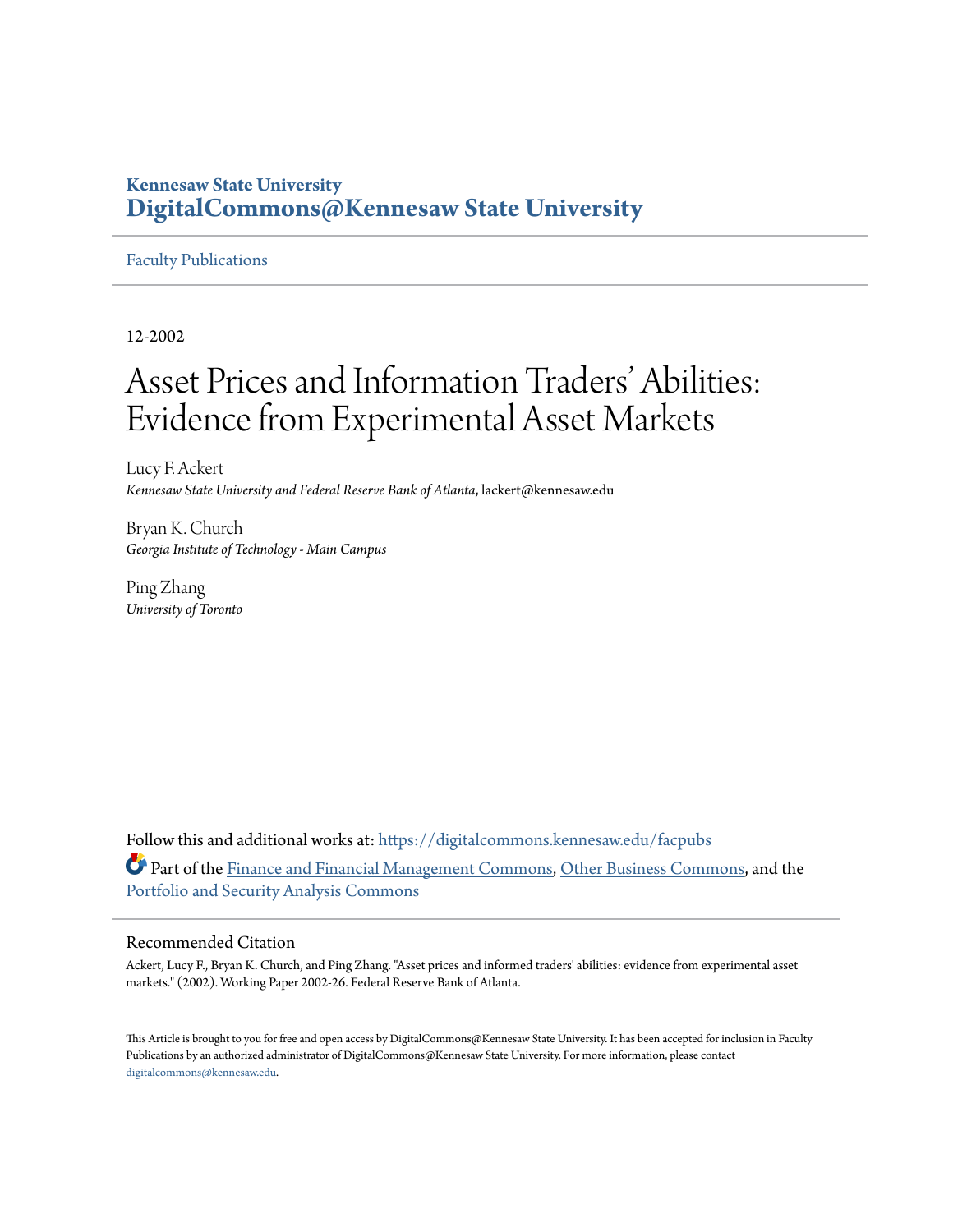

# FEDERAL **RESERVE BANK** of ATLANTA

#### **Asset Prices and Informed Traders' Abilities: Evidence from Experimental Asset Markets**

Lucy F. Ackert, Bryan K. Church and Ping Zhang

Working Paper 2002-26 December 2002

# Working Paper Series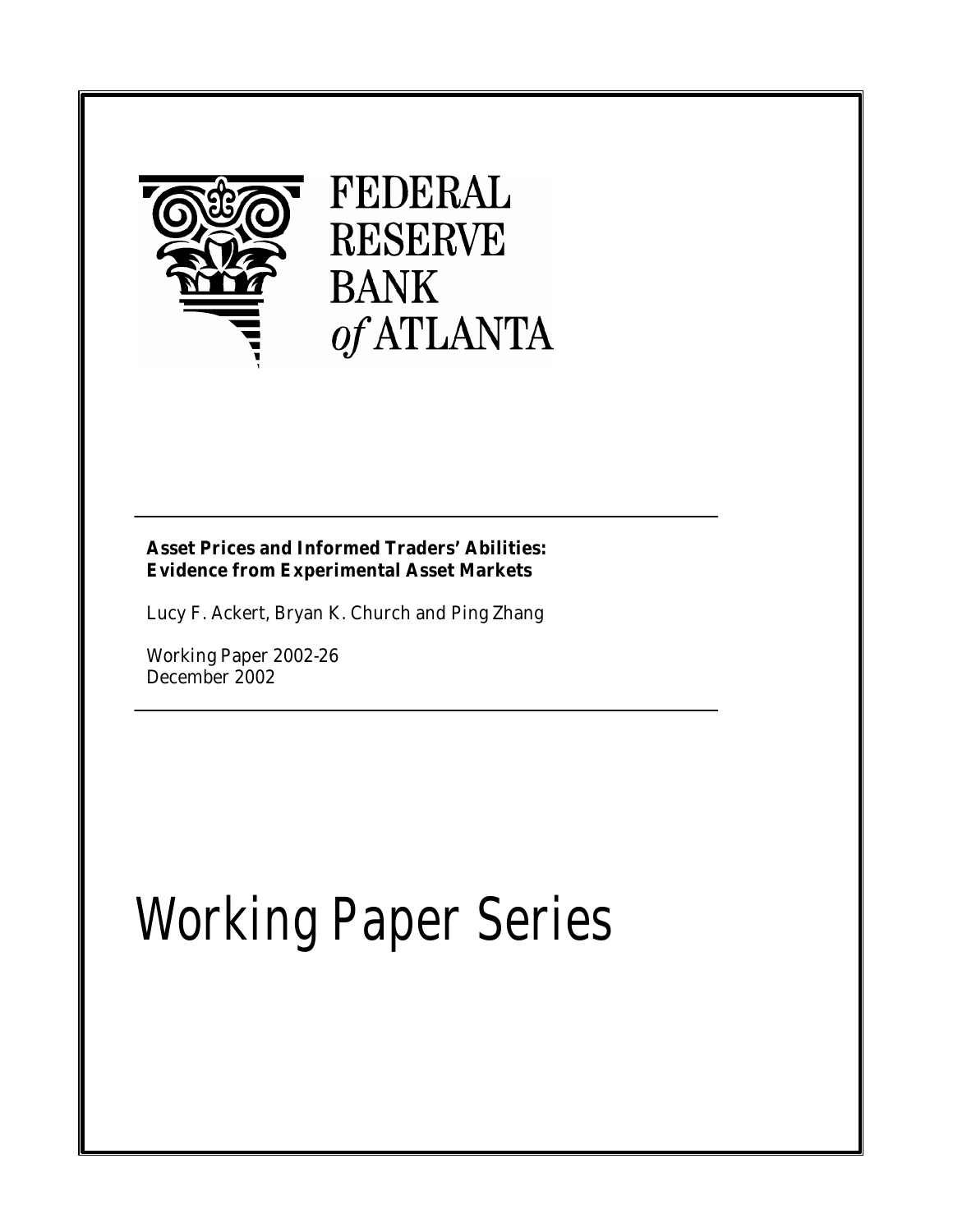Federal Reserve Bank of Atlanta Working Paper 2002-26 December 2002

## **Asset Prices and Informed Traders' Abilities: Evidence from Experimental Asset Markets**

Lucy F. Ackert, Kennesaw State University and Federal Reserve Bank of Atlanta Bryan K. Church, Georgia Tech Ping Zhang, University of Toronto

**Abstract:** This study reports the results of fifteen experimental asset markets designed to investigate the effects of forecasts on market prices, traders' abilities to assess asset value, and the link between the two. Across the fifteen markets, the authors investigate alternative forecast-generating processes. In some markets the process produces an unbiased estimate of asset value and in others a biased estimate. The processes generating the biased forecasts, though, are less variable than the process generating the unbiased forecast. The authors find that, in general, periodend asset price reflects private forecasts, regardless of the forecast-generating process. Subsequently, they investigate whether traders' abilities to use forecasts differ across the forecast-generating processes. The authors find that most are able to properly use unbiased forecasts. They refer to them as smart traders. By comparison, a significant proportion is unable to properly use biased forecasts (typically traders' adjustments for bias are insufficient). Linking market outcomes and traders' abilities, the authors find that asset price appears to properly reflect unbiased forecasts as long as the market includes at least two smart informed traders who have sufficient ability to influence market outcomes. To obtain a comparable result in markets with the biased forecast, at least three smart informed traders with sufficient ability to influence market outcomes are necessary.

JEL classification: D82

Key words: forecast bias, experimental markets, smart traders

The authors acknowledge the financial support of the Social Sciences and Humanities Research Council of Canada, the Federal Reserve Bank of Atlanta, and Georgia Tech and the helpful comments of two anonymous referees. The views expressed here are the authors' and not necessarily those of the Federal Reserve Bank of Atlanta or the Federal Reserve System. Any remaining errors are the authors' responsibility.

Please address questions regarding content to Lucy F. Ackert, Department of Economics and Finance, Michael J. Coles College of Business, Kennesaw State University, 1000 Chastain Road, Kennesaw, Georgia 30144, 770-423-6111, lucy ackert@coles2.kennesaw.edu, and Research Department, Federal Reserve Bank of Atlanta, 1000 Peachtree Street N.E., Atlanta, Georgia 30309-4470; Bryan K. Church, DuPree College of Management, Georgia Tech, Atlanta, Georgia 30332-0520, 404-894-3907, fax: 404-894-6030, bryan.church@mgt.gatech.edu; or Ping Zhang, Rotman School of Management, 105 St. George Street, University of Toronto, Toronto, ON, Canada M5S 3E6, pzhang@mgmt.utoronto.ca.

The full text of Federal Reserve Bank of Atlanta working papers, including revised versions, is available on the Atlanta Fed's Web site at http://www.frbatlanta.org. Click on the "Publications" link and then "Working Papers." To receive notification about new papers, please use the on-line publications order form, or contact the Public Affairs Department, Federal Reserve Bank of Atlanta, 1000 Peachtree Street, N.E., Atlanta, Georgia 30309-4470, 404-498-8020.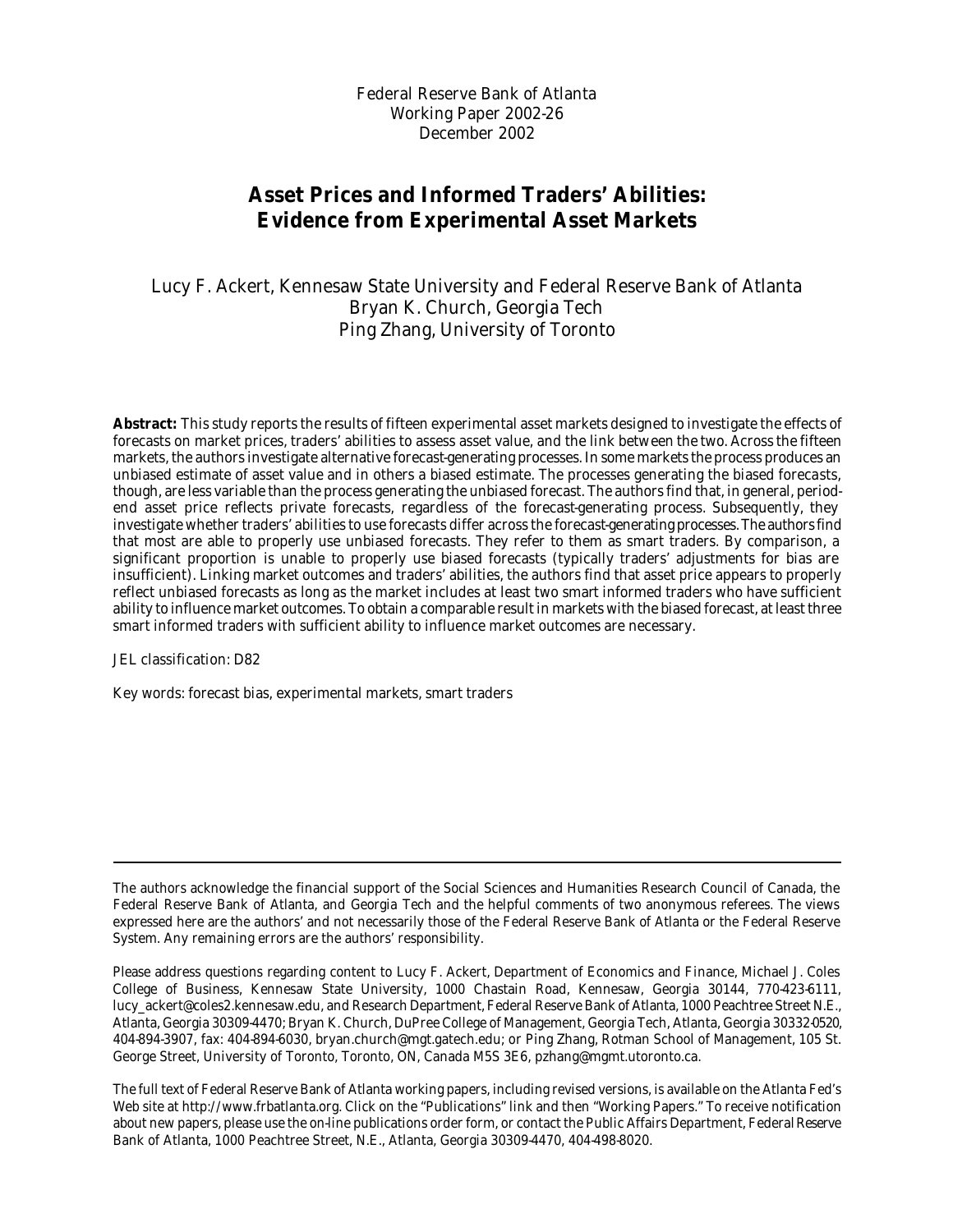# **Asset Prices and Informed Traders' Abilities: Evidence From Experimental Asset Markets**

#### **1. Introduction**

This study reports the results of 15 experimental asset markets designed to investigate the effects of forecasts on market prices, traders' abilities to assess asset value, and the link between the two. Each market consists of a series of trading periods in which traders can purchase a forecast of period-end asset value. Across the 15 markets, we investigate alternative forecast-generating processes: one that produces an unbiased estimate of asset value, one that produces an optimistic biased estimate, and one that produces a pessimistic biased estimate. The processes generating the biased forecasts, though, are less variable than the process generating the unbiased forecast. After the trading periods are completed, each market includes a series of prediction periods in which forecasts are publicly announced and participants predict asset value.

We investigate whether the alternative forecast-generating processes affect the convergence of asset price over time: specifically, whether asset prices are similar, regardless of forecast bias and variability. Next, we examine individual traders' abilities to properly use the forecasts. By examining market outcomes *and* individual abilities, we link the two. An important contribution of this study is that we investigate the number of smart, informed traders (i.e., those able to properly use forecasts) necessary to produce an outcome that approaches a rational price.

An understanding of the link between market outcomes and traders' abilities is critical to assess theoretical models of market behavior. Traditional models contend that asset prices are not affected by traders' abilities and information is fully reflected in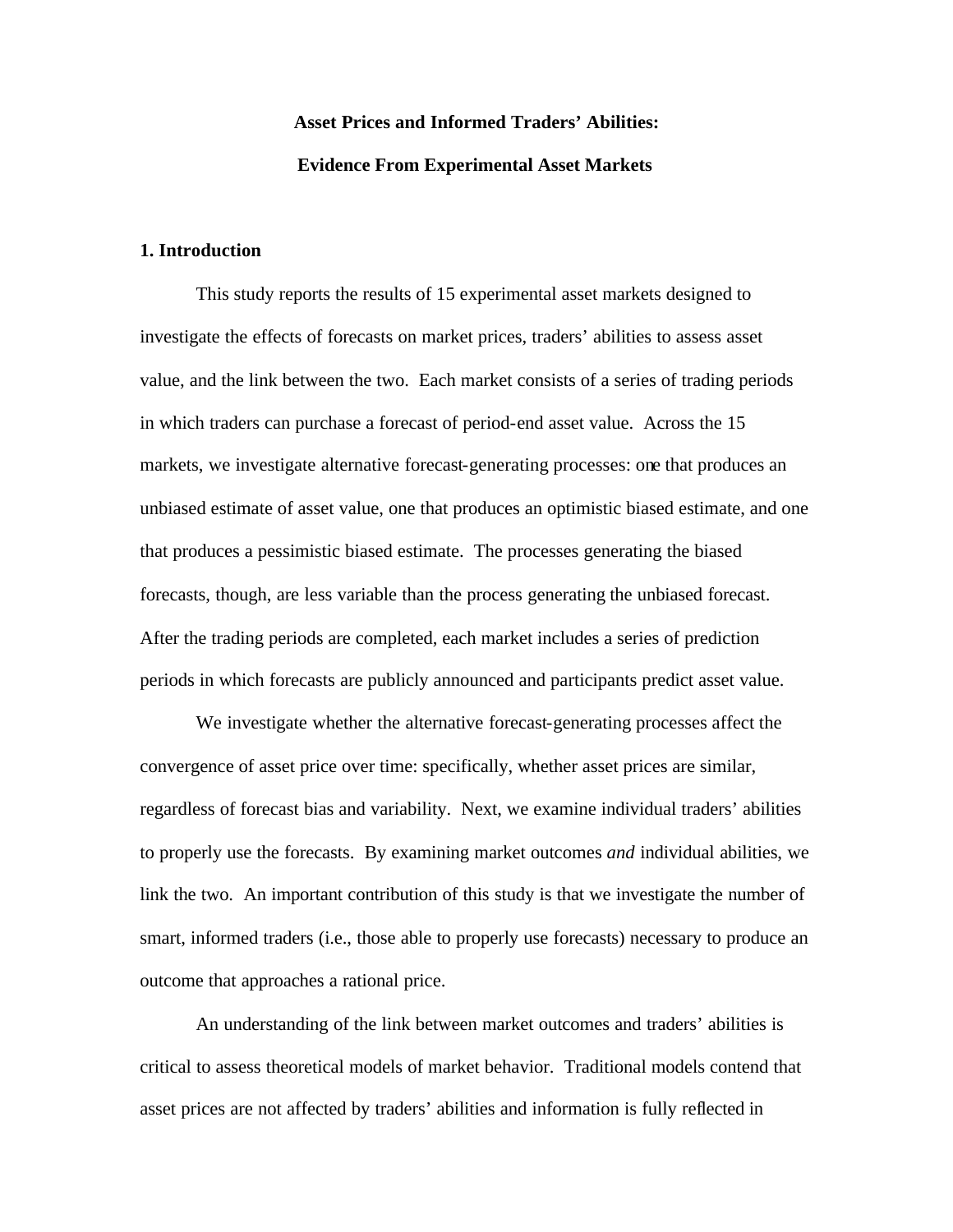market outcomes in accordance with the laws of statistics and probability. Recent models, on the other hand, suggest that market prices may deviate from rational outcomes, primarily because market participants have limited abilities and are susceptible to judgment biases and heuristics (Barberis, Shleifer, & Vishny, 1998; Daniel, Hirshleifer, & Subrahmanyam, 1998). Bossaerts (2002) underscores the importance of properly modeling traders' beliefs in order to appropriately characterize market outcomes.

Experimental evidence on market pricing is mixed. Ganguly, Kagel, & Moser (1994; 2000) and Tuttle, Coller, & Burton (1997) report that individual biases persist in market pricing, whereas Knez, Smith, & Williams (1985), Forsythe, Nelson, Neumann, & Wright (1992), and Forsythe, Reitz, & Ross (1999) find otherwise. More recently, Ackert & Church (2001) and Kluger & Wyatt (2002) suggest that the mix of traders who are susceptible to judgment biases affects whether rational market outcomes are achieved. They encourage research in this area to provide insight into market behavior. Our study directly examines the association between market participants' abilities to properly use private forecasts and resulting market prices. A model of how individuals form beliefs about market valuations is a significant missing chapter in current asset pricing theory (Hirshleifer, 2001). Our work provides direction for future theoretical modeling of the link between individual behavior and market outcomes.

A notable feature of our design is that we include optimistic as well as pessimistic forecasts. Prior studies have focused on optimistic forecasts (e.g., Ackert, Church, & Shehata, 1996; 1997a; Ackert, Church, & Zhang, 2002). Yet research documents that individual analysts are persistently optimistic *or* pessimistic (Butler & Lang, 1991). Notably, adjustments for bias may differ depending on the direction of the bias. Prior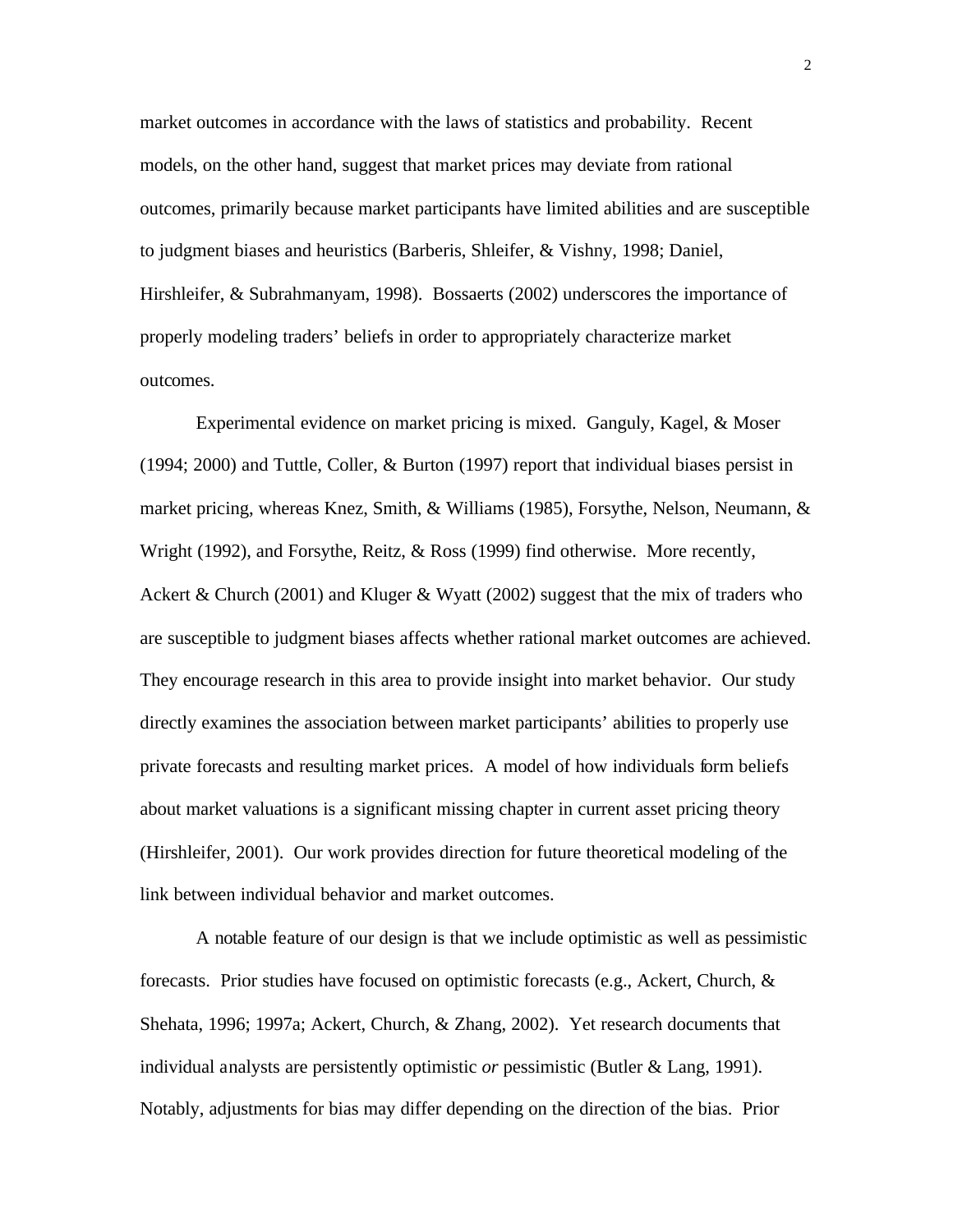research suggests that sophisticated users may overreact to positive information and underreact to negative information (Amir & Ganzach, 1998; Easterwood & Nutt, 1999). In our setting, we investigate whether traders' adjustments for optimistic forecasts are less pronounced than their adjustments for pessimistic forecasts. We then examine whether market outcomes differ depending on the direction of the bias. An understanding of market participants' abilities to adjust for optimistic *and* pessimistic bias, which determines their revised beliefs, is critical to evaluate market outcomes (Bossaerts, 2002).

Lastly, we investigate traders' preference for information produced by the alternative forecast-generating processes. Recall that in our experimental markets unbiased forecasts contain more variability than biased (optimistic or pessimistic) forecasts. If traders are able to adjust for bias, then biased forecasts are preferable because the information provides a superior estimate of asset value. But adjustment for bias is not an easy task. Biased forecasts include systematic and random error components and disentangling the two can be quite daunting (Klayman, 1988). We examine the frequency with which traders acquire unbiased versus biased forecasts when both are available. An understanding of traders' forecast acquisition decisions is necessary to provide insight into the financial analyst's role as a vital source of information in the marketplace. The examination is particularly relevant because analysts have incentives to release biased forecasts and such forecasts can be optimal (Gu and Wu, 2000; Lim, 2001).

Our findings indicate that closing price typically approaches a rational price. Further inspection of the data indicates heterogeneity in traders' abilities to properly use forecasts. We refer to traders who make unbiased predictions of asset value as smart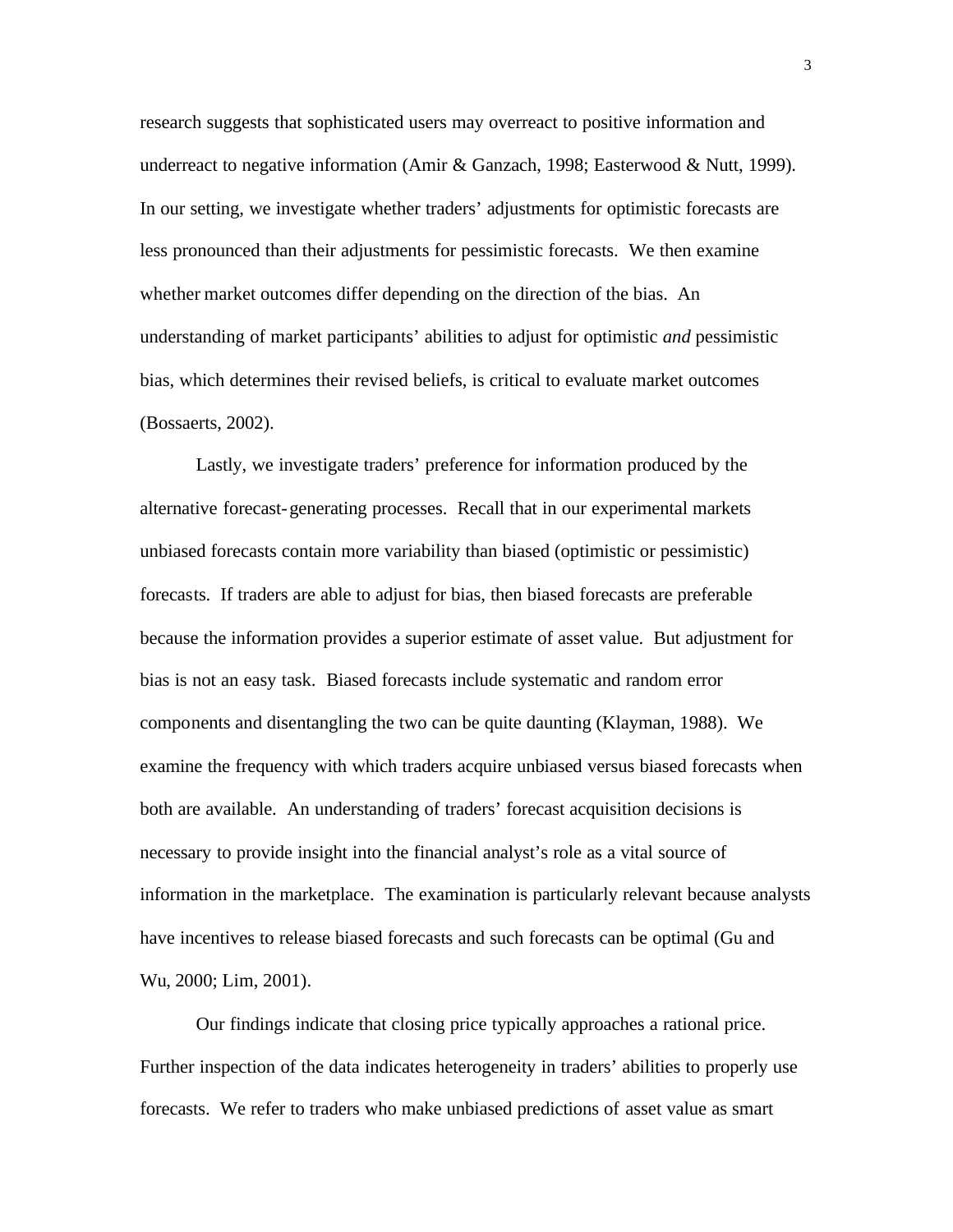traders. The vast majority of traders who make predictions using the unbiased forecast are smart traders. By comparison, the proportion of smart traders is much less in markets with biased forecasts: 56 percent with an optimistic bias and 70 percent with a pessimistic bias. Further inspection of the data indicates that in markets with the unbiased forecast, the closing price approaches a rational outcome as long as the market includes two smart informed traders who have sufficient ability to influence market outcomes. In markets with the biased forecast, three smart informed traders, with sufficient ability to influence market outcomes, are necessary to produce a comparable result. Lastly, our data indicate that traders do not have a preference for the biased forecast over the unbiased forecast, even though the former contains less variability. This result appears to arise because many traders (30-45 percent) have difficulty adjusting for systematic bias.

We describe the experimental asset markets in section 2 and then develop experimental predictions in section 3. Subsequently, we present the experimental results. We offer concluding remarks and discuss the findings in the final section.

#### **2. Experimental asset markets**

#### *Overview and design*

We conduct 15 experimental asset markets, each of which consists of a series of trading periods. Each period participants trade an asset having a one-period life. Before trading begins, participants may acquire a forecast of asset value. At period end, the asset pays a liquidating dividend, which determines asset value. In addition, each market includes a series of prediction periods, which take place after the trading periods are completed. In prediction periods, forecasts are publicly announced and participants individually predict asset value.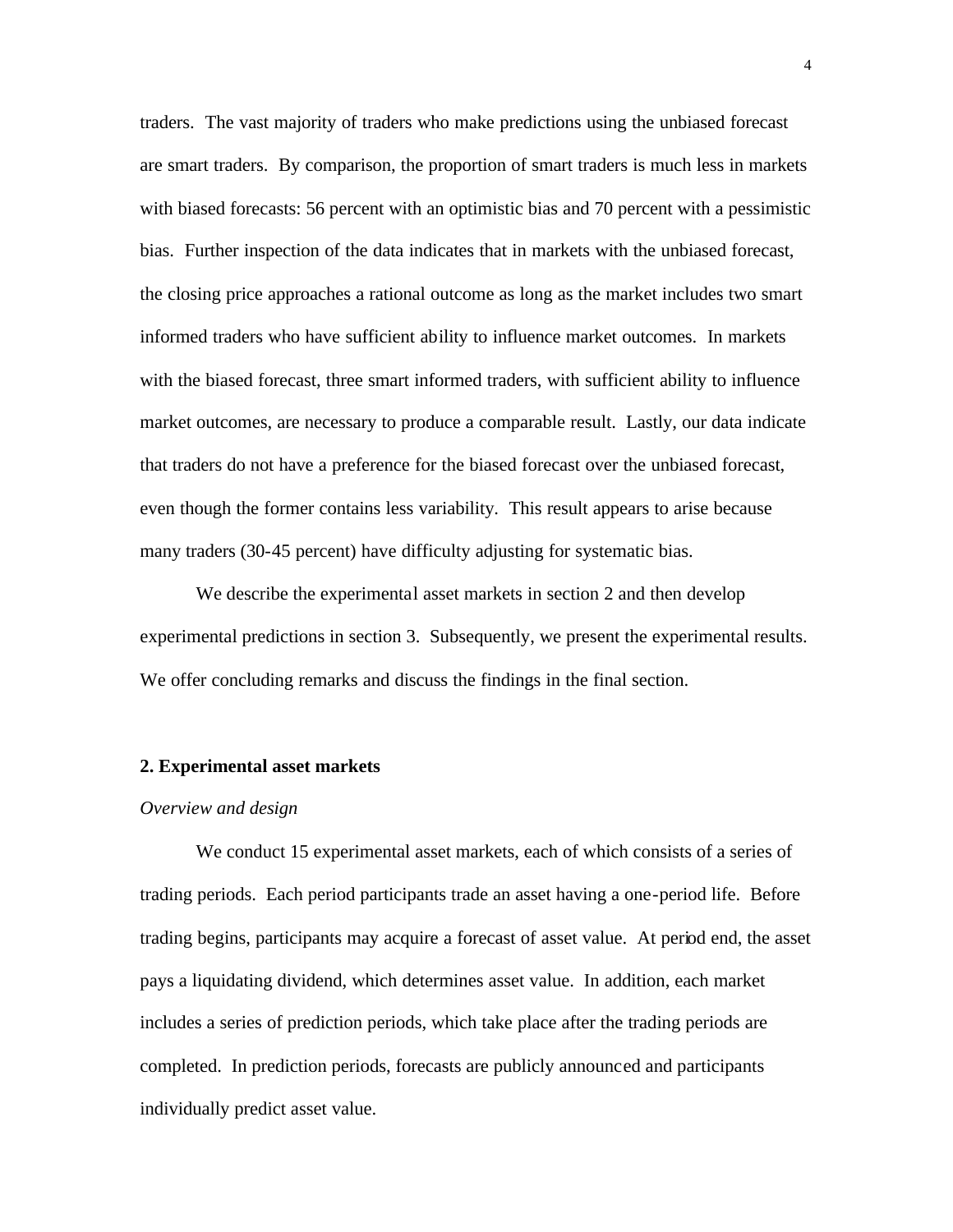Across the 15 markets, we vary the forecast-generating process and the availability of forecasts. One forecast is available in the first nine markets. In markets 1- 3, the forecast-generating process produces an unbiased estimate of asset value. The forecast is computed as the period-end dividend plus a mean zero, random error term, determined by drawing from a normal distribution with a standard deviation of \$100 (denoted NOBIAS). In markets 4-6, the forecast-generating process produces an optimistic biased estimate of asset value. The optimistic forecast is computed as the period-end dividend plus a constant (bias) of \$200 plus a mean zero, random error term, determined by drawing from a normal distribution with a standard deviation of \$50 (denoted UPBIAS). In markets 7-9, the forecast-generating process produces a pessimistic biased forecast. The forecast is determined similar to the optimistic forecast, except that the constant is ! \$200 (denoted DOWNBIAS).

In the final six markets, two forecasts are available and traders may acquire one, both, or neither. In markets 10-12, the NOBIAS and UPBIAS forecasts are available (denoted NOUP markets). In markets 13-15, the NOBIAS and DOWNBIAS forecasts are available (denoted NODOWN markets). The forecasts are identical to those used in markets 1-9. The experimental design is summarized in Table 1.

[insert Table 1 here]

#### *Experimental procedures*

At the beginning of each market, participants receive a set of instructions and follow along as an experimenter reads aloud.<sup>1</sup> Participants are third- and fourth-year undergraduate and fifth-year post baccalaureate students in business and economics at a medium-sized university. All participants are inexperienced in that none took part in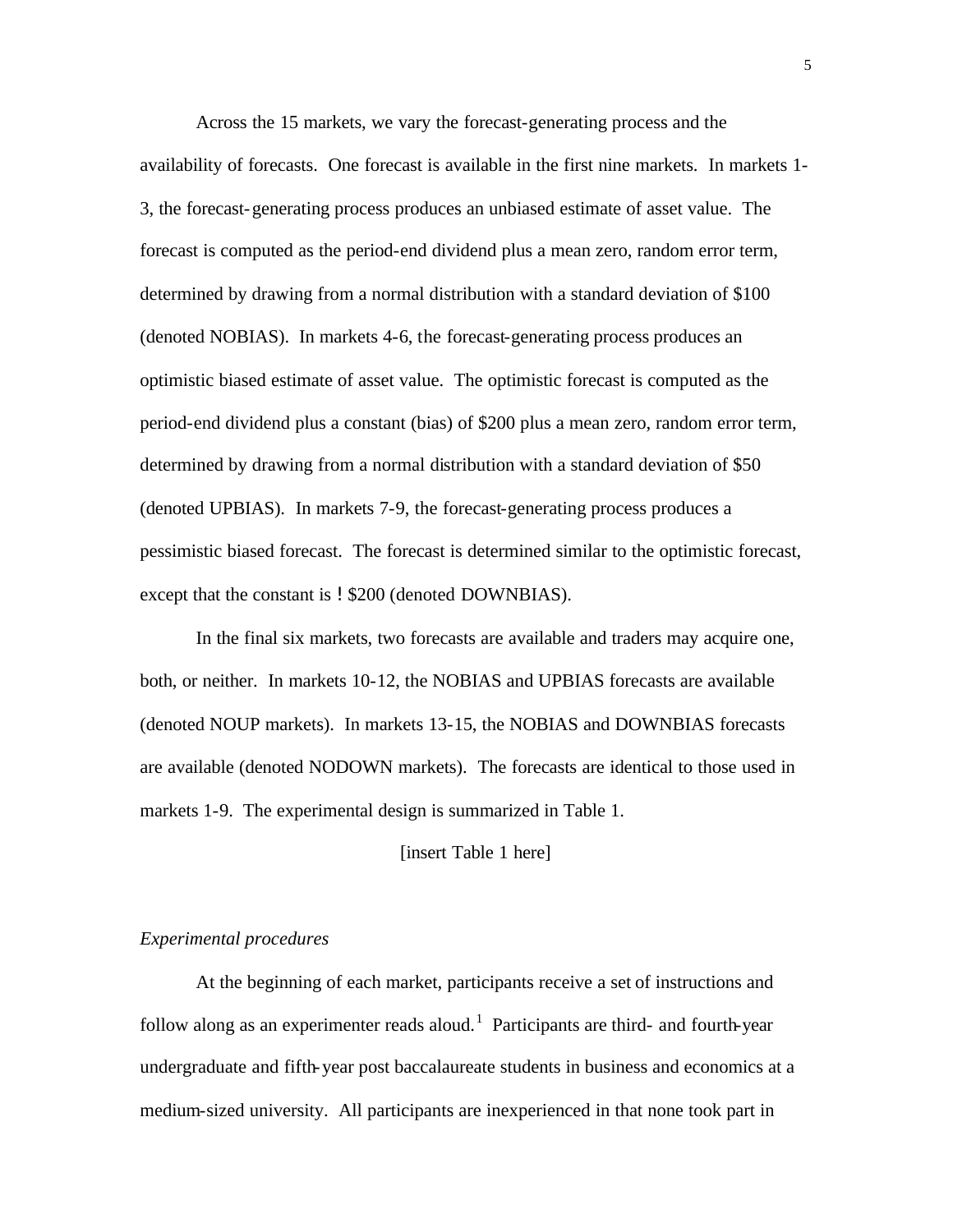more than one market. Eleven markets include eight participants and four include seven participants. The average compensation across the 116 participants was \$26.36, with a range of \$16.41 - \$33.67.

Each market consists of 12 trading periods, and participants are not informed beforehand of the number of periods. Participants are instructed that the period-end dividend is determined by drawing from a normal distribution with a mean of \$1,200 and a standard deviation of  $$400.<sup>2</sup>$  The instructions include a diagram of the density function and state that "the dividend is between \$800 and \$1,600 with a probability of 0.6826, between \$600 and \$1,800 with a probability of 0.8664, and between \$400 and \$2,000 with a probability of 0.9544." Further, the instructions state that "(p) ractically speaking, the dividend is always nonnegative." Prior to conducting the markets, the dividend draws are determined for periods 1-12 and the pre-selected values are used in all markets.<sup>3</sup>

Each trading period, participants are endowed with two certificates and \$50,000. Participants are informed that they may be required to pay a tax on their dividend earnings: personal tax rates are either zero or 40 percent. The instructions indicate that the tax rates differ across traders and periods. At the beginning of each trading period, half of the participants are assigned each tax rate, and across the 12 periods, each participant is assigned each rate the same number of times.<sup>4</sup> The different tax rates introduce different preferences for dividend earnings and create incentives to trade. Certificates are worth more to participants with a zero tax rate on dividend earnings than those with a 40 percent tax rate. Hence, participants with a zero tax rate have incentives to buy certificates, whereas those with a 40 percent tax rate have incentives to sell. Importantly, capital gains are *not* taxed.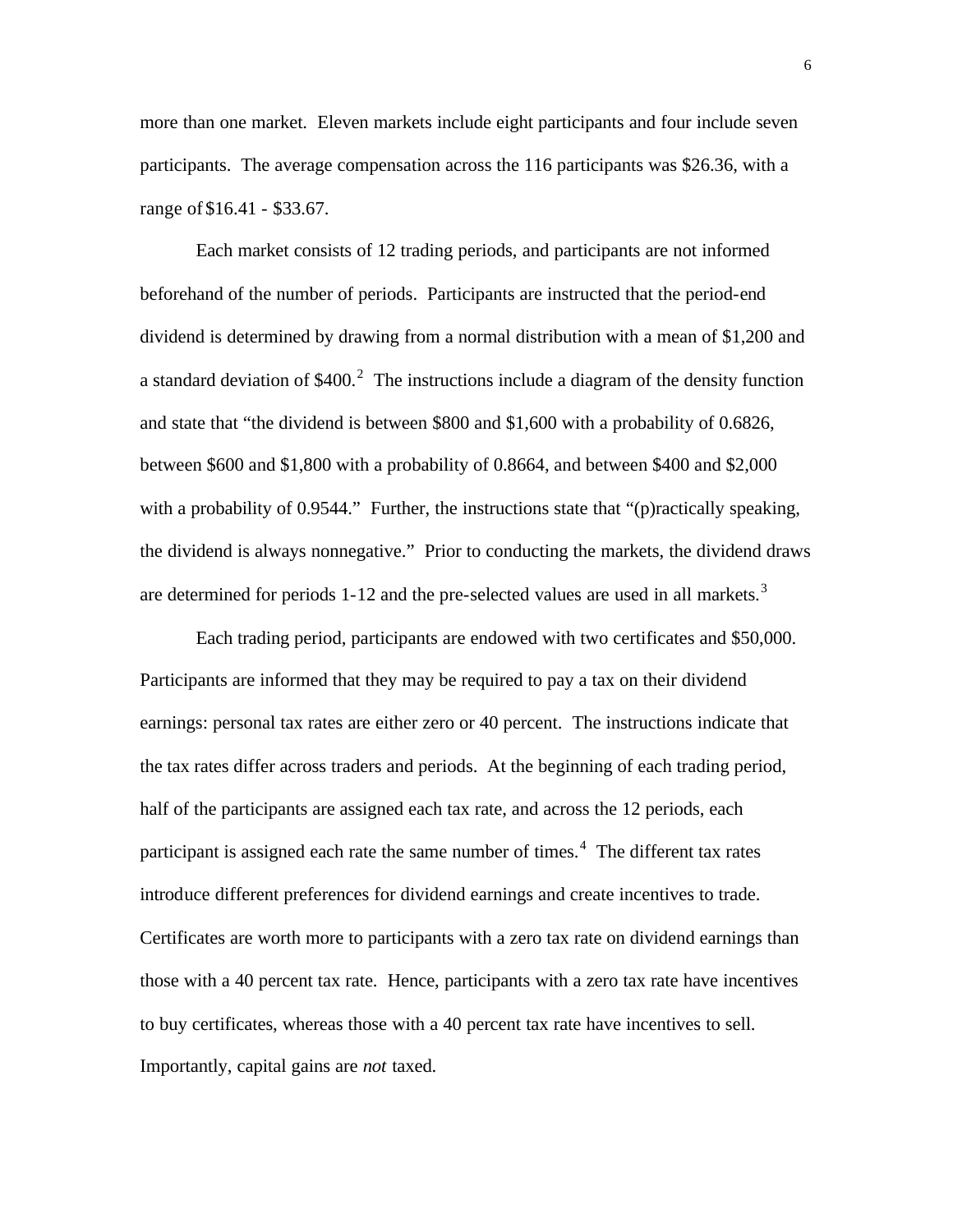Before trading, participants are allowed to purchase a forecast of the period-end dividend at a fixed price of \$150 per forecast. To allow them to assess the usefulness of the forecast, participants are provided with a forecast history collected over 12 practice periods. The history details the forecast error per period (forecast minus the period-end dividend) and the mean and standard deviation of the forecast error. We include the forecast history because historical data are typically available in naturally occurring markets. As mentioned earlier, two forecasts are available in markets 10-15, referred to as forecast A and forecast B. For each forecast, a history is provided. Across all markets, participants are informed that the process generating each forecast is unique and constant across periods.

At the beginning of each trading period, participants make a forecast acquisition decision. Those acquiring the forecast are provided with an updated forecast history (i.e., the forecast and asset value realizations for all prior periods) and the current period's forecast. The specific identity and total number of traders acquiring the forecast per period is not revealed. In markets 1-9, participants may spend \$150 to acquire a forecast. In markets 10-15, they may spend \$150 to acquire one forecast and \$300 to acquire both. As discussed earlier, forecasts are unbiased in some markets, optimistic biased in other markets, and pessimistic biased in still other markets.<sup>5</sup>

In markets 10-15, we allowed participants to acquire both forecasts because the two forecasts represent independent estimates of asset value. As discussed in the next section, we posit that traders should acquire the biased forecast because it provides a superior estimate of asset value. But the biased forecast only provides a more precise estimate if traders are able to sufficiently adjust for bias. If traders have difficulty adjusting for bias (e.g., some amount of bias is presumed to represent noise), they may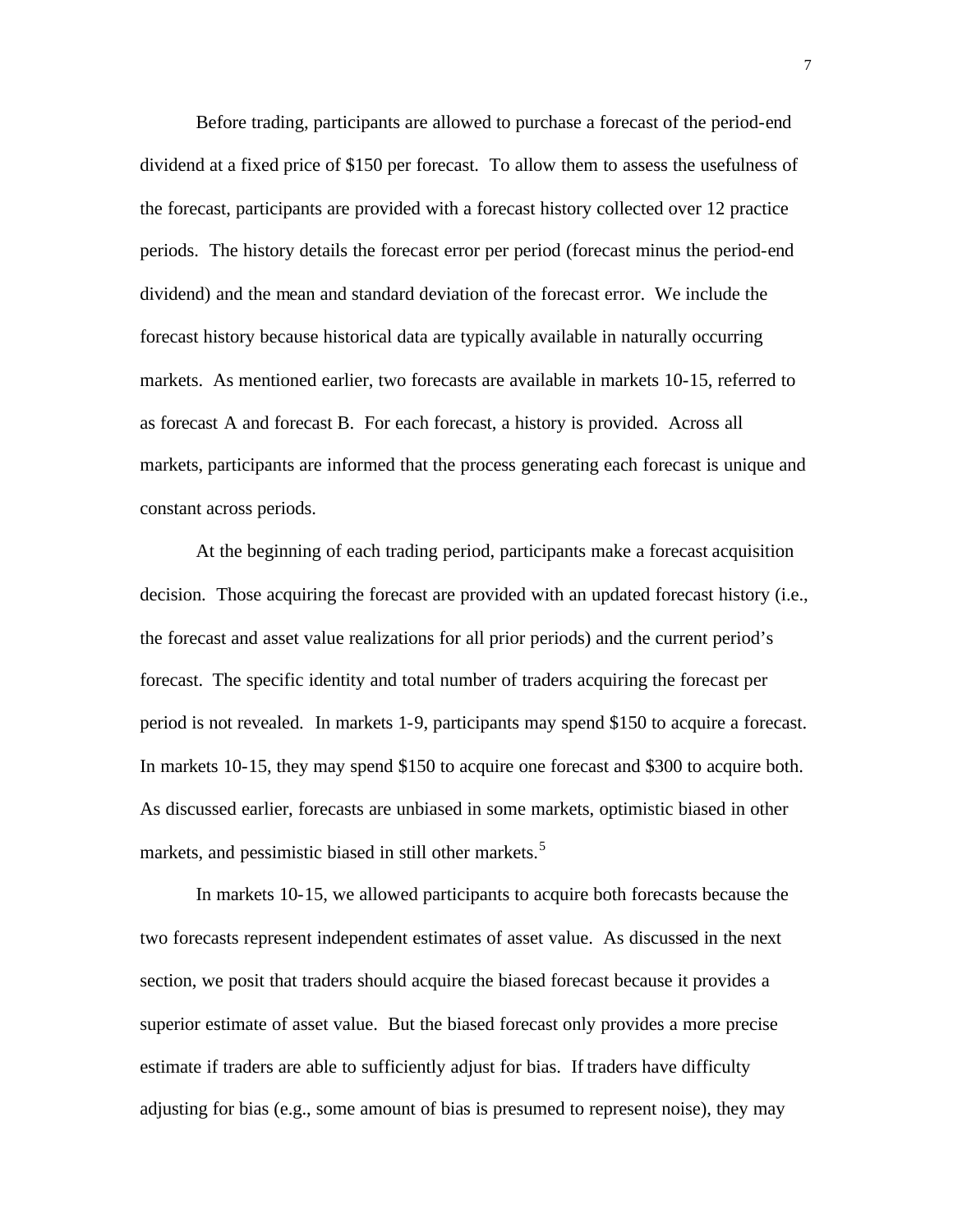believe that both forecasts are useful. Accordingly, we provide them with the opportunity to acquire the unbiased, biased, or both forecasts.

All markets are organized as double oral auctions. The double auction institution has been examined extensively in the literature and has robust equilibrating properties when small numbers of traders possess private information (Smith, 1994). In our markets, traders are free to make verbal offers to buy or sell one certificate at a designated price at any time, and all offers are publicly announced and recorded. Outstanding offers stand until accepted or replaced by a better bid or ask price. Traders are allowed to short sell up to two certificates per period, but they are required to pay the dividend on all certificates sold short. The trading certificates are not carried across periods.

At the end of each trading period, the dividend is publicly announced and the same dividend is received for all certificates held by a participant. Period-end cash balances are computed as follows. The number of certificates on hand is multiplied by the dividend per certificate to determine dividend earnings. This amount is converted to an after-tax figure by multiplying by one minus the tax rate. Participants add the after-tax dividend earnings to their cash balance, subtract the cost of acquiring forecasted information, and then subtract the initial endowment of \$50,000. The net amount represents participants' profits for the period. The instructions indicate that participants will be paid 0.1 percent of their total after-tax profit in cash.

After the 12 trading periods are completed, a second set of instructions is distributed. This phase is intended to gather information on participants' predictive abilities. We conduct additional, non-market periods in which a forecast is publicly announced and participants are given 30 seconds to predict the period-end dividend. The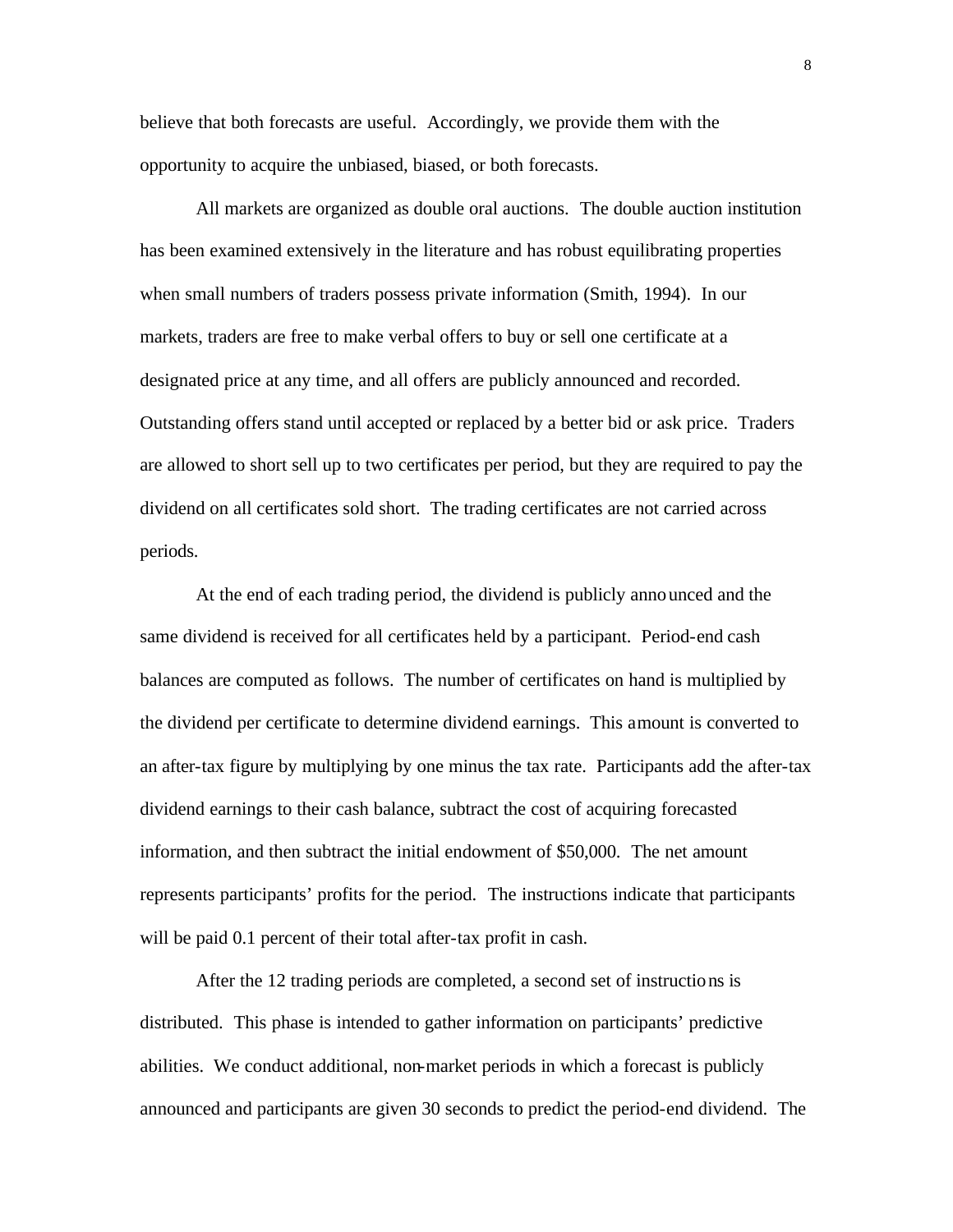prior history, including the updated mean and standard deviation of the forecast error, is publicly displayed. Participants are instructed that the forecast is determined based on the same process used throughout the experiment. Participants receive \$0.25 for each prediction that is within " $$100$  of the period-end dividend.<sup>6</sup> For markets 1-9, participants make predictions over six additional periods. For markets 10-15, participants make predictions over 12 additional periods. Over six periods the unbiased forecast (referred to as forecast A) is provided, and over six additional periods the biased forecast is provided (referred to as forecast B).

At the conclusion of each market session, participants compute the amount of cash to be received and complete a post-experiment questionnaire. The questionnaire is designed to collect general information about the participants and how they view the experiment.

#### **3. Experimental predictions**

#### *Market outcomes*

We adopt a noisy rational expectations framework to develop predictions of market outcomes. According to the NRE framework, private information is disseminated, though not immediately, and fully reflected in period-end prices (e.g., Hellwig, 1982; Grundy & McNichols, 1989). Asset prices adjust away from the uninformed or prior price, which reflects only publicly available information, toward the informed price, which reflects public as well as private information (e.g., Sunder, 1992).

Foster & Viswanathan's (1996) theoretical analysis is applicable to our experimental setting. They examine the informativeness of price when a subset of traders is endowed with an unbiased estimate of asset value. Their results suggest that when a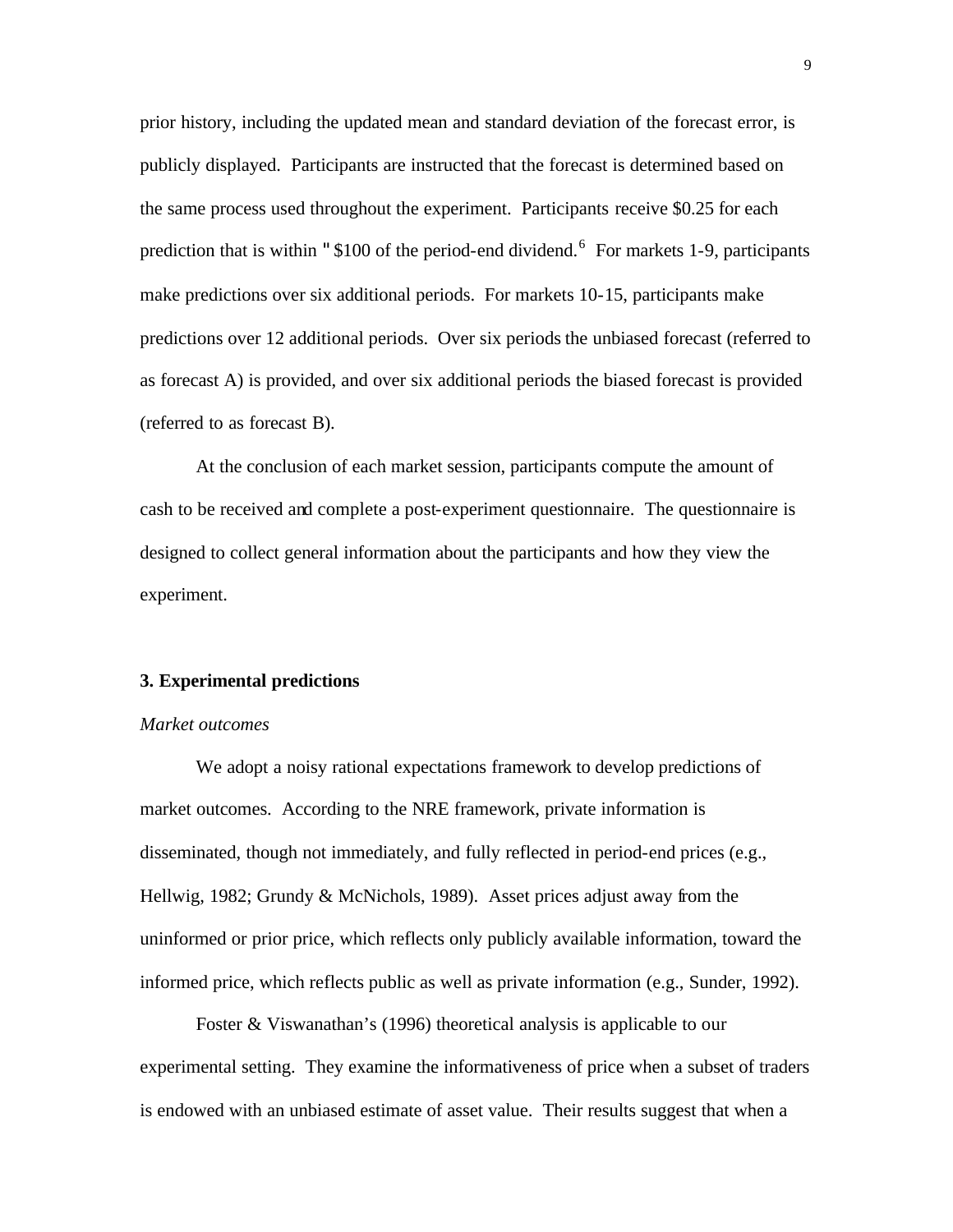sufficient number of informed traders possess identical information, asset price converges to the informed price after only a few trades.<sup>7</sup> We investigate whether this result occurs in markets with unbiased forecasts (i.e., the NOBIAS markets). Using a Bayesian updating process, the informed price is computed as  $(F_A^2F_u + F_{Fu}^2\mu_A)/ (F_A^2 + F_{Fu}^2)$ , where  $F_A$  is the standard deviation of the asset value,  $F_u$  is the unbiased forecast,  $F_{Fu}$  is the standard deviation of the unbiased forecast, and  $\mu_A$  is the mean asset value.

We also investigate whether the informed price is achieved in markets with biased forecasts (UPBIAS and DOWNBIAS). Prior experimental research indicates that individuals can adjust for optimistic bias forecasts, but that differences in abilities are apparent (Ackert et al., 1997a). Archival findings suggest that, in general, sophisticated users overreact to positive/optimistic information and underreact to negative/pessimistic information (Amir & Ganzach, 1998; Easterwood & Nutt, 1999). We investigate whether asset price approaches an informed price that adjusts for forecast bias, regardless of individuals' abilities (this issue is discussed further in the next subsection). The informed price is computed as  $(F_A^2 F_b^{adj} + F_{Fb}^2 \mu_A)/ (F_A^2 + F_{Fb}^2)$ , where  $F_b^{adj}$  is the biased forecast adjusted for the systematic bias,  $F_{Fb}$  is the standard deviation of the biased forecast, and the other terms are as defined previously.

The unbiased forecast and informed price for trading periods 1-12 are shown in Table 2. We test whether the closing price per period differs between markets with unbiased or biased forecasts (NOBIAS, UPBIAS, and DOWNBIAS) and, for each market set, whether it differs from the informed price. We also explore the speed of the price adjustment process. As mentioned earlier, Foster & Viswanathan's (1996) analysis suggests that when the informed traders possess identical information, the informed price is achieved quickly in markets with unbiased forecasts. We investigate the speed of the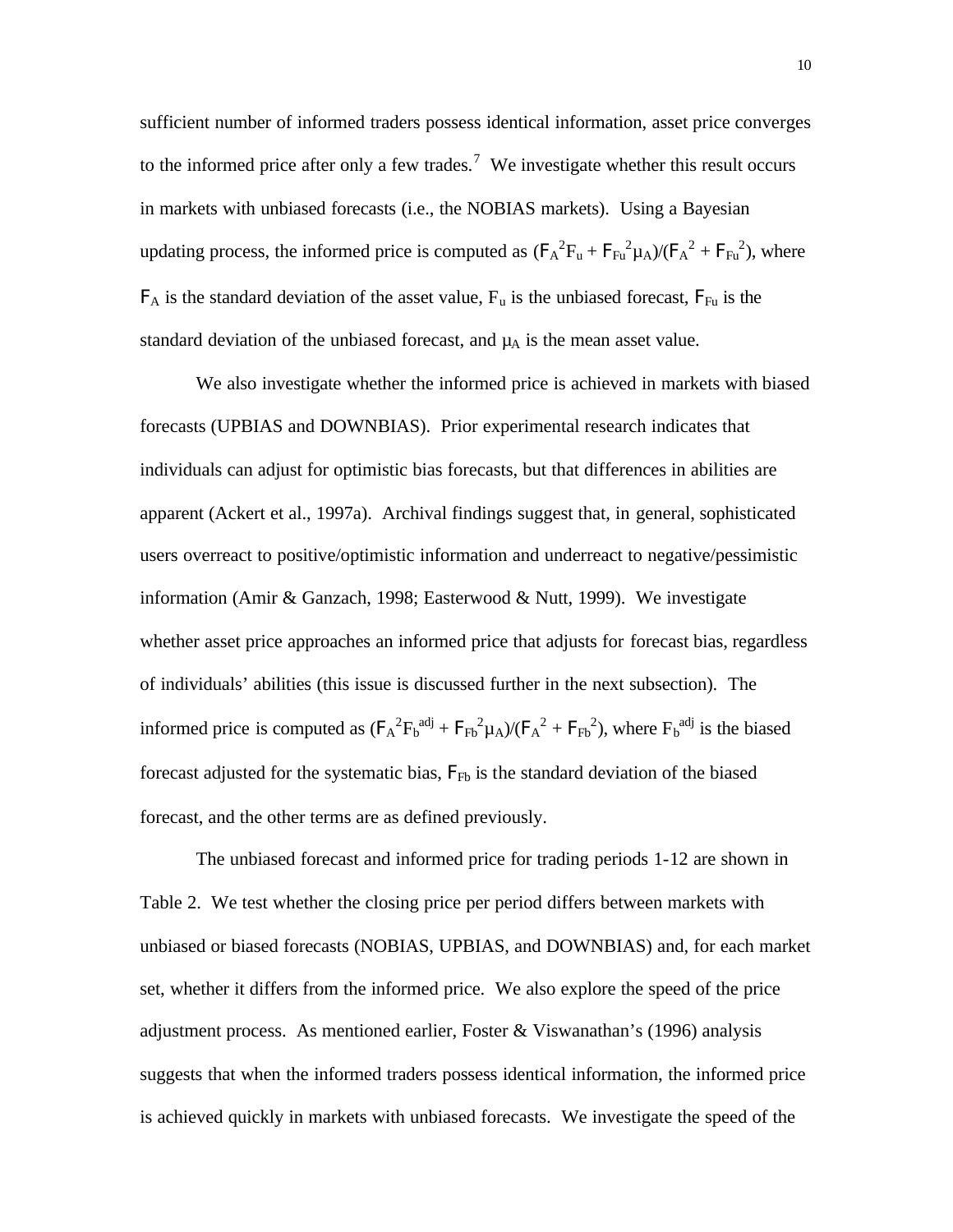price adjustment process and assess whether differences arise between market sets (NOBIAS, UPBIAS, and DOWNBIAS).

#### [insert Table 2 here]

Additionally, we investigate whether the informed price is achieved in markets with unbiased *and* biased forecasts (NOUP and NODOWN). Foster & Viswanathan (1996) analyze a second case in which informed traders possess diverse, imperfectly correlated estimates of asset value. They demonstrate that, as long as a sufficient number of traders possess private information, asset price converges to the informed price. Price convergence, however, is slower than in markets with identical private information. If informed traders collectively possess two forecasts, the informed price is computed as  $(F_A{}^2F_{Fb}{}^2F_{u}+F_A{}^2F_{Fu}{}^2F_{b}^{adj}+F_{Fu}{}^2F_{Fb}{}^2\mu_A)/(F_A{}^2F_{Fu}{}^2+F_A{}^2F_{Fb}{}^2+F_{fu}{}^2F_{Fb}{}^2)$ , where the terms are as defined previously. <sup>8</sup> We test whether the closing price per period differs between the NOUP and NODOWN markets and, for each market set, whether it differs from the informed price. We also explore whether the price formation process is slower in markets with two forecasts as compared to one as suggested by Foster & Viswanathan (1996).

#### *Smart informed traders and market outcomes*

Market outcomes are likely conditioned on informed traders' abilities to use forecasts. Experimental research suggests that such abilities differ across traders (e.g., Peterson, 1993; Ackert & Church, 2001, Kluger & Wyatt, 2002). Theoretical models have long recognized the importance of heterogeneity among agents in explaining economic behavior (e.g., Figlewski, 1978; Haltiwanger & Waldman, 1985; Chiarella &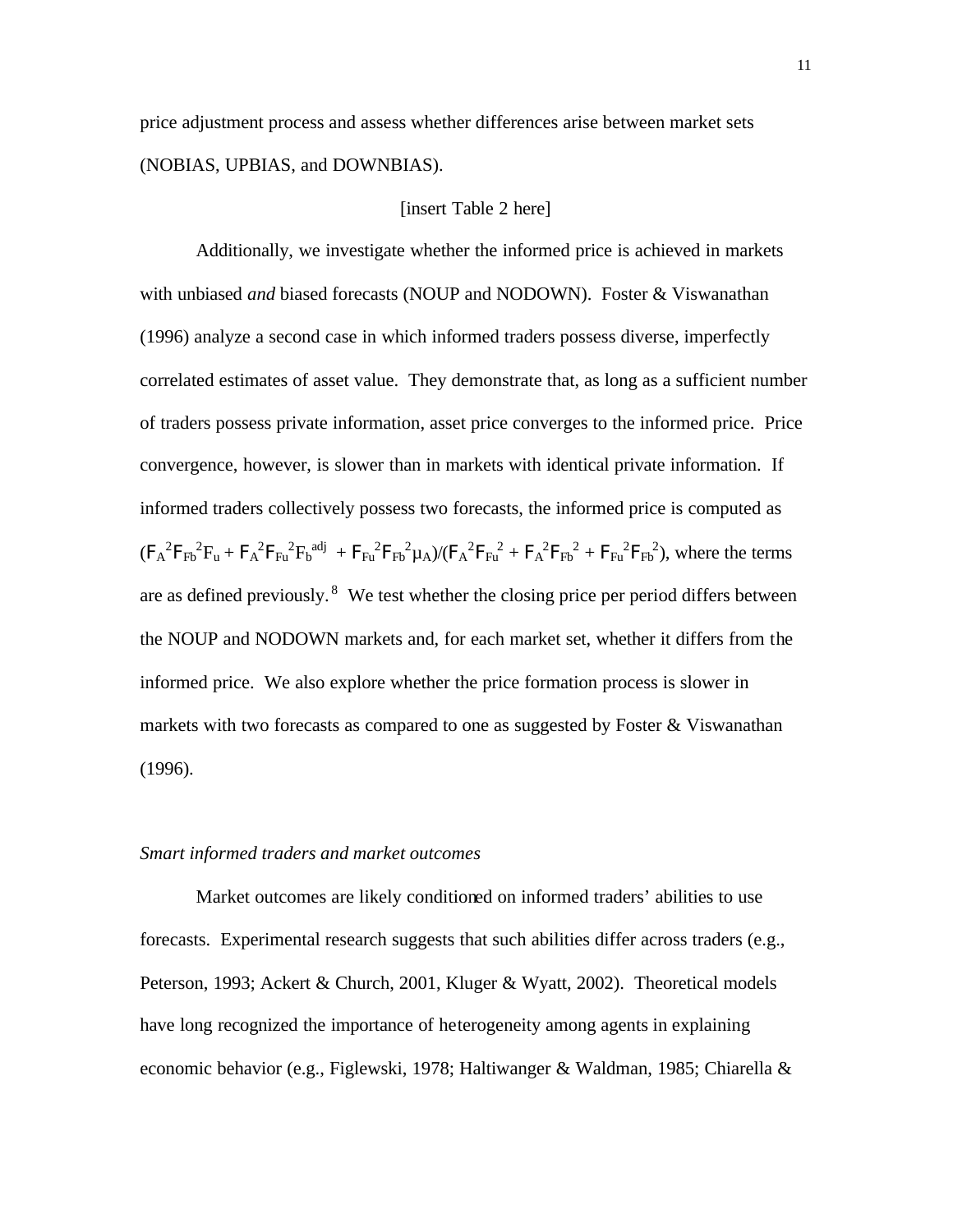He, 2002). We examine the association between the mix of market participants and market outcomes.

Market outcomes can be rational even though traders, on average, are not.<sup>9</sup> Becker (1962) argues that it is the behavior of the marginal investor, rather than the average investor, that determines market prices. Likewise, Camerer (1987; 1992) suggests that asset prices converge to a rational outcome as long as a subset of rational traders drives market prices. We are interested in the *number* of smart traders (i.e., those who can properly use forecasts) necessary to produce a rational outcome.

Theoretical results suggest that asset price more readily converges to a rational equilibrium as the number of smart informed traders increases (Rustichini, Satterthwaite, & Williams, 1994). The competition to buy and sell certificates intensifies as this subset of traders increases, thereby moving price toward the informed price. The issue remains, however, as to *how many* smart informed traders are sufficient to produce a rational outcome. Foster & Viswanathan (1996) perform a numerical analysis and show that, in their setting, *three* smart informed traders are sufficient. Based on the theory of perfect competition, however, *two* smart informed traders are enough to produce an asset price that approaches the informed price. We empirically examine the association between number of smart informed traders and the closing price period and determine whether the results are comparable across market sets. As Kluger & Wyatt (2002) argue, an understanding of this issue is critical to link individual and market outcomes.

In addition to identifying the number of smart informed traders, we investigate other traders' abilities. We examine whether other traders' predictions of asset value fail to sufficiently adjust for forecast bias: i.e., predictions exceed asset value with UPBIAS forecasts and fall below it with DOWNBIAS forecasts. Simply put, we investigate

12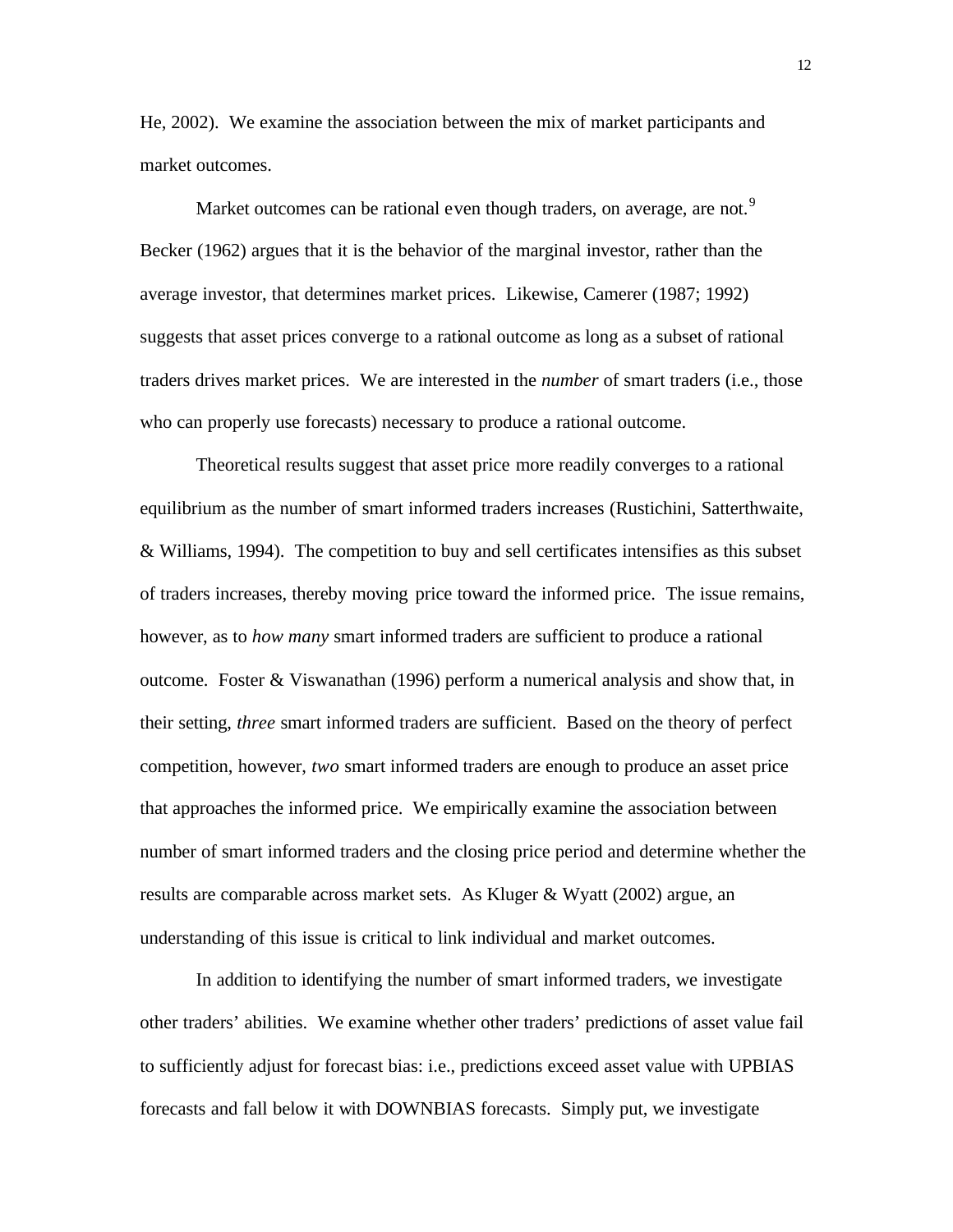whether other traders have systematic biases in their predictions of asset value. We assess whether the magnitude of adjustment for forecast bias differs between those who receive UPBIAS versus DOWNBIAS forecasts. The archival findings of Ganzach & Amir (1998) and Easterwood & Nutt (1999) suggest that the adjustment for optimistic bias may be less than that for pessimistic bias.

#### *Forecast acquisition decisions*

In a noisy rational expectations framework, traders may prosper by acquiring forecasts of asset value because private information is not reflected immediately in asset prices. Jackson (1991) demonstrates that the acquisition of costly information arises in equilibria and that, over time, the information is fully revealed in asset prices. Experimental evidence indicates that private imperfect information has value (Copeland & Friedman, 1991; Ackert, Church, & Shehata, 1997b). In markets with one forecast, a subset of traders is likely to acquire the forecast because it provides them with a useful estimate of asset value (Jackson, 1991). This result is expected, regardless of the forecast-generating process.

In markets with two forecasts, we investigate whether traders have a preference for information produced by a particular process. In all cases, the forecast-generating process includes a random error term; however, for the process generating the unbiased forecast, the standard deviation of the error term is twice as large as that for the processes generating the biased forecasts.<sup>10</sup> We know that, other things being equal, traders prefer unbiased to biased forecasts because the former do not have to be adjusted or processed further (Ackert et al., 1996). At the same time, we know that traders prefer less variability in a forecast because a less variable forecast reflects less uncertainty.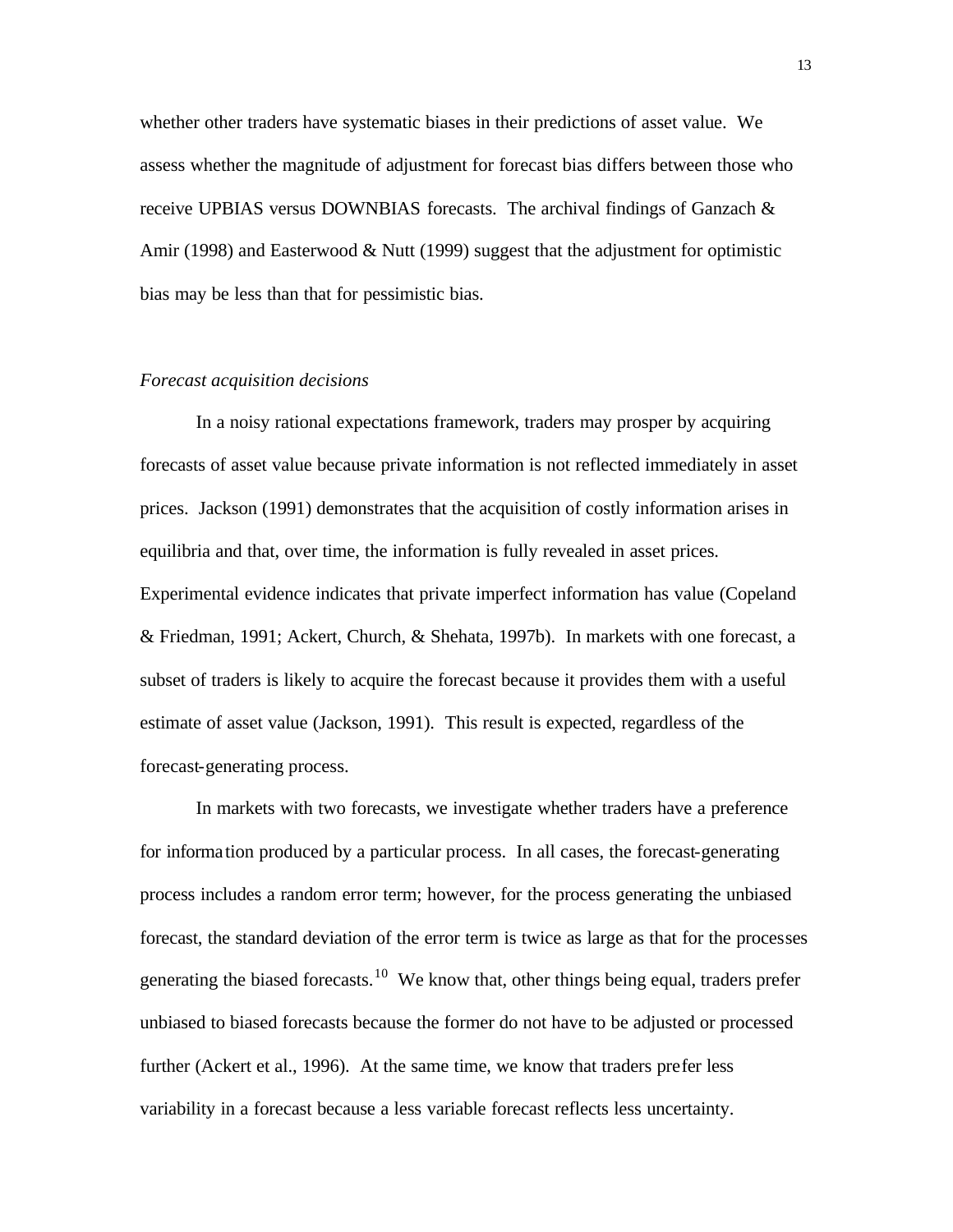Moreover, traders have difficulty dealing with variability in general, which may have a deleterious effect on their abilities to properly use forecasts (Lopes & Oden, 1987).

For the NOUP and NODOWN markets, we test whether the frequency of forecast acquisitions differs between the process generating the unbiased, more variable forecast and that generating the biased, less variable forecast. If traders are able to adjust for systematic bias, they may acquire the biased forecast more frequently because it allows them to make a more precise estimate of asset value. Ackert et al. (1997a) provide evidence that participants can adjust for small amounts of optimistic forecast bias in an individual setting. Prior studies, however, have not examined participants' abilities to adjust for pessimistic forecast bias. Further, evidence suggests that adjustments for bias need not be symmetric (e.g., Amir and Ganzach, 1998). We investigate whether traders' abilities to adjust for systematic bias affect the frequency with which they acquire the biased forecast when the unbiased forecast also is available.

#### **4. Results**

#### *Market outcomes*

We investigate price behavior over the course of the experiment. We examine whether the closing price per period approaches the informed price and, further, test for differences between the market sets. We also investigate the price formation process. We assess whether the process differs between markets with one forecast as compared to markets with two.

*Closing price*. Figures 1-5 plot the time series of the closing and informed prices per period for each set of markets. Each figure includes prices for the three sessions conducted under the same experimental condition. In the NOBIAS markets, the closing

14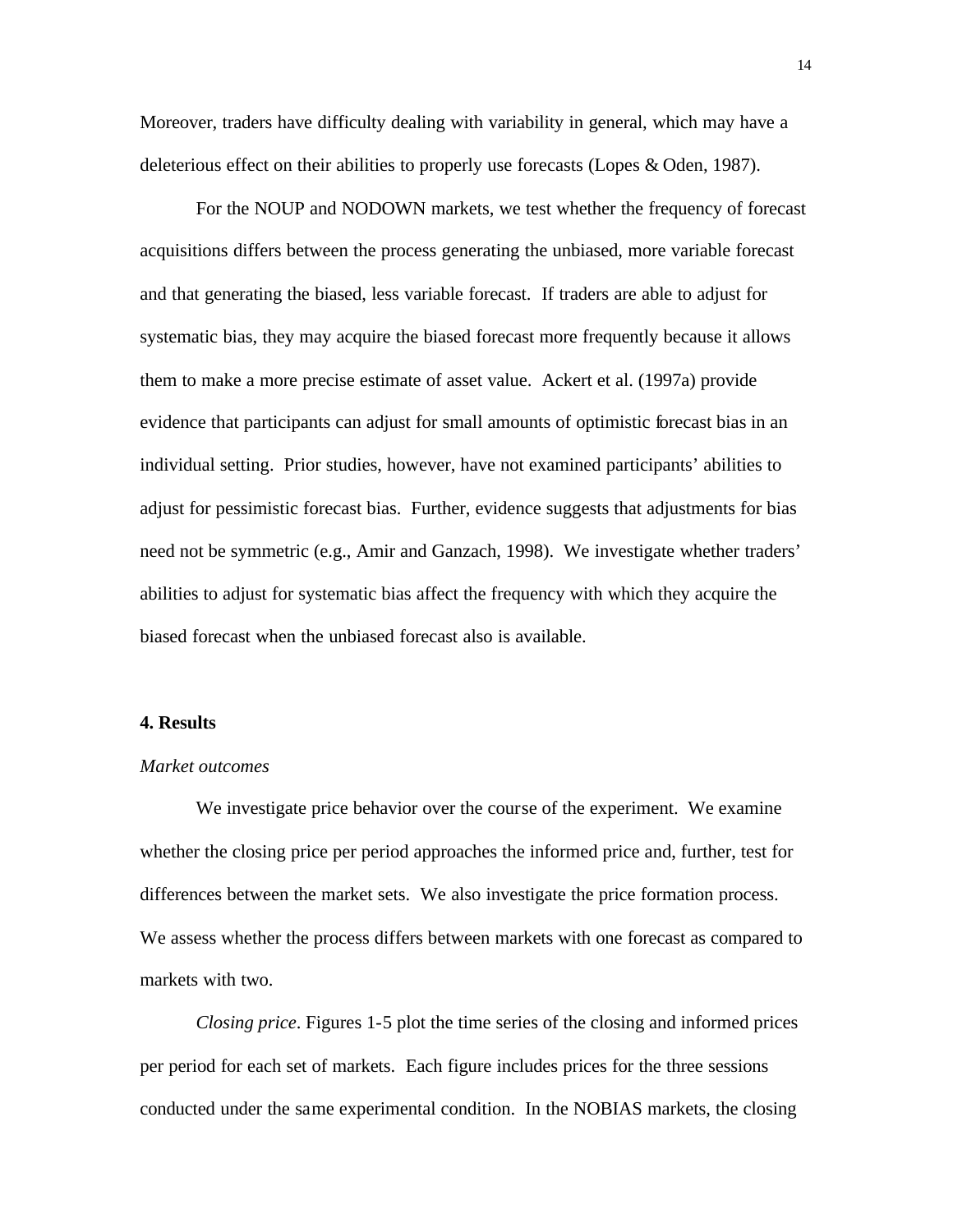price per period very closely tracks the informed price, particularly over the later periods. In the other markets, deviations from the informed price are more apparent, though the closing price per period generally is not far from the informed price.

#### [insert Figures 1-5 here]

We examine the nearness of closing price per period to the informed price. For each market set, we compute the absolute difference between the closing price and the informed price, normalized by the informed price. We refer to this measure as the normalized, absolute price deviation (NAPD). We perform a repeated measures analysis of variance (ANOVA) to test for differences between the market sets. The dependent measure is the NAPD per period and the independent variables include market set, period, and the interaction term. We find that period is significant at  $p = 0.002$  (F = 7.10). The data indicate that the NAPD exhibits a downward trend over the course of the experiment. The other two independent variables (market set and the interaction term) are not statistically significant. The descriptive data suggest that the mean NAPD varies somewhat across the market sets (refer to Panel A of Table 3); however, pairwise tests indicate that none of the differences are statistically significantly.<sup>11</sup>

#### [insert Table 3 here]

Next, we assess whether the closing price per period approaches the informed price. For each market set, we perform a repeated measures ANOVA. The dependent measure is the signed difference between the closing price and the informed price, normalized by the informed price (referred to as the NSPD). The independent variable is period. We test whether the intercept is significantly different from zero. For each market set, we find that the intercept is not statistically significant.<sup>12</sup> Hence, we are unable to reject the null hypothesis that the NSPD equals zero. This result suggests that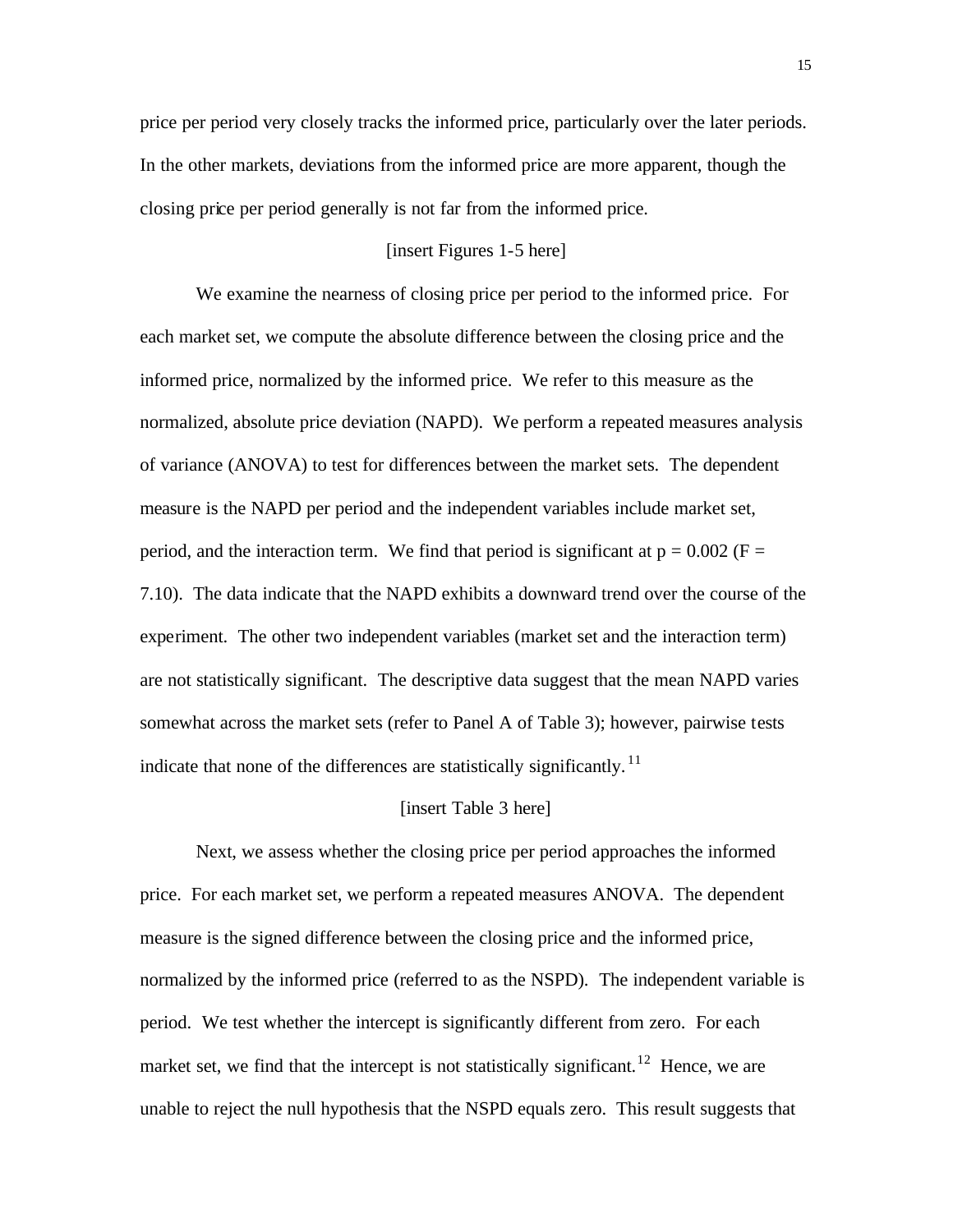the closing price per period approaches the informed price across the market sets. Overall, market outcomes do not appear to be affected by the forecast-generating process.

*Price formation*. In addition to closing price per period, we examine the price formation process. According to the noisy rational expectations framework, price moves away from uninformed price toward the informed price as information is disseminated. Our earlier discussion suggests that asset price may approach the informed price faster in markets with one forecast as compared to two forecasts. We examine several measures of price behavior to gain insight into the speed of price convergence.

Descriptive data for various measures of price formation are shown in Table 3. The data are presented separately for periods 1-6, 7-12, and 1-12. As discussed previously, price behavior (measured by the NAPD) improves over the course of the experiment. Panel A shows the nearness of the closing price per period to the informed price, and Panel B shows the nearness of the opening price to the informed price. The normalized, absolute difference is greater using the opening price, which may be expected. That is, price moves *toward* the informed price within a period.

Panel C shows the proportion of transactions per period that produce an NAPD (based on the transaction price) equal to or less than 5, 10, 15, and 20 percent. The majority of transactions generally fall in the 10 percent or less category and the finding holds across market sets.

Panel D shows the number of transactions per period necessary to reach the minimum NAPD for the period (based on the transaction prices within a period). The data suggest that roughly three to five transactions are necessary. The total number of transactions per period is, on average, eight to nine so that the minimum NAPD is typically achieved over the first one-third to one-half of the trading period.  $13$  Further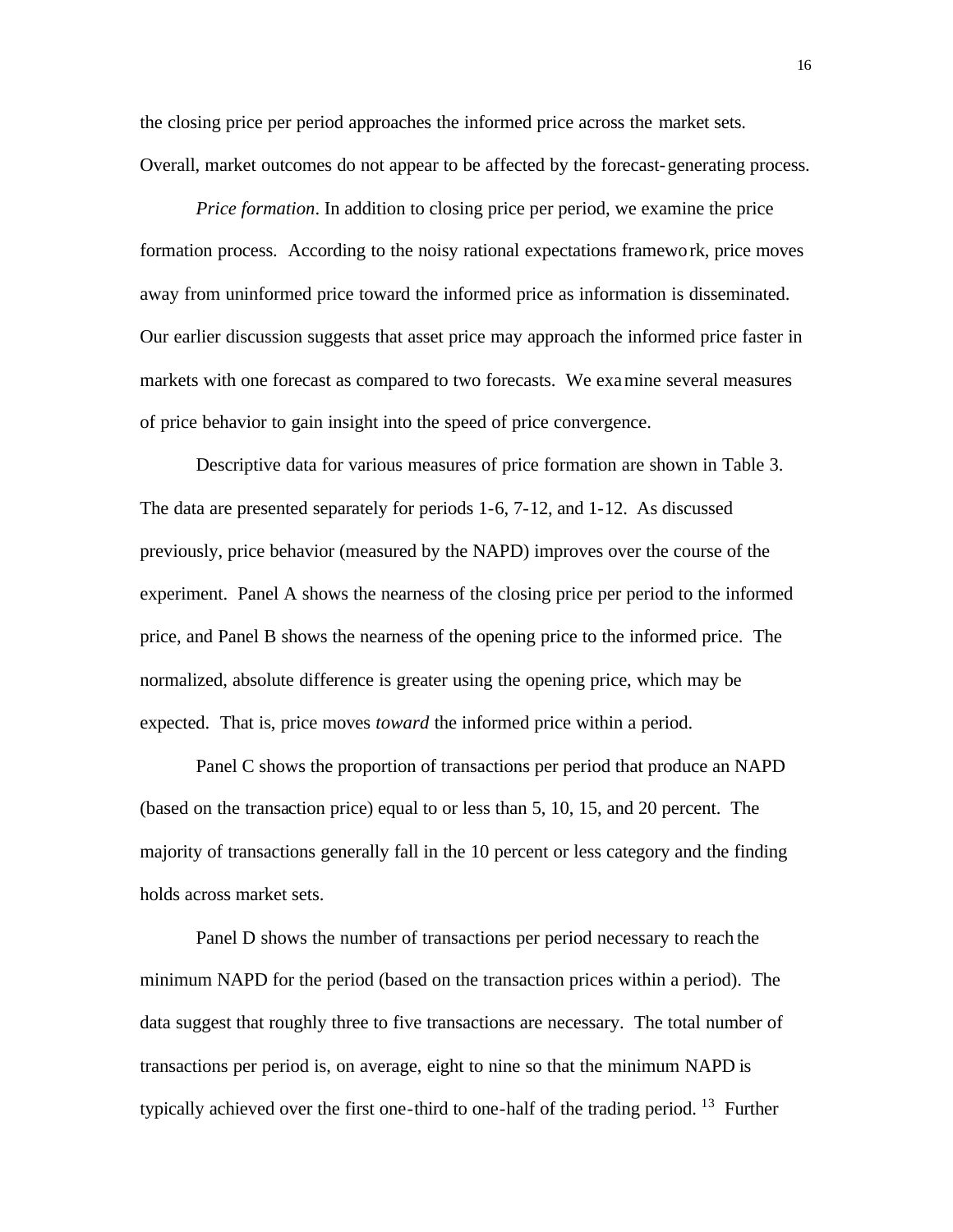inspection of the data indicates that asset price often remains around that which produces the minimum NAPD. In a few instances, it moves away from the minimum, but typically it hovers around this price. The average increase in the NAPD, computed using the closing price per period, is roughly 3 percent across the different market sets.<sup>14</sup>

We perform several repeated measures ANOVAs with each measure of price formation as the dependent measure and test for differences over periods and across markets sets. Generally, period is statistically significant at  $p < 0.05$ . The deviation between the opening price and the informed price shows a downward trend over the course of the experiment and the proportion of transactions that produces an NAPD equal to or less than 5, 10, 15, and 20 percent shows an upward trend.

We do not find significant differences between market sets, with one exception. We find some evidence that the number of transactions to achieve the minimum NAPD is smaller in markets with two versus one forecast. Pairwise tests indicate that the mean of the NODOWN market is less than that of the UPBIAS and DOWNBIAS markets ( $p <$ 0.07). Likewise, the mean of the NOUP market is less than that of the DOWNBIAS market ( $p = 0.087$ ).<sup>15</sup> This result is contrary to the experimental prediction; however, it may arise because several participants in the NOUP and NODOWN markets acquire *both* forecasts. Our prediction, based on Foster & Viswanathan's (1996) analysis, presumes that some traders acquire the unbiased forecast and others acquire the biased forecast – but traders do not acquire both forecasts. We investigate this possibility later in the results section.

The transaction price data provide evidence that asset price moves toward the informed price within a trading period. However, the price adjustment process is not necessarily smooth. Looking transaction by transaction, we observe that asset price may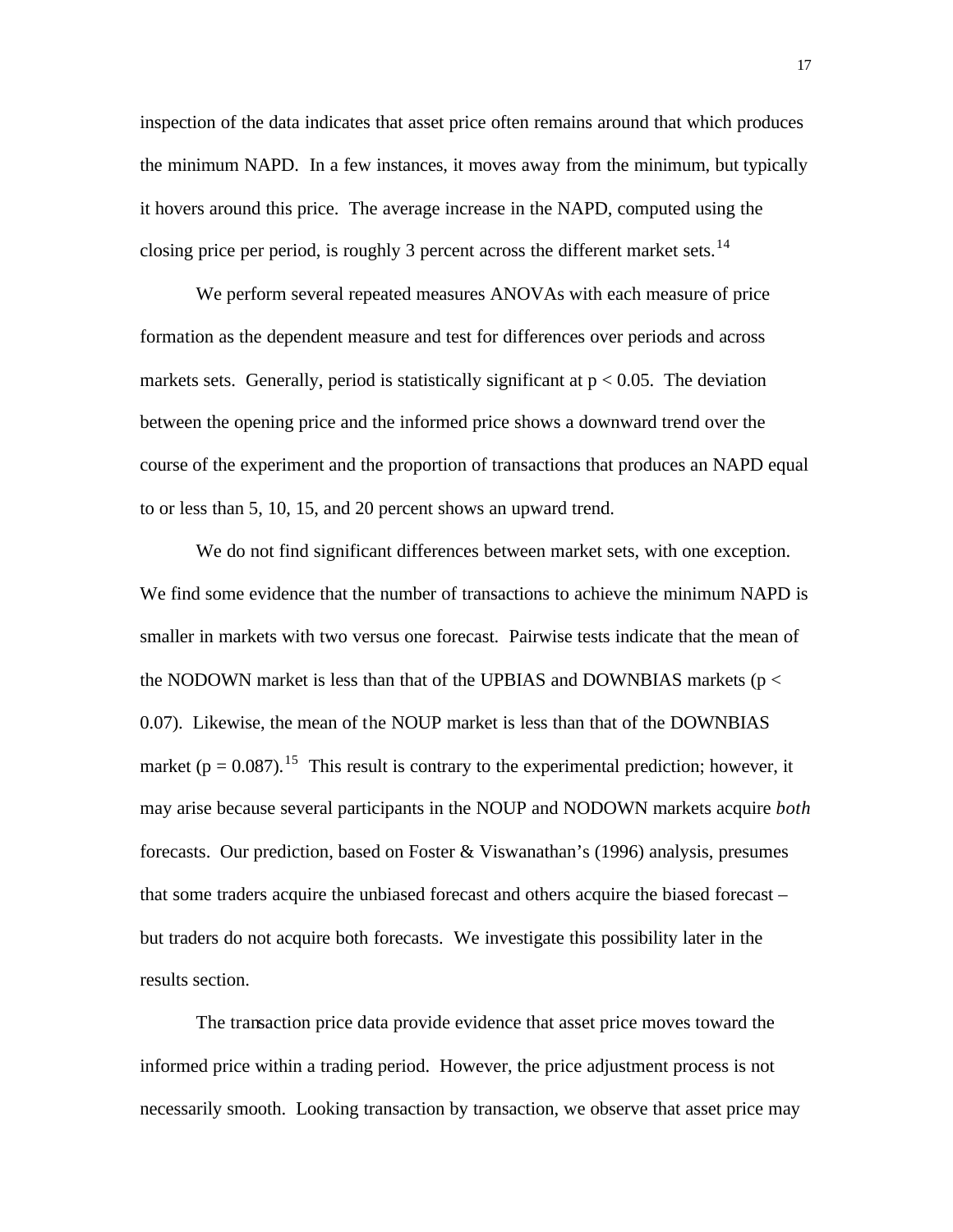move toward the informed price, then away from it, then toward it, and so on. The data indicate that the pattern is sometimes quite erratic. We also observe that the distance between asset price and the informed price is often minimized over the first one-third to one-half of a trading period. Inspection of the data indicates that subsequent transactions are typically around the minimum, though in some cases the NAPD increases noticeably. Overall, asset price typically shows a trend toward the informed price within a trading period, though price adjustment is not necessarily smooth. Even in well-behaved markets, traders can make mistakes or incorrect inferences, particularly in deciphering the bid-ask behavior of other market participants. Bossaerts (2001) contends that even *good* Bayesian learners are subject to error, which affects price formation (see also Bossaerts & Hillion, 2001). Finally, we note that price behavior also appears to improve as traders gain experience with the experimental market (i.e., over periods 1-12).

#### *Traders' predictive abilities and market outcomes*

We investigate whether participants are able to predict asset value. At the conclusion of the 12 trading periods, forecasts are publicly announced and participants predict asset value for six or 12 additional periods. No trading takes place in the additional periods. Thus, the focus is strictly on predictive abilities.

*Traders' predictive abilities*. For markets with one forecast, we classify traders as making unbiased or biased predictions of asset value. To classify them, we examine the signs of their prediction errors and determine whether the signs are consistently positive or negative. If at least five of six prediction errors have the same sign, the trader is classified as a biased trader: upward if the sign is consistently positive and downward if it is consistently negative.<sup>16</sup> Otherwise, the trader is classified as an unbiased trader. For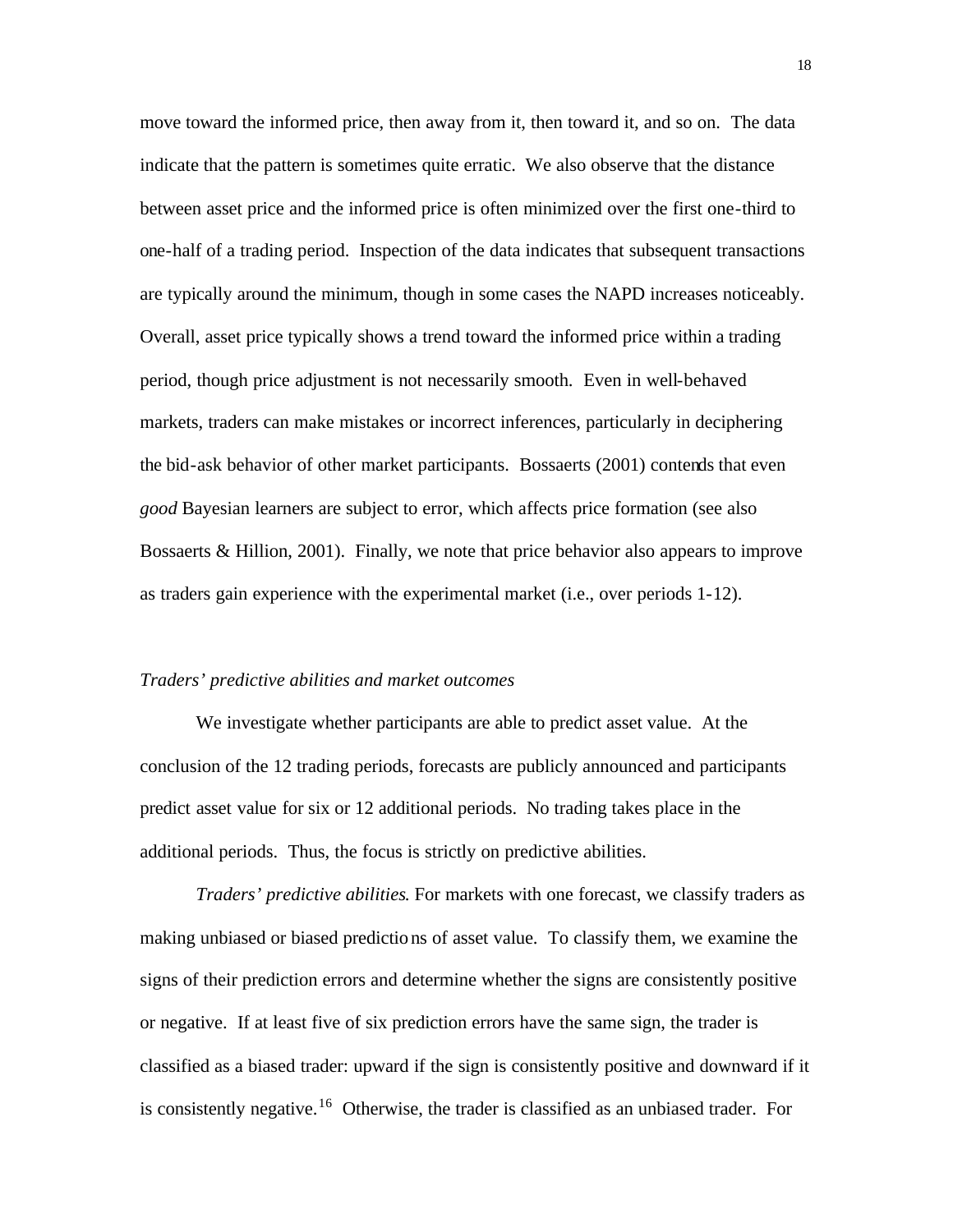markets with two forecasts, we classify each trader twice: once based on their predictions using unbiased forecasts and once using biased forecasts.

Panel A of Table 4 shows the classification of traders conditioned on their use of unbiased forecasts. The vast majority of traders (81 percent) make unbiased predictions. A binomial test indicates that traders are more likely to be classified as unbiased than biased ( $p < 0.001$ ). Notably, those making biased predictions typically exhibit a downward bias.

#### [insert Table 4 here]

Panel B of Table 4 shows the classification of traders conditioned on their use of optimistic bias forecasts. In this case, a smaller percentage of traders (56 percent) make unbiased predictions. A binomial test indicates that traders are no more likely to be classified as unbiased than biased ( $p = 0.551$ ). We further note that traders making biased predictions tend to be biased upward. Hence, their adjustments for optimistic bias are insufficient.

Finally, Panel C of Table 4 shows the classification of traders conditioned on their use of pessimistic bias forecasts. A majority of traders (70 percent) are classified as unbiased. A binomial test indicates that traders are more likely to be classified as unbiased than biased ( $p = 0.012$ ). Those making biased predictions always exhibit a downward bias, indicating that their adjustments for pessimistic bias are insufficient.

*Informed smart traders and market outcomes*. We refer to traders who make unbiased predictions of asset value as smart traders. For markets with one forecast, we examine the link between the number of smart informed traders and the NAPD. Table 5 shows the average NAPD, partitioned by the number of smart informed traders, for each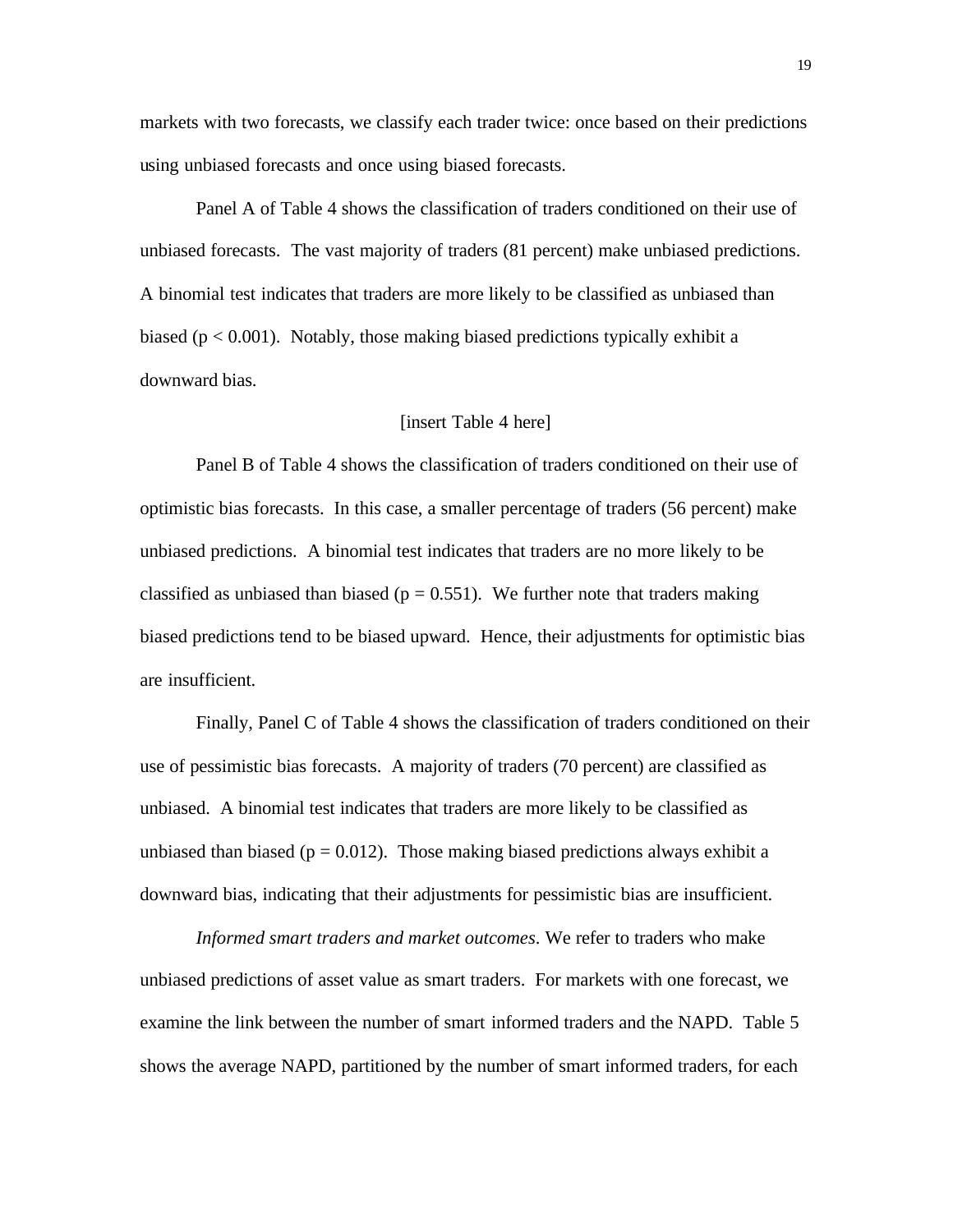market set. The table also shows the percentage of transactions per period that involve at least one smart informed trader.

#### [insert Table 5 here]

The data for the NOBIAS markets are shown in Panel A of Table 5. The NAPD decreases as the number of smart traders increases, with the exception of seven smart informed traders. The conspicuously high NAPD is the result of an extreme observation that occurs in the first period of market 2: the NAPD is 0.322. With the exception of this extreme observation, the NAPD is quite low as long as the market includes at least three smart informed traders. Interestingly, this result coincides with Foster & Viswanathan's (1996) numerical results. We also observe that the vast majority of transactions involve at least one smart informed trader.

The data for the UPBIAS markets, shown in Panel B of Table 5, indicate that the NAPD is relatively high with three or fewer smart informed traders. Notably, with three smart informed traders, 100 percent of the transactions involve at least one of them. Yet the activity of these traders is not sufficient to drive the NAPD below 17 percent. The NAPD improves markedly with five smart informed traders and even more with six – with at least one of these traders participating in the vast majority of transactions.

The data for the DOWNBIAS markets, shown in Panel C of Table 5, suggest that the NAPD generally decreases as the number of smart informed traders increases. With at least three smart informed traders, the vast majority of transactions involve at least one of these traders. But at least five smart informed traders are necessary to produce an NAPD less than 10 percent. Generally, the results are consistent with those in the UPBIAS markets. The findings for markets with biased forecasts are consistent with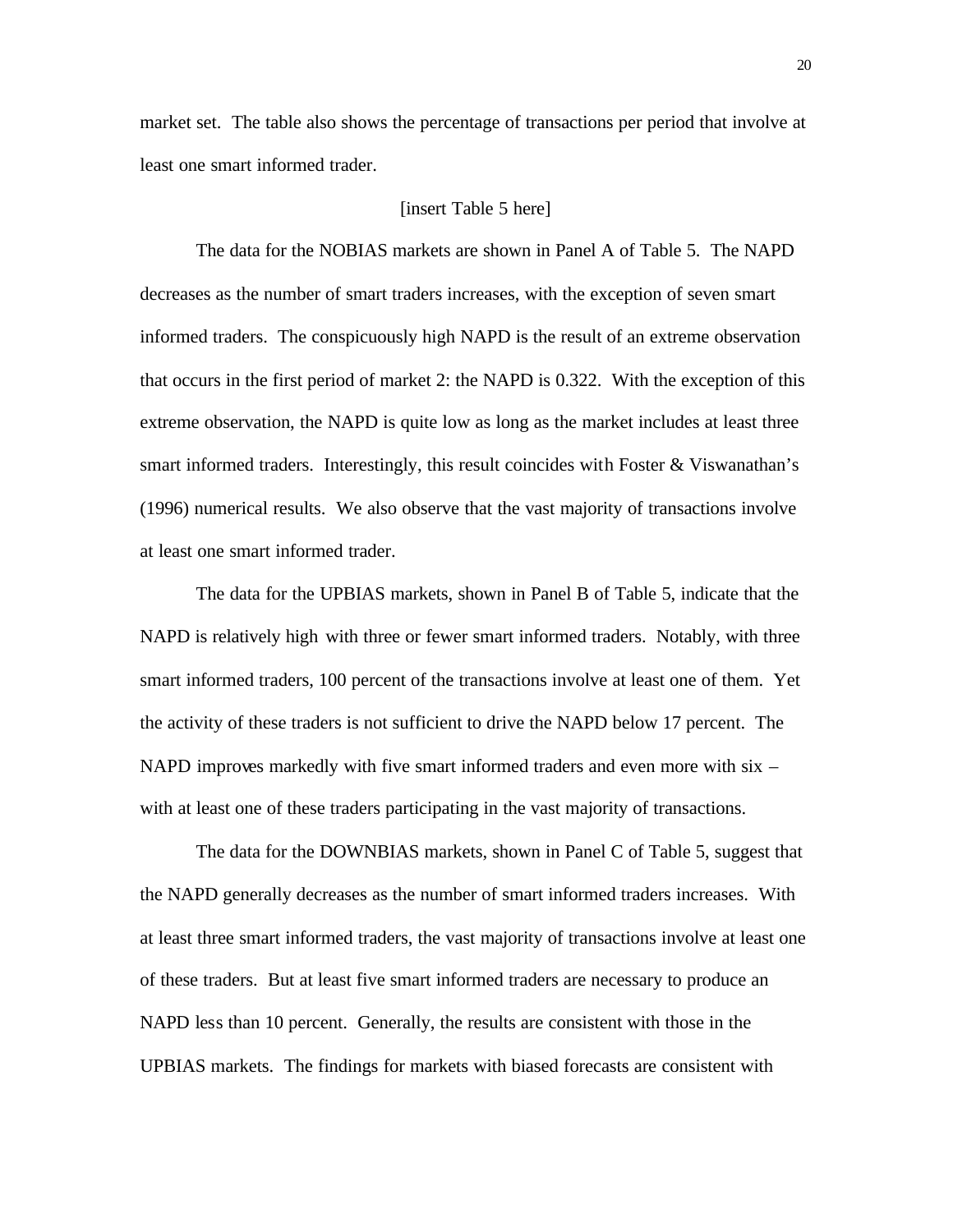Rustichini et al. (1994): asset price behavior improves as the number of smart informed traders increases.

Overall, our findings suggest that a larger number of smart informed traders are necessary to drive price toward the informed price in markets with UPBIAS and DOWNBIAS forecasts as compared to markets with NOBIAS forecasts. A drawback of the preceding analysis, however, is that smart traders' ability to influence market outcomes is potentially affected by their tax rate on dividends (zero or 40 percent). Traders who have a zero tax rate usually buy certificates, whereas those who have a 40 percent tax rate usually sell. In our markets, traders have a sufficient cash endowment such that they can buy as many certificates as others are willing to sell. By comparison, traders can only sell four certificates: their initial endowment of certificates plus two short sales. Consequently, smart informed traders likely have a greater impact on market outcomes if their tax rate is zero.<sup>17</sup>

We investigate the link between the number of smart informed traders with a zero tax rate and the NAPD. We refer to these as smart informed buyers. We also examine the percentage of transactions per period that involves at least one smart informed buyer. Our findings are shown in Table 6.

#### [insert Table 6 here]

In the NOBIAS markets, the NAPD is below ten percent with two or three smart informed buyers. The increase in the NAPD with four smart informed buyers is attributable to one extreme observation: as mentioned earlier, the NAPD is 0.322 in the first period of market 2. Excluding this observation, the average NAPD is 0.026. In the UPBIAS and DOWNBIAS markets, the NAPD decreases as the number of smart informed buyers increases. Three smart informed buyers are necessary to push the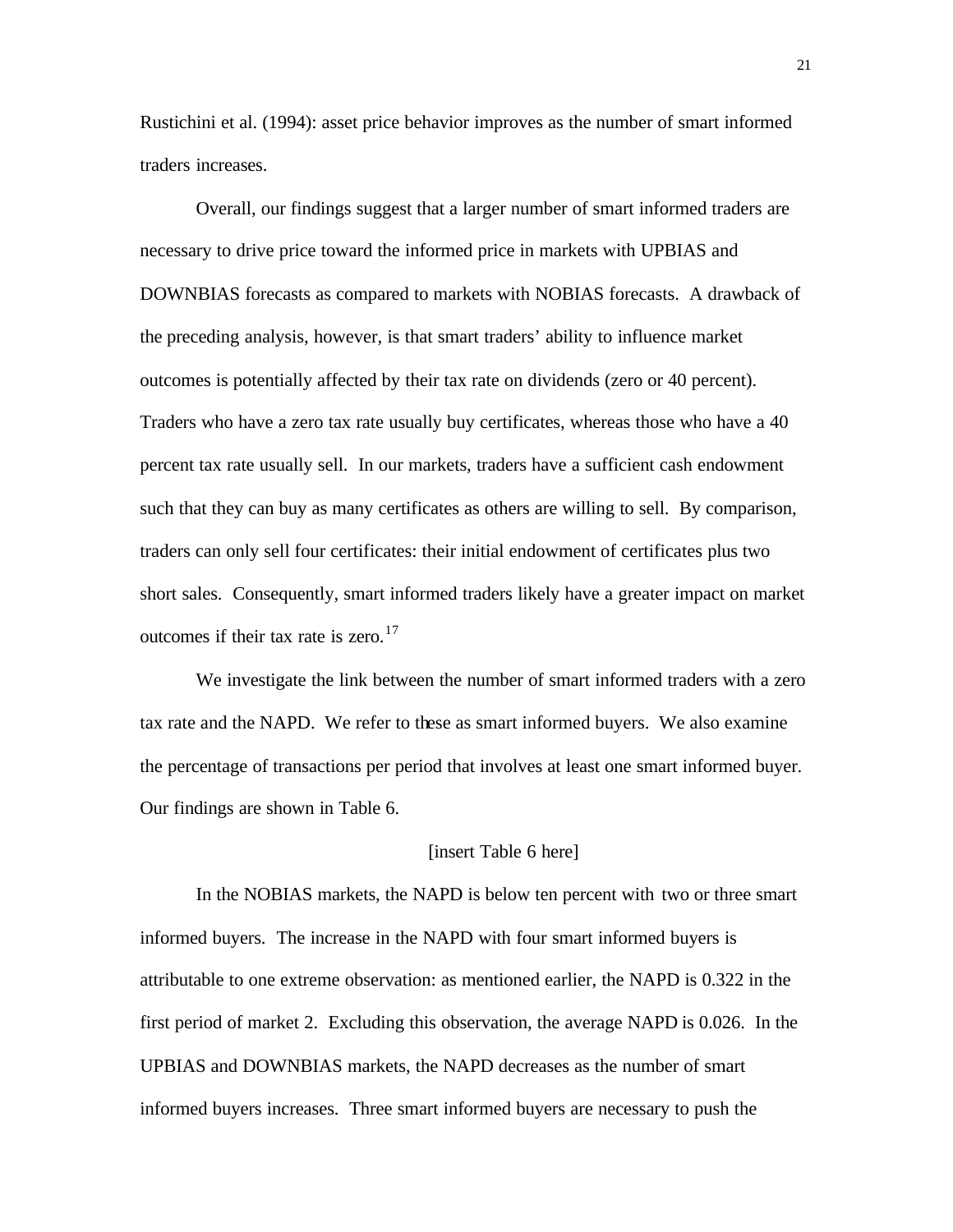NAPD below ten percent. Finally, we note that, across all markets, the percentage of transactions that involves at least one smart informed buyer increases as the number of smart informed buyers increases. Further, with at least two smart informed buyers, a majority of the transactions involves at least one of them.

#### *Forecast acquisition decisions*

In markets with one forecast, traders readily acquire the forecast, regardless of the forecast-generating process. The average number acquiring the forecast per period is 5.47, 4.94, and 5.56 in the NOBIAS, UPBIAS, and DOWNBIAS markets, respectively. A repeated measures ANOVA indicates that the number does not vary across markets sets (F = 0.83, p = 0.480) or over time (F = 1.41, p = 0.265).<sup>18</sup> This finding is consistent with that reported elsewhere (Ackert et al., 2002). The finding is also consistent with Jackson's (1991) theoretical analysis, which suggests that information is acquired over time, even though it is eventually revealed in asset price.

In markets with two forecasts, we investigate the frequency with which traders acquire the unbiased forecast, the biased forecast, and both forecasts. If traders are able to adjust for systematic bias, they may acquire the biased forecast more frequently than the unbiased forecast. The biased forecast contains less variability and, thus, may provide a more precise estimate of asset value.

#### [insert Table 7 here]

The average number of times that traders acquire each forecast is shown in Table 6. The data are partitioned by market set and presented for periods 1-6, 7-12, and 1-12. Traders do not appear to have a preference for the biased over the unbiased forecast. We also observe that a small subset of traders acquire both forecasts, particularly in the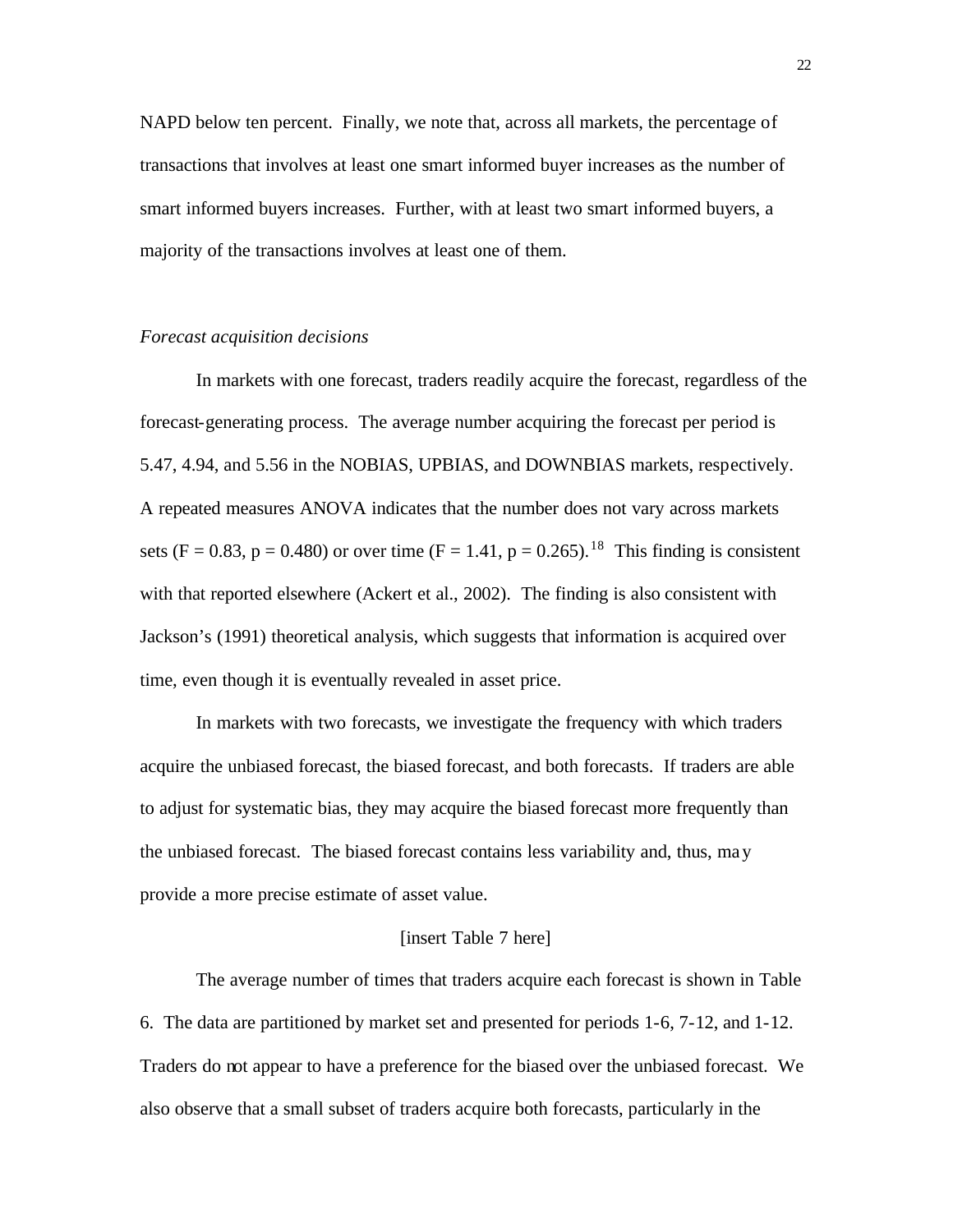NOUP markets. This finding, as suggested earlier, potentially impacts the speed of price formation.

For each market set, we perform a repeated measures ANOVA to formally test whether traders have a preference for a particular forecast. The dependent measure is the number of times that a forecast is acquired. The independent variables include the forecast (unbiased, biased, or both), time (periods  $1-12$ ), and the interaction term. <sup>19</sup>

For the NOUP markets, only forecast is significant at conventional levels ( $F =$ 3.52,  $p = 0.098$ ). Pairwise comparisons indicate that traders acquire the unbiased forecast *more* frequently than the biased forecast ( $p < 0.05$ ). For the NODOWN markets, again forecast is the only statistically significant independent variable ( $F = 25.07$ ,  $p = 0.001$ ). In this case, pairwise comparisons indicate that traders acquire unbiased and biased forecasts more frequently than both forecasts ( $p < 0.01$ ). In markets with two forecasts, traders may not exhibit a preference for the biased forecast, even though it contains less variability, because many have difficulty adjusting sufficiently for the systematic bias. From our earlier analysis (refer to Table 4), 20 of 45 have difficulty adjusting for optimistic bias and 14 of 46 have difficulty adjusting for pessimistic bias.

#### **5. Conclusions**

This study reports the results of 15 experimental asset markets designed to investigate the effects of alternative forecast-generating processes on market prices, traders' abilities to assess asset value, and the link between the two. We manipulate the forecast-generating process between markets. In some markets the process produces an unbiased, but more variable estimate of asset value, and in others a biased, but less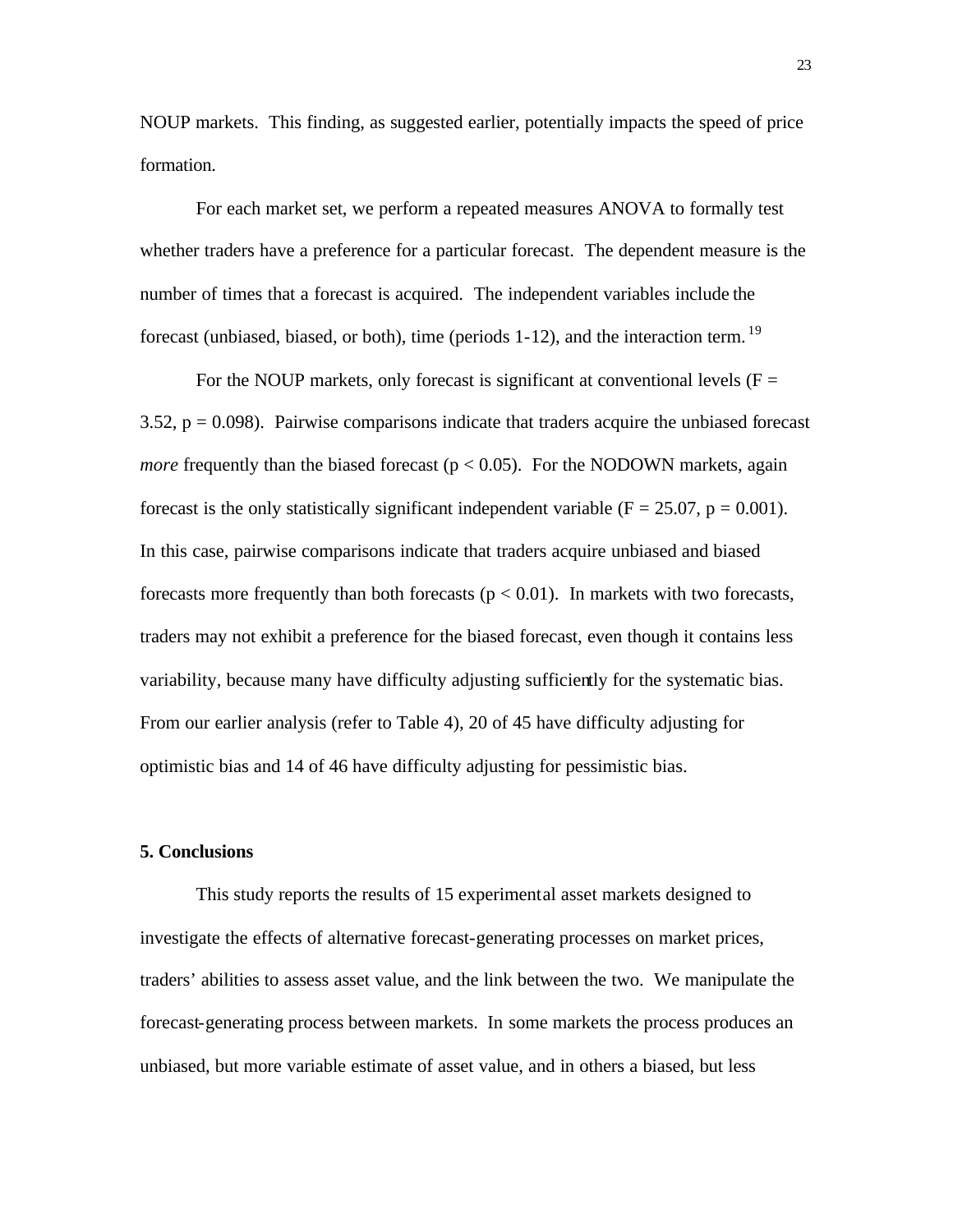variable estimate. The bias is always systematic, though in some markets it is optimistic and in others pessimistic. In all markets, traders decide whether to acquire the forecast.

We find that, in general, period-end asset price reflects private information, regardless of the forecast-generating process. Within a trading period, asset price appears to move toward the informed price, as suggested by a noisy rational expectations framework. The price formation process, however, is not smooth. Looking at each transaction, we find that price sometimes moves toward the informed price and at other times away from it. But over the course of a trading period, the general trend is to move toward the informed price. Informed traders likely bid strategically in an effort to conceal their informational advantage. The bidding strategies, in turn, may affect uninformed traders' inferences of asset value. If the inferences are incorrect, asset price may temporarily wander away from the informed price, as suggested by Bossaerts (2001) and Bossaerts & Hillion (2001). The theoretical work of Rustichini et al. (1994) suggests that strategic bidding occurs, but they do not attempt to model the price formation process. Future theoretical research may investigate the price formation process, explicitly recognizing that price adjustment may occasionally move away from the informed price due to incorrect inferences.

We also document heterogeneity among traders in their abilities to use the forecast to make unbiased predictions of asset value (i.e., whether they are smart traders). We find that most traders are able to properly use the unbiased forecast. By comparison, a significant proportion is unable to properly use biased forecasts, with adjustments for bias typically being insufficient. Traders' adjustments for bias, though sometimes insufficient, do not appear to be affected by the direction of the bias.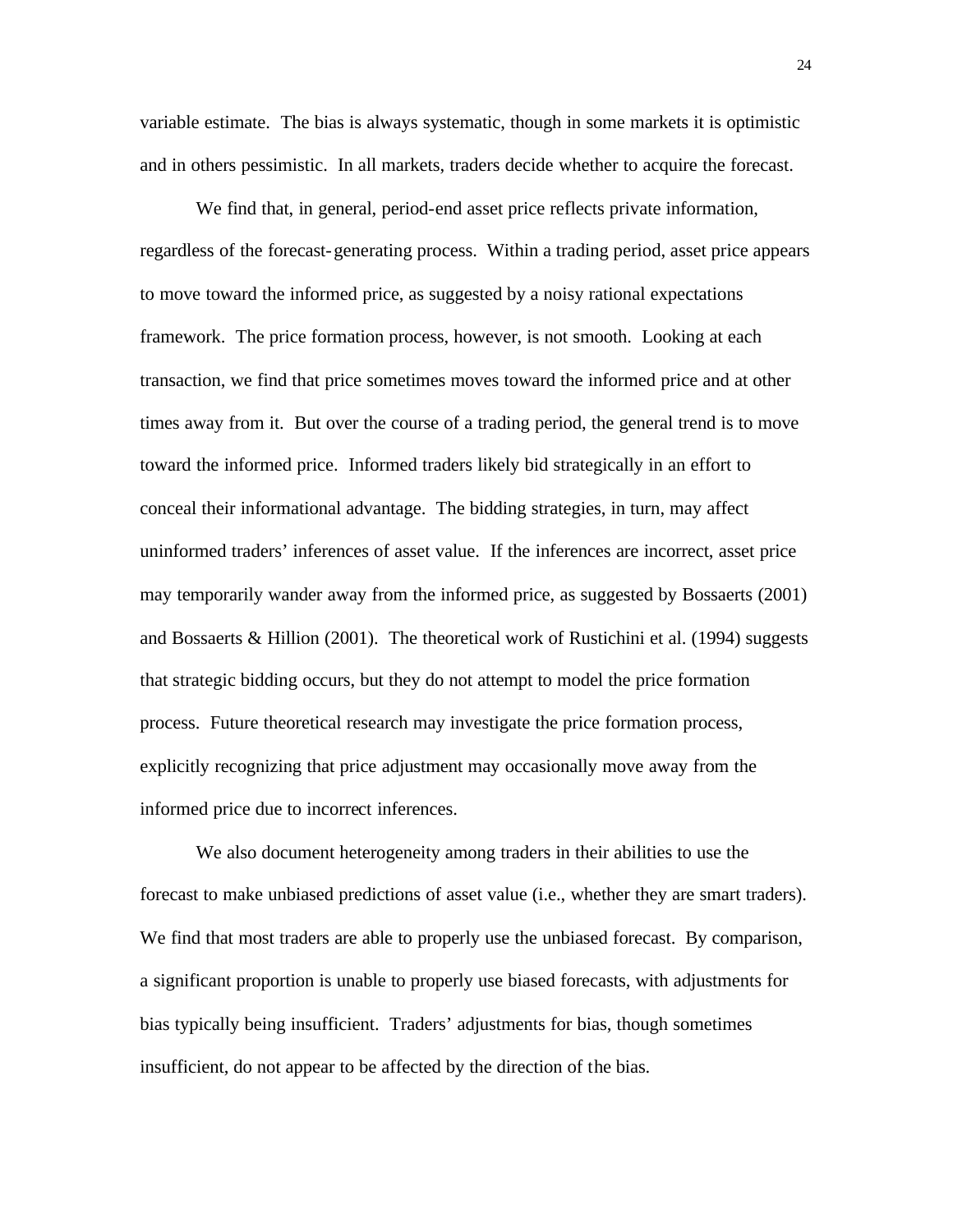Linking market outcomes and traders' abilities, we find that asset price appears to properly reflect unbiased forecasts as long as the market includes at least two smart informed traders who have sufficient ability to influence market outcomes. This result is consistent with the theory of perfect competition. We find that the result changes slightly when the forecast contains bias. With optimistic or pessimistic biased forecasts, at least three smart informed traders who have sufficient ability to influence market outcomes are necessary to produce a comparable result. This finding is consistent with Foster  $\&$ Viswanathan's (1996) numerical results.

An important aspect of our findings is that the make-up of the market can dramatically affect asset price. Theoreticians need to consider this crucial feature in the development of models to explain price behavior. Incorporating heterogeneity, in terms of traders' cognitive processing abilities, and looking at the comparative statics of different trader compositions (i.e., the make-up of smart versus other traders) are fundamental to understanding price formation. We encourage theoretical research along these lines.

Lastly, our data indicate that traders do not have a preference for the biased forecast over the unbiased forecast, even though the former potentially provides a more precise estimate of asset value. The result likely arises because a significant proportion of traders have difficulty fully adjusting for systematic bias. An important question for future research is why traders are unable to completely adjust for optimistic or pessimistic bias. In our markets, some of the difficulty may arise from traders' inability to separate systematic and random error components. Future research may examine the relative magnitude of systematic to nonsystematic error components to determine when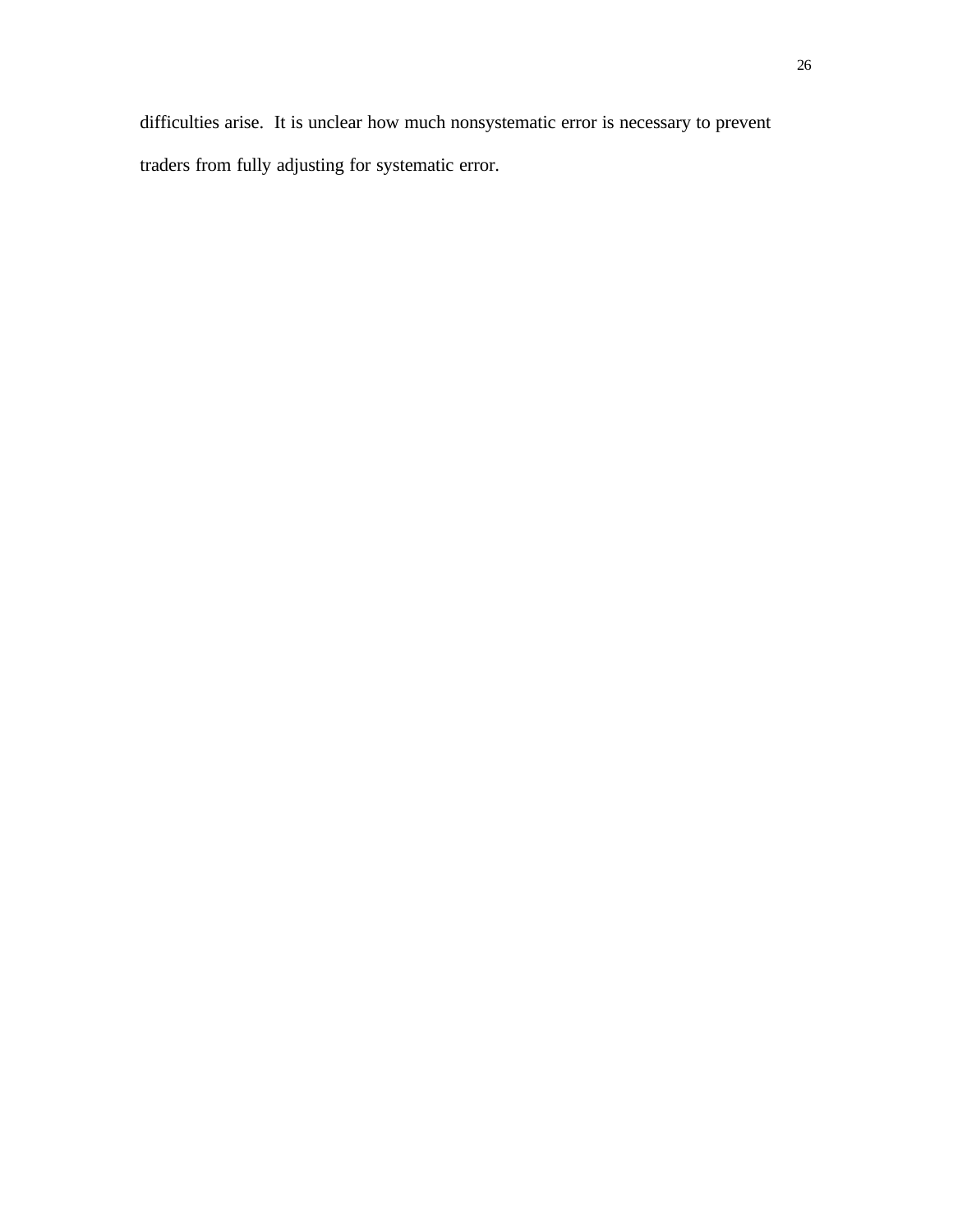#### **Endnotes**

 $<sup>1</sup>$  The instructions are available from the authors upon request.</sup>

 $2^2$  The dividend draw is rounded to the nearest dollar and all trading is in dollars.

 $3$  The use of a pre-selected sequence enhances comparability of markets conducted under similar as well as different experimental conditions. The pre-selected sequence also may be used in future research as a means to compare data from an earlier study (Cason & Friedman, 1996, note 4).

<sup>4</sup> Operationally, we numbered traders 1-8 and randomly selected four traders, who were assigned a zero tax rate for period 1, with the remainder assigned a tax rate of 40 percent. We followed the same procedure for periods 2-12; however, once a trader had been assigned a zero (40 percent) tax rate six times, the trader was removed from any further draws and assigned a 40 percent (zero) tax rate for the remaining periods. In markets with seven traders, each period three or four were assigned each tax rate. One trader number (always trader 8) was omitted across the 12 periods in these markets.

<sup>5</sup> The mean zero, random error term used to determine the forecast value is established prior to conducting the markets. For the unbiased forecasts, we randomly drew and used the same values across trading periods 1-12 in the NOBIAS, NOUP, and NODOWN markets. For the biased forecast, we randomly drew and used the values across trading periods 1-12 in the UPBIAS, DOWNBIAS, NOUP, and NODOWN markets.

 $6$  We administered this phase of the experiment after the 12 trading periods were completed so as not to influence participants' forecast acquisition decisions.

<sup>7</sup> Foster & Viswanathan (1996) examine the case in which informed traders possess diverse, but perfectly correlated estimates of asset value. A special case is when informed traders possess identical information, as in our markets with one forecast.

<sup>8</sup> The informed price also may be computed assuming that traders only possess the biased forecast (as it is computed in the UPBIAS and DOWNBIAS markets). Theoretically, this computation is appropriate if traders only acquire the biased forecast, even though unbiased *and* biased forecasts are available. As discussed subsequently, traders may prefer the biased forecast because it provides a more precise estimate of asset value, assuming that traders adjust for the systematic bias. Although not reported, both informed prices are used in the data analysis reported in the next section and inferences are unaffected.

<sup>9</sup> Experimental research indicates that traders' predictions of asset price, on average, are biased with prediction errors being correlated with observable variables (e.g., Peterson, 1993; Ackert & Church, 2001).

 $10$  Based on the parameter values used in the experimental markets, the absolute forecast error using the unbiased forecast is three times larger than that using the adjusted, biased forecast (i.e., assuming participants adjust for the systematic bias component). The absolute difference between the period-end dividend and the unbiased forecast ranges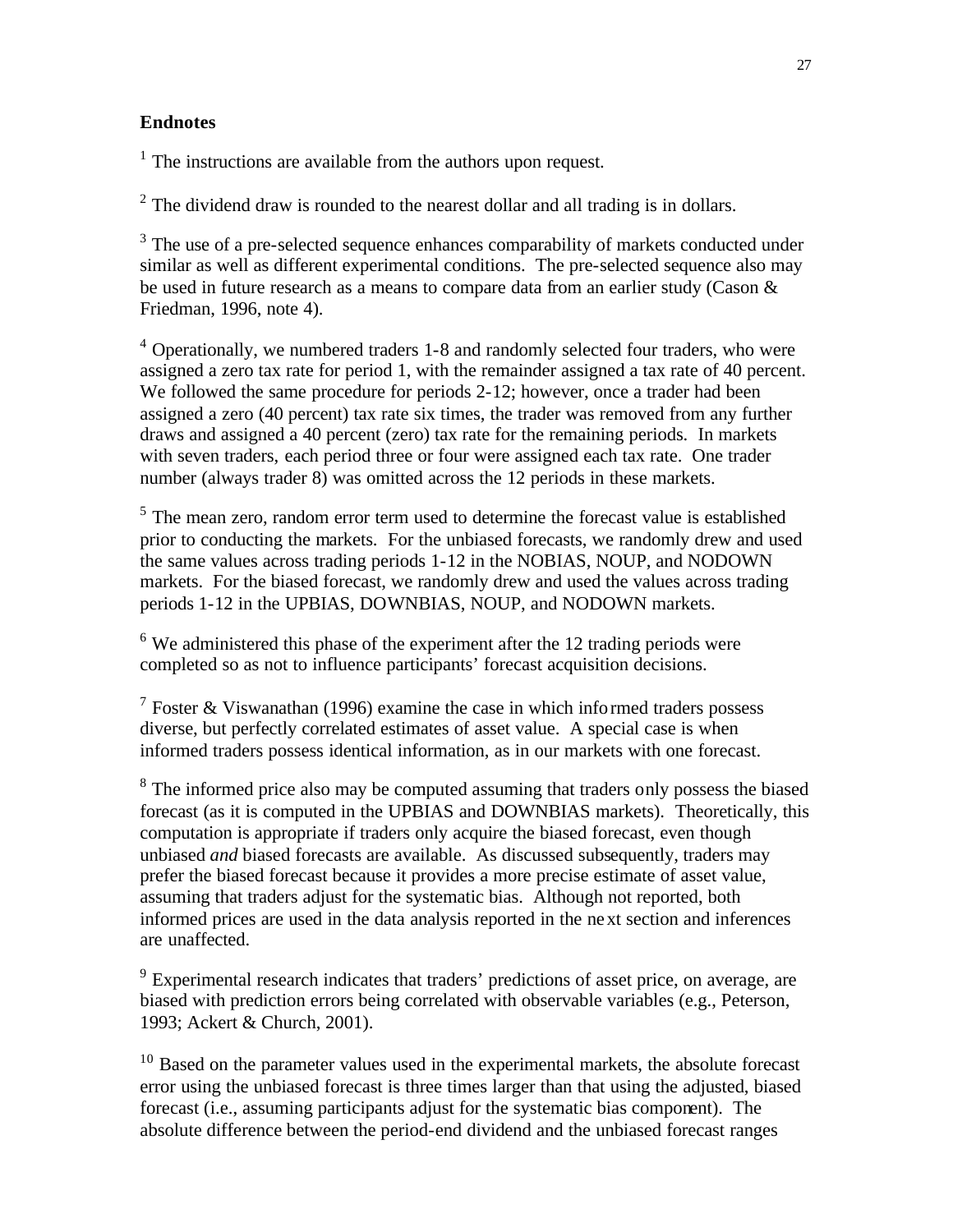from \$8 to \$150 with a mean of \$81.33. The absolute difference using the adjusted, biased forecast (i.e., adjusted for the systematic bias component) ranges from \$3 to \$65 with a mean of \$25.83. If participants fail to acquire the forecast and maintain an uninformed prior (i.e., the mean of the asset value distribution of \$1,200), the absolute forecast error ranges from \$65 to \$854 with a mean of \$285.83.

<sup>11</sup> As reported subsequently, neither the *number* of traders acquiring the forecast per period nor the *proportion* of informed traders per period differs across market sets or over periods.

<sup>12</sup> Specifically, F = 0.09, p = 0.792 for the NOBIAS markets, F = 0.04, p = 0.868 for the UPBIAS markets,  $F = 2.28$ ,  $p = 0.270$  for the DOWNBIAS markets,  $F = 0.39$ ,  $p = 0.596$ for the NOUP markets, and  $F = 2.56$ ,  $p = 0.251$  for the NODOWN markets.

<sup>13</sup> A repeated measures ANOVA indicates that the total number of transactions per period does not differ across market sets or over periods.

<sup>14</sup> A repeated measures ANOVA indicates that the increase in the NAPD does not differ across market sets. Further, the increase is zero in 75 of 180 periods and less than 5 percent in 145 of 180 periods.

<sup>15</sup> Inferences are unaffected using the proportion of transactions per period to achieve the minimum NAPD as the dependent measure. We also performed a repeated measures ANOVA in which we collapsed the data based on the number of forecasts available (one versus two). We find that the number of transactions to reach the minimum NAPD is smaller when two forecasts are available as opposed to one  $(F = 6.38, p = 0.025)$ : the means are 3.53 and 4.86, respectively.

<sup>16</sup> We also classify traders using a Wilcoxon matched-pairs test. We determine whether traders' predictions are significantly different from asset value realizations. If we are able to reject the null hypothesis of no difference at the 10 percent significance level, the trader is classified as a biased trader. Otherwise, the trader is classified as a smart trader. Although not reported, inferences are unaffected using the alternative classification criterion.

 $17$  In Rustichini et al. (1994), buyers and sellers can each transact one certificate. Hence, individual traders do not have the ability to dramatically influence market outcomes.

.

 $18$  We repeat the analysis using the proportion of traders acquiring the forecast per period as the dependent measure and inferences are unaffected.

<sup>19</sup> Inferences are unaffected using the proportion of traders acquiring each forecast per period as the dependent measure.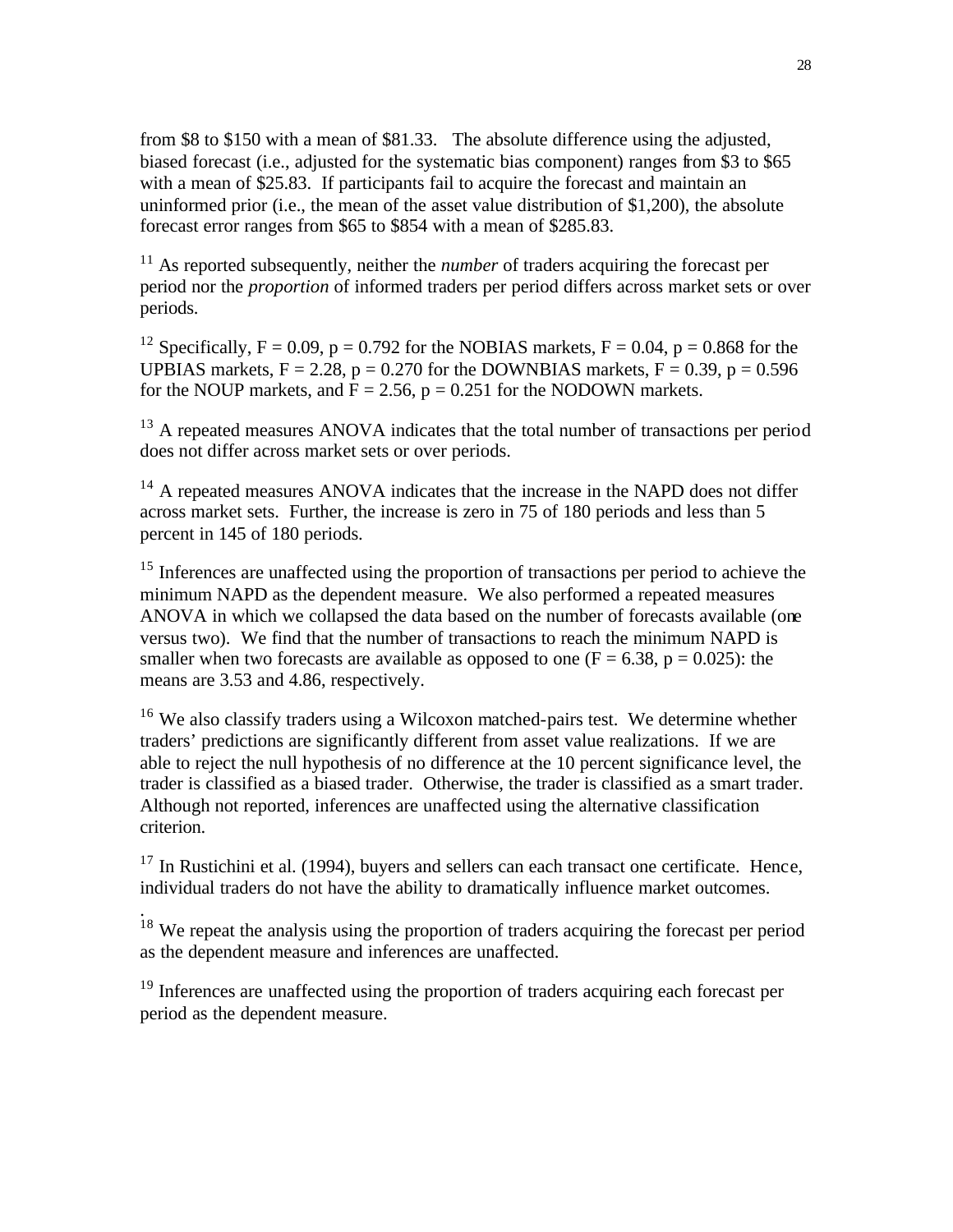#### **References**

- Ackert, L.F., & Church, B.K. (2001). The effects of subject pool and design experience on rationality in experimental asset markets. Journal of Psychology and Financial Markets 2, 6-28.
- Ackert, L.F., Church, B.K., & Shehata, M. (1996). What affects individuals' decisions to acquire forecasted information? Contemporary Accounting Research 13, 379-399.
- Ackert, L.F., Church, B.K., & Shehata, M. (1997a). An experimental examination of the effects of forecast bias on individuals' use of forecasted information. Journal of Accounting Research 35, 25-42.
- Ackert, L.F., Church, B.K., & Shehata, M. (1997b). Market behavior in the presence of costly, imperfect information: Experimental evidence. Journal of Economic Behavior and Organization 33, 61-74.
- Ackert, L.F., Church, B.K., & Zhang, P. (2002). What affects the market's ability to adjust for optimistic forecast bias? Working Paper, Federal Reserve Bank of Atlanta.
- Amir, E. & Ganzach, Y. (1998). Overreaction and Underreaction in Analysts' Forecasts. Journal of Economic Behavior and Organization 37, 333-347.
- Barberis, N., Shleifer, A., & Vishmy, R. (1998). A model of investor sentiment. Journal of Financial Economics 49, 307-343.
- Becker, G.S. (1962). Irrational behavior and economic theory. Journal of Political Economy 70, 1-13.
- Bossaerts, P. (2001). Experiments with financial markets: Implications for asset pricing theory. American Economist 45, 17-32.
- Bossaerts, P. (2002). The paradox of asset pricing. Princeton, NJ: Princeton University Press.
- Bossaerts, P., & Hillion, P. (2001). IPO post-issue markets: Questionable predilections but diligent learners. Review of Economics and Statistics 83, 1-15.
- Butler, K.C., & Lang, H.P. (1991). The forecast accuracy of individual analysts: Evidence of systematic optimism and pessimism. Journal of Accounting Research 29, 150-156.
- Camerer, C.F. (1987). Do biases in probability judgment matter in markets? Experimental evidence. American Economic Review 77, 981-997.
- Camerer, C.F. (1992). The rationality of prices and volume in experimental markets. Organizational Behavior and Human Decision Processes 51, 237-272.
- Cason, T.N., & Friedman, D. (1996). Price formation in double auction markets. Journal of Economic Dynamics and Control20, 1307-1337.
- Chiarella, C., & He, X.Z. (2002). Heterogeneous beliefs, risk, and learning in a simple asset pricing model. Computational Economics 19, 95-132.
- Copeland, T.E., & Friedman, D. (1991). Partial revelation of information in experimental asset markets. Journal of Finance 46, 265-295.
- Daniel, K. Hirshleifer, D., & Subrahmanyam, A. (1998). Investor psychology and security market over- and underreactions. The Journal of Finance 53, 1839-1886.
- Easterwood, J.C., & Nutt, S.R. 1999. Inefficiency in analysts' earnings forecasts: Systematic misreaction or systematic optimism? The Journal of Finance 54, 1777- 1797.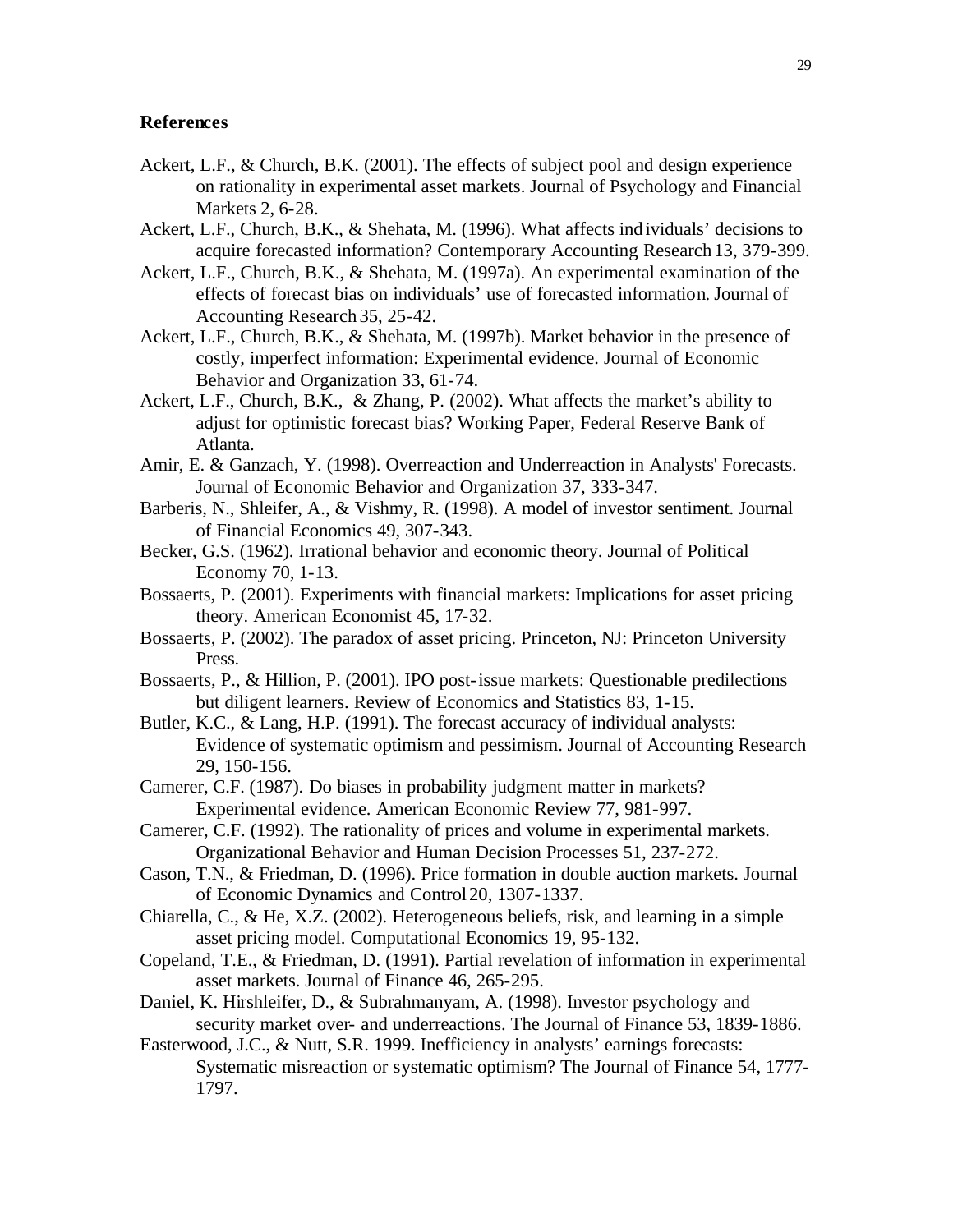- Figlewski, S. (1978). Market efficiency in a market with heterogeneous information. Journal of Political Economy 86, 581-597.
- Forsythe, R., Nelson, F., Neumann, G.R., and Wright, J. (1992). Anatomy of an experimental political stock market. American Economic Review 82, 1142-1161.
- Forsythe, R., Reitz, T.A., & Ross. T.W. (1999). Wishes, expectations, and actions: A survey on price formation in election stock markets. Journal of Economic Behavior and Organization 39, 83-110.
- Foster, F.D., & Viswanathan, S. (1996). Strategic trading when agents forecast the forecasts of others. Journal of Finance 51, 1437-1478.
- Ganguly, A.R., Kagel, J.H. & Moser, D.V. (1994). The effects of biases in probability judgments on market prices. Accounting, Organizations and Society 19, 675-700.
- Ganguly, A.R., Kagel, J.H. & Moser, D.V. (2000). Do asset market prices reflect traders' judgment biases? Journal of Risk and Uncertainty 20, 219-245.
- Grundy, B.D., & McNichols, M. (1989). Trade and revelation of information through prices and direct disclosure. Review of Financial Studies 2, 495-526.
- Gu, Z., & Wu, J.S. (2000). Earnings skewness and analyst forecast bias. Working paper, Carnegie Mellon University and University of Rochester.
- Haltiwanger, J., Waldman, M. (1985). Rational expectations and the limits of rationality: An analysis of heterogeneity. American Economic Review 75, 326-340.
- Hellwig, M.F. (1982). Rational expectations equilibrium with conditioning on past prices. Journal of Economic Theory26, 279-312.
- Jackson, M.O. (1991). Equilibrium, price formation, and the value of private information. Review of Financial Studies 4, 1-16.
- Klayman, J. (1988). On the how and why (not) of learning from outcomes. In Human Judgment: The Social Judgment Theory View, edited by B. Brehmer and C. Joyce. Amsterdam: North-Holland Publishers.
- Kluger, B.D., & Wyatt, S.B. (2002). Are judgment errors reflected in market prices and allocations? Experimental evidence based on the Monty Hall problem. Working paper, University of Cincinnati.
- Knez, P., Smith, V.L., & Williams, A. (1985). Uncertainty, behavior, and economic theory: Individual rationality, market rationality, and value estimation. American Economic Review 75, 397-402.
- Lim, T. (2001). Rationality and analysts' forecast bias. *Journal of Finance* 61, 369-385.
- Lopes, L., & Oden, G. (1987). Distinguishing between random and nonrandom events. Journal of Experimental Psychology: Learning, Memory, and Cognition 13, 392- 400.
- Peterson, S. P. (1993). Forecasting dynamics and convergence to market fundamentals. Journal of Economic Behavior and Organization 22, 269-284.
- Rustichini, A., Satterthwaite, M.A., & Williams, S.R. (1994). Convergence to efficiency in a simple market with incomplete information. Econometrica 62, 1043-1061.
- Smith, V.L. (1994). Economics in the laboratory. Journal of Economic Perspectives 8, 113-131.
- Sunder, S. (1992). Market for information: Experimental evidence. Econometrica 60, 667-695.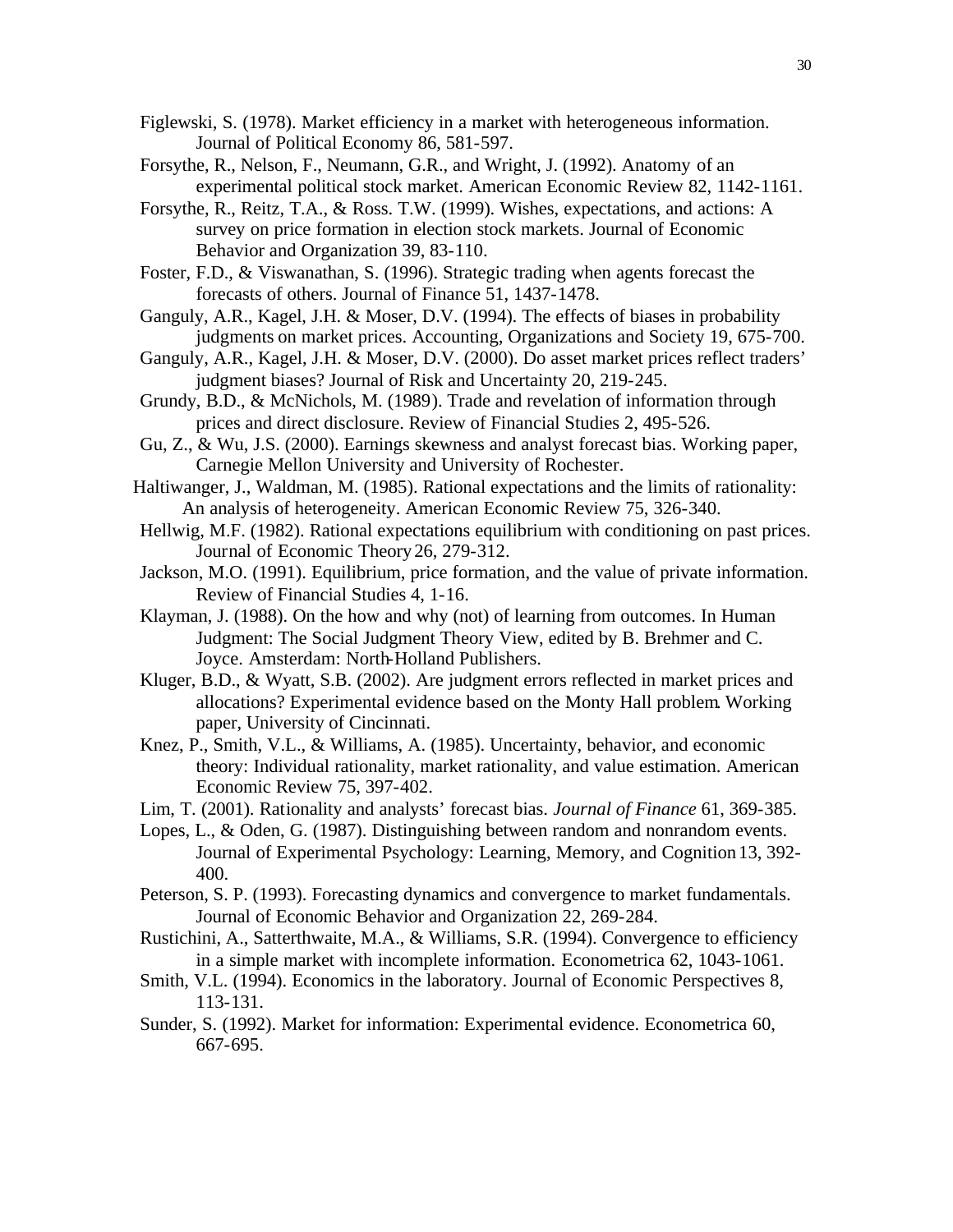Tuttle, B., Coller, M., & Burton, F.G. (1997). An examination of market efficiency: Information order effects in a laboratory market. Accounting, Organizations and Society 22, 89-103.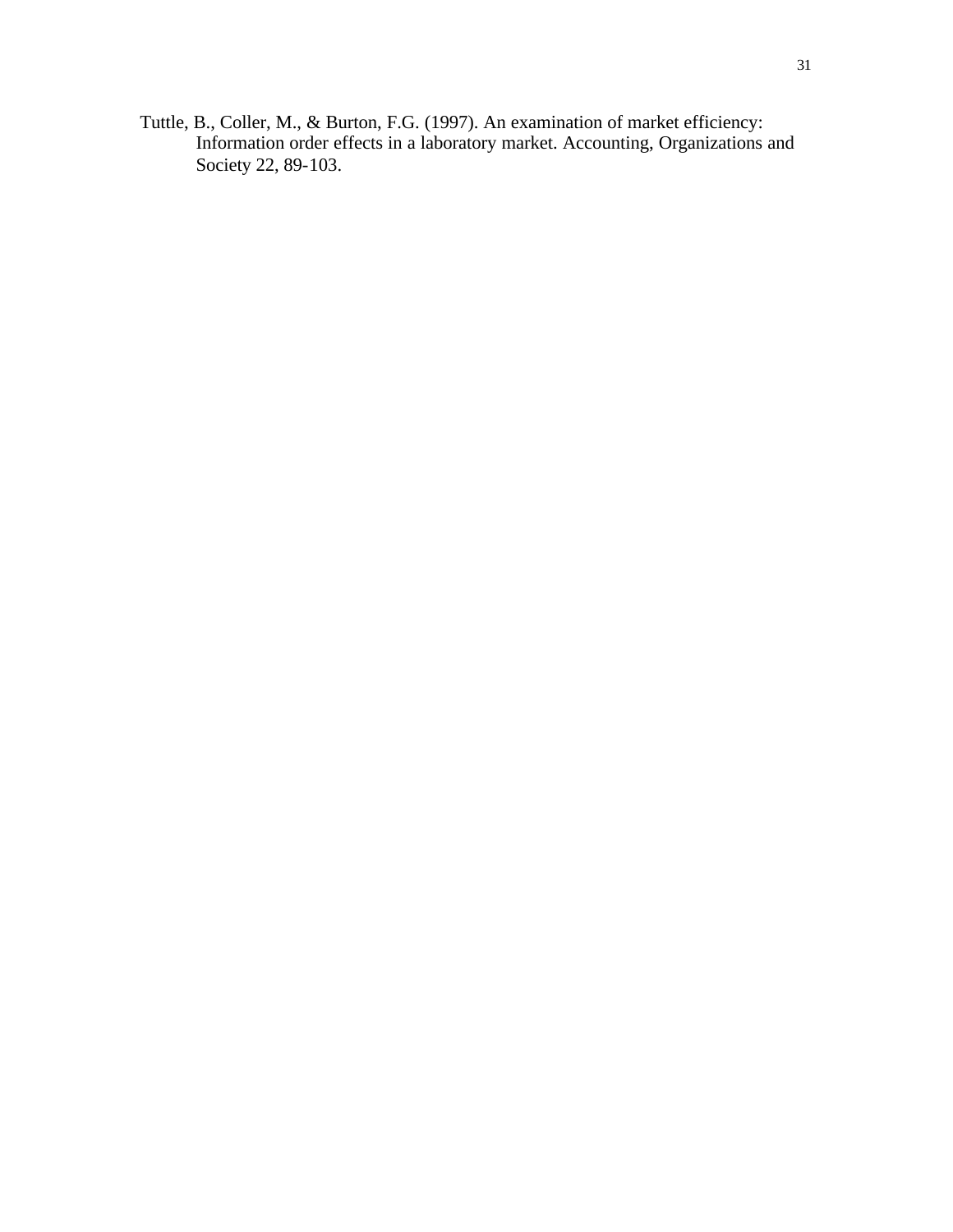

**Figure 1** – The figure depicts the closing price per period in the NOBIAS markets (markets 1-3) as well as the informed price, which reflects the Bayesian updated price conditioned on the NOBIAS forecast.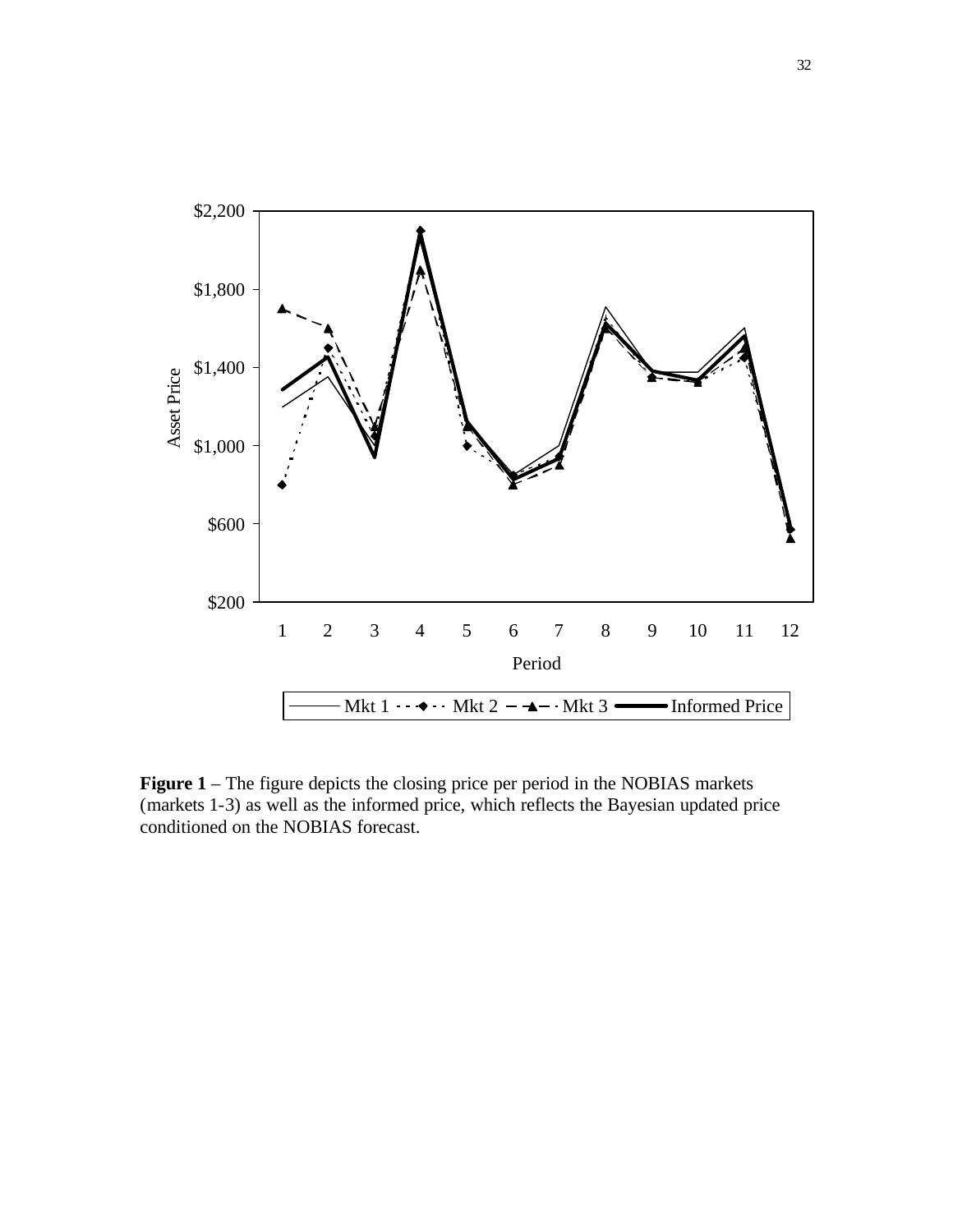

**Figure 2** – The figure depicts the closing price per period in the UPBIAS markets (markets 4-6) as well as the informed price, which reflects the Bayesian updated price conditioned on the UPBIAS forecast.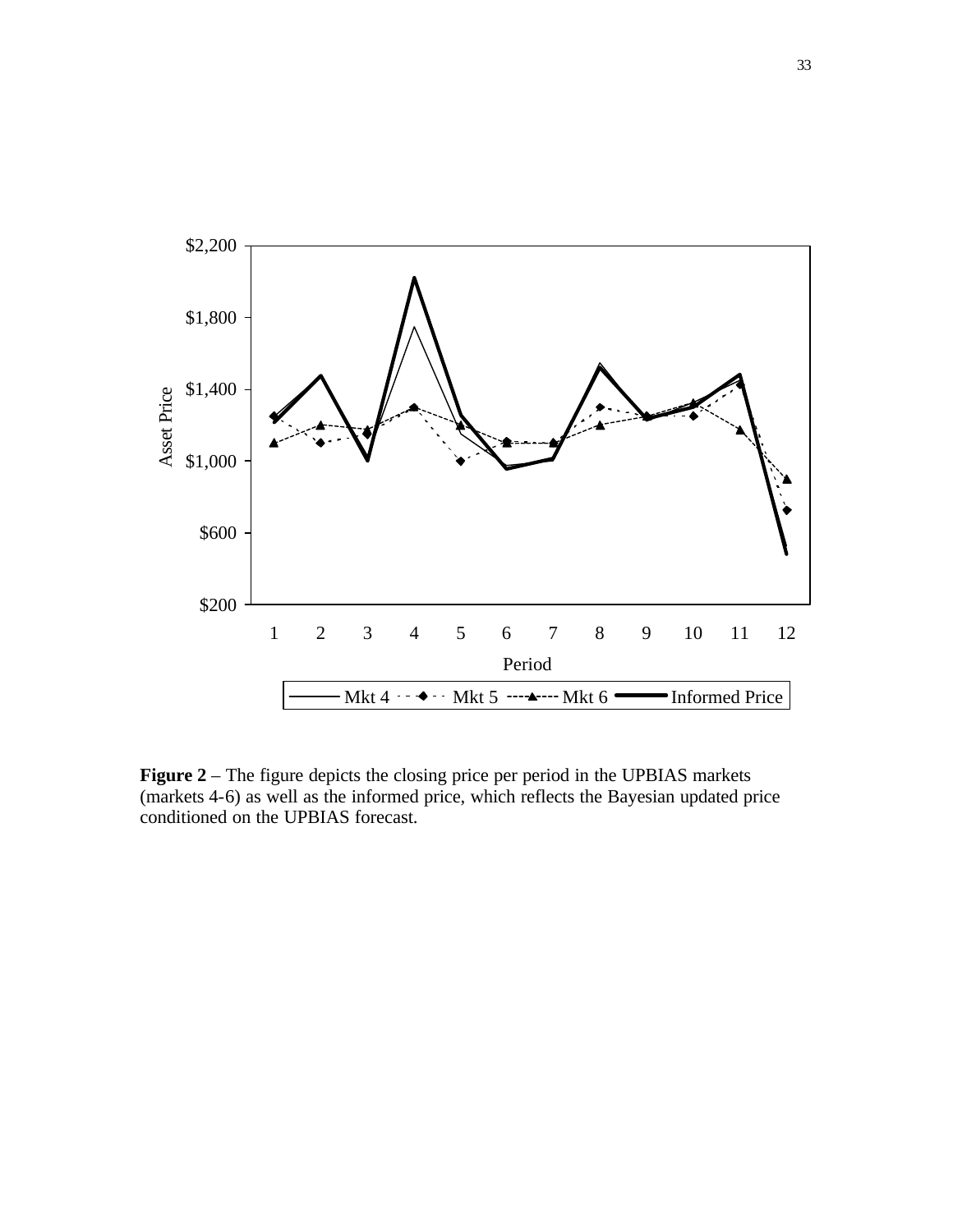

**Figure 3** – The figure depicts the closing price per period in the DOWNBIAS markets (markets 7-9) as well as the informed price, which reflects the Bayesian updated price conditioned on the DOWNBIAS forecast.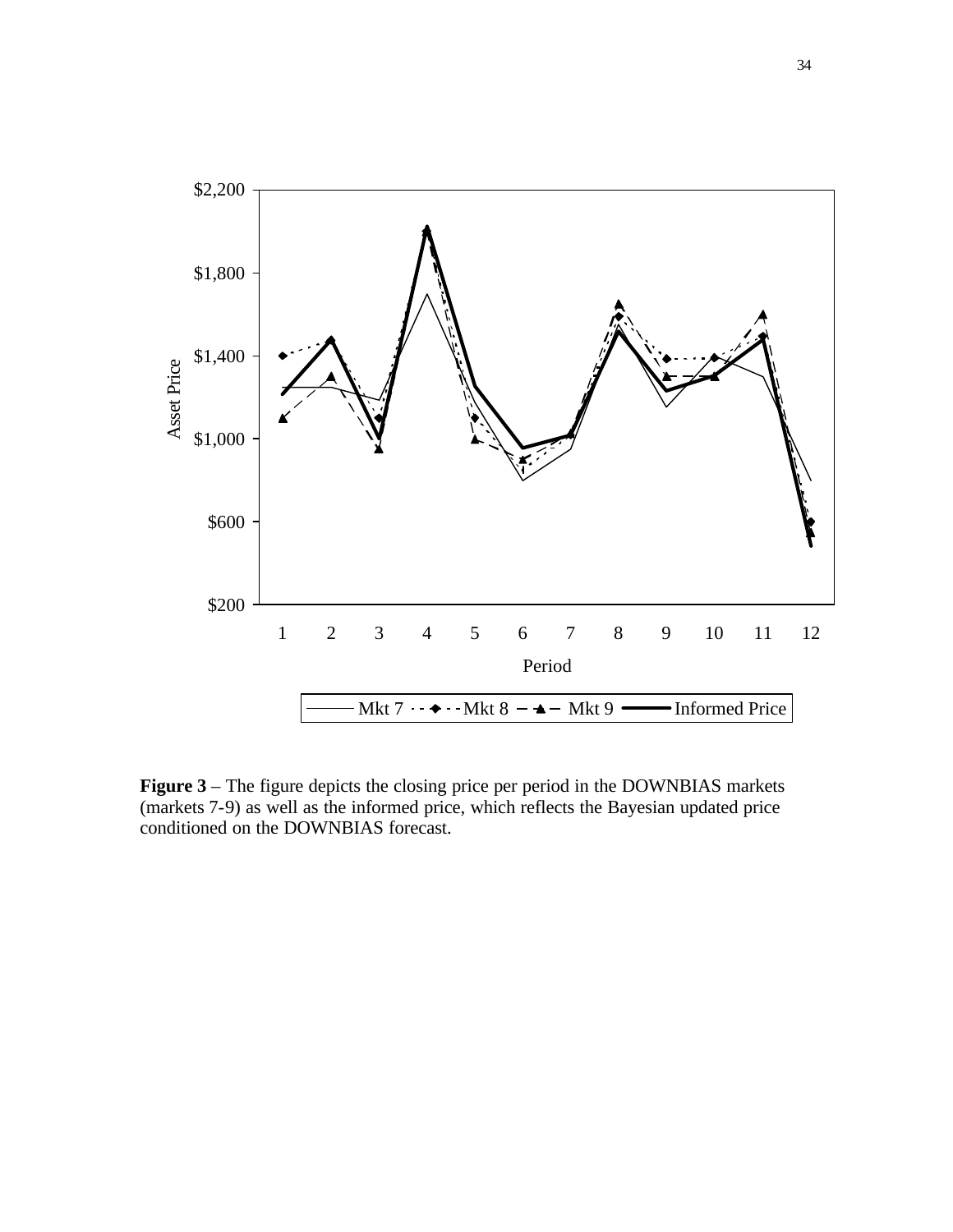

**Figure 4** – The figure depicts the closing price per period in the NOUP markets (markets 10-12) as well as the informed price, which reflects the Bayesian updated price conditioned on the UPBIAS forecast.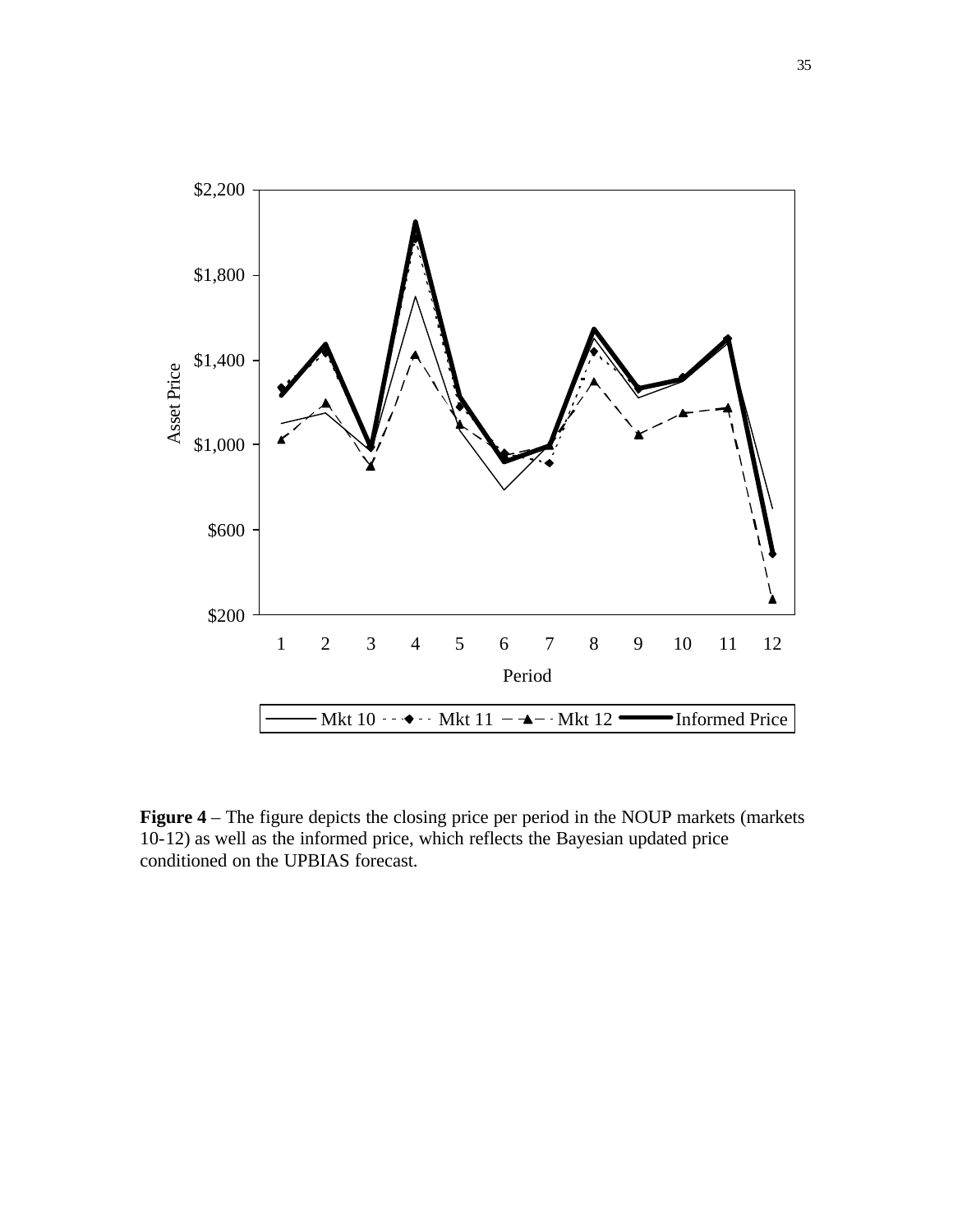

**Figure 5** – The figure depicts the closing price per period in the NODOWN markets (markets 13-15) as well as the informed price, which reflects the Bayesian updated price conditioned on the DOWNBIAS forecast.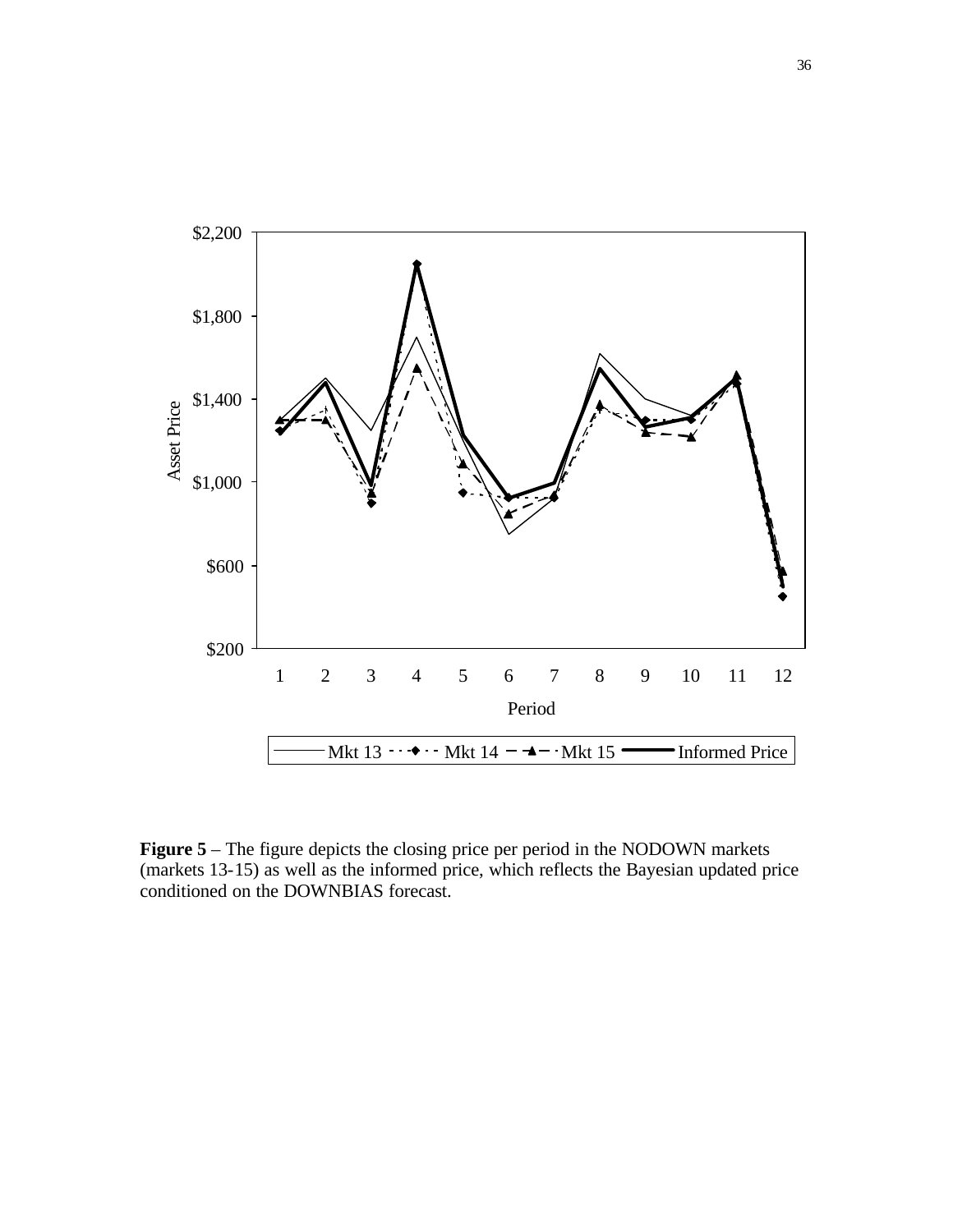#### **TABLE 1 Experimental design**

| Market    | Referent        | Forecast<br>Available | Forecast Value <sup>a</sup> | <b>Std Dev</b><br>of Error |
|-----------|-----------------|-----------------------|-----------------------------|----------------------------|
| $1 - 3$   | <b>NOBIAS</b>   | Unbiased              | $Dividend + Error$          | 100                        |
| $4 - 6$   | <b>UPBIAS</b>   | <b>Upward Bias</b>    | Dividend + $200 +$ Error    | 50                         |
| $7-9$     | <b>DOWNBIAS</b> | Downward Bias         | Dividend - $200 + Error$    | 50                         |
| $10 - 12$ | <b>NOUP</b>     | Unbiased              | $Dividend + Error$          | 100                        |
|           |                 | <b>Upward Bias</b>    | Dividend + $200 +$ Error    | 50                         |
| $13 - 15$ | <b>NODOWN</b>   | Unbiased              | $Dividend + Error$          | 100                        |
|           |                 | Downward Bias         | Dividend - $200 + Error$    | 50                         |

<sup>a</sup>The dividend is determined by drawing from a normal distribution with a mean of \$1,200 and a standard deviation of \$400. The forecast error term is determined by drawing from a normal distribution with a mean of zero and a standard deviation of \$100 for the unbiased forecast and \$50 for the biased forecasts.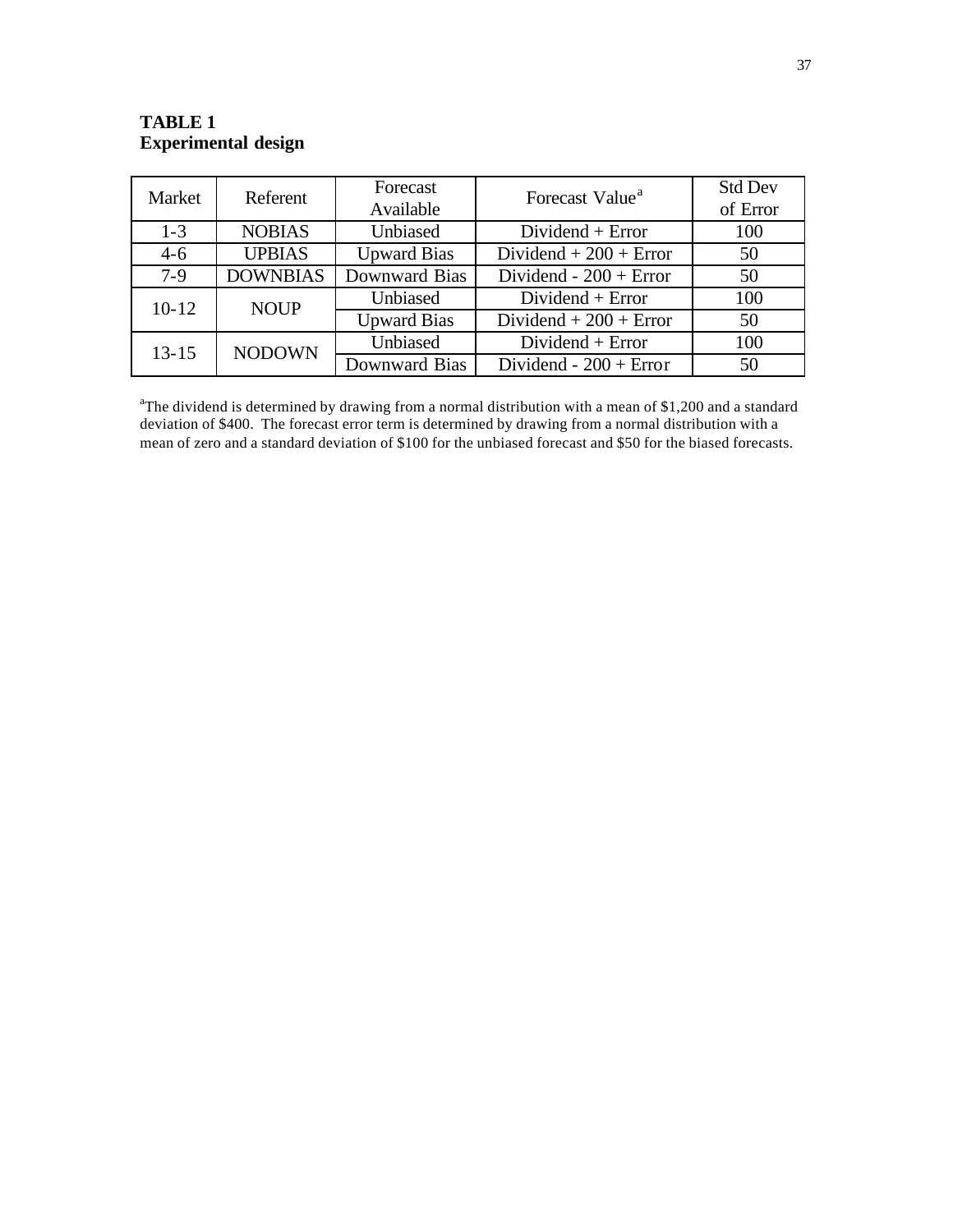| Period         | NOBIAS <sup>a</sup> |                | <b>UPBIAS<sup>a</sup></b> |                            | <b>DOWNBIAS</b> <sup>a</sup> |                            | NOUP and<br>NODOWN <sup>a</sup> | Realized<br>Asset  |
|----------------|---------------------|----------------|---------------------------|----------------------------|------------------------------|----------------------------|---------------------------------|--------------------|
|                | Forecast            | Inf.<br>Priceb | Forecast                  | Inf.<br>Price <sup>c</sup> | Forecast                     | Inf.<br>Price <sup>c</sup> | Inf.<br>Price <sup>d</sup>      | Value <sup>e</sup> |
|                | 1291                | 1286           | 1417                      | 1217                       | 1017                         | 1217                       | 1231                            | 1265               |
| $\overline{c}$ | 1469                | 1453           | 1683                      | 1479                       | 1283                         | 1479                       | 1477                            | 1461               |
| 3              | 928                 | 944            | 1200                      | 1003                       | 800                          | 1003                       | 988                             | 983                |
| 4              | 2148                | 2092           | 2237                      | 2024                       | 1837                         | 2024                       | 2049                            | 2054               |
| 5              | 1124                | 1128           | 1456                      | 1255                       | 1056                         | 1255                       | 1229                            | 1273               |
| 6              | 803                 | 826            | 1149                      | 953                        | 749                          | 953                        | 923                             | 953                |
| 7              | 922                 | 938            | 1212                      | 1015                       | 812                          | 1015                       | 997                             | 1020               |
| 8              | 1654                | 1627           | 1726                      | 1521                       | 1326                         | 1521                       | 1547                            | 1529               |
| 9              | 1397                | 1385           | 1435                      | 1234                       | 1035                         | 1234                       | 1267                            | 1300               |
| 10             | 1343                | 1335           | 1505                      | 1303                       | 1105                         | 1303                       | 1311                            | 1276               |
| 11             | 1583                | 1560           | 1684                      | 1480                       | 1284                         | 1480                       | 1500                            | 1531               |
| 12             | 558                 | 596            | 670                       | 596                        | 270                          | 481                        | 496                             | 503                |

**TABLE 2 Forecast of asset value, the informed price, and realized asset value**

<sup>a</sup>The NOBIAS forecast is an unbiased estimate of asset value. The UPBIAS and DOWNBIAS forecasts contain a constant bias of "200. For the UPBIAS and DOWNBIAS forecasts, the informed price is computed assuming that participants adjust for the bias. For the NOUP and NODOWN markets, the unbiased *and* biased forecasts are both available. The forecasts are the same as those made available in the NOBIAS, UPBIAS, and DOWNBIAS markets and, as such, are not repeated in the table. For the NOUP and NODOWN markets, the informed price is computed using both forecasts and assuming that participants adjust for the bias.

 $\overline{b}$ In markets with the NOBIAS forecast, the informed price is a Bayesian updated price conditioned on the forecast. It is computed as  $(F_A^2 F_u + F_{Fu}^2 \mu_A)/ (F_A^2 + F_{Fu}^2)$ , where  $F_A$  is the standard deviation of the asset value,  $F_u$  is the unbiased forecast,  $F_{Fu}$  is the standard deviation of the unbiased forecast, and  $\mu_A$  is the mean asset value.

c In markets with UPBIAS and DOWNBIAS forecasts, the informed price is a Bayesian updated price conditioned on the forecast. It is computed as  $(F_A^2 F_b^{adj} + F_{Fb}^2 \mu_A)/ (F_A^2 + F_{Fb}^2)$ , where  $F_b^{adj}$  is the biased forecast adjusted for the systematic bias,  $F_{Fb}$  is the standard deviation of the biased forecast, and the other terms are as defined in note c.

<sup>d</sup>In markets with two forecasts (NOUP and NODOWN markets), the informed price is a Bayesian updated price conditioned on both forecasts. It is computed as  $(F_A{}^2F_{Fb}{}^2F_u + F_A{}^2F_{Fu}{}^2F_b{}^{ad\bar{j}} + F_{Fu}{}^2F_{Fb}{}^2\mu_A)/(F_A{}^2F_{Fu}{}^2 +$  $F_A^2 F_{Fb}^2 + F_{Fu}^2 F_{Fb}^2$ , where the terms are as defined in notes b and c.

<sup>e</sup>The realized asset value is the period-end dividend, which does not vary across markets.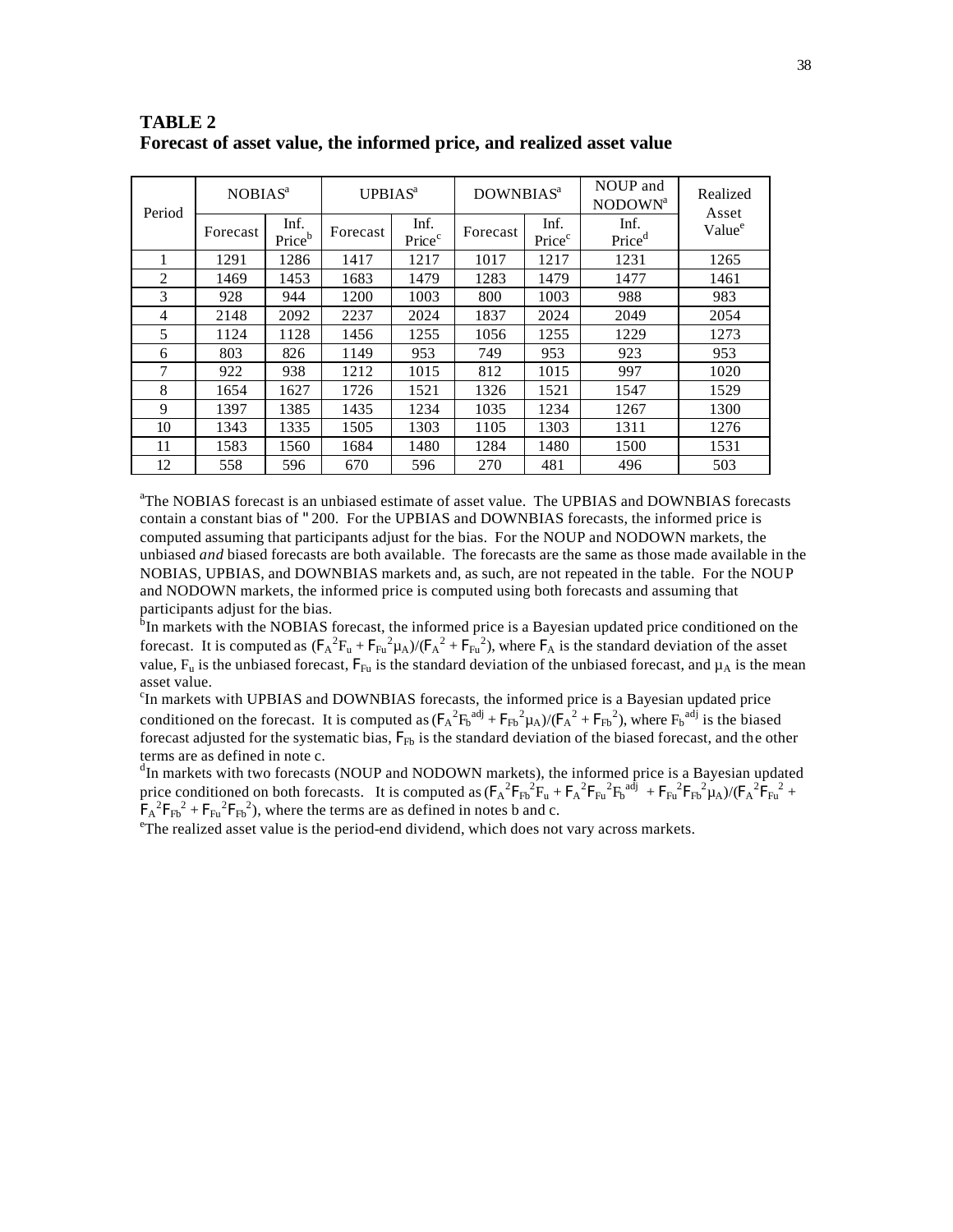#### **TABLE 3 Descriptive data on the price formation process**

| Market Condition | Periods <sup>a</sup> |          |          |  |  |
|------------------|----------------------|----------|----------|--|--|
|                  | 1-6                  | $7 - 12$ | $1 - 12$ |  |  |
| <b>NOBIAS</b>    | 0.092                | 0.034    | 0.063    |  |  |
| <b>UPBIAS</b>    | 0.137                | 0.134    | 0.135    |  |  |
| <b>DOWNBIAS</b>  | 0.105                | 0.099    | 0.102    |  |  |
| <b>NOUP</b>      | 0.093                | 0.093    | 0.093    |  |  |
| NODOWN           | ) በዓዓ                | 0.059    |          |  |  |

Panel A: Nearness of the closing price per period to the informed price

|  | Panel B: Nearness of the opening price per period to the informed price |  |  |  |  |  |
|--|-------------------------------------------------------------------------|--|--|--|--|--|
|  |                                                                         |  |  |  |  |  |

| <b>Market Condition</b> | Periods <sup>b</sup> |          |          |  |  |
|-------------------------|----------------------|----------|----------|--|--|
|                         | 1-6                  | $7 - 12$ | $1 - 12$ |  |  |
| <b>NOBIAS</b>           | 0.216                | 0.047    | 0.131    |  |  |
| <b>UPBIAS</b>           | 0.173                | 0.206    | 0.189    |  |  |
| <b>DOWNBIAS</b>         | 0.204                | 0.119    | 0.161    |  |  |
| <b>NOUP</b>             | 0.160                | 0.128    | 0.144    |  |  |
| <b>NODOWN</b>           | 0.112                | 0.116    | 0.114    |  |  |

|  | Panel C: Proportion of transactions per period near the informed price |  |  |
|--|------------------------------------------------------------------------|--|--|
|  |                                                                        |  |  |

| <b>Market Condition</b> | Proportion of transactions per period within <sup>c</sup> |            |            |            |  |
|-------------------------|-----------------------------------------------------------|------------|------------|------------|--|
|                         | 5 percent                                                 | 10 percent | 15 percent | 20 percent |  |
| <b>NOBIAS</b>           | 0.560                                                     | 0.725      | 0.840      | 0.862      |  |
| <b>UPBIAS</b>           | 0.351                                                     | 0.498      | 0.631      | 0.749      |  |
| <b>DOWNBIAS</b>         | 0.376                                                     | 0.515      | 0.664      | 0.760      |  |
| <b>NOUP</b>             | 0.338                                                     | 0.556      | 0.695      | 0.849      |  |
| <b>NODOWN</b>           | 0.302                                                     | 0.667      | 0.795      | 0.866      |  |

| <b>Market Condition</b> | Periods <sup>e</sup> |          |          |  |  |
|-------------------------|----------------------|----------|----------|--|--|
|                         | 1-6                  | $7 - 12$ | $1 - 12$ |  |  |
| <b>NOBIAS</b>           | 4.56                 | 4.11     | 4.33     |  |  |
| <b>UPBIAS</b>           | 4.44                 | 5.06     | 4.75     |  |  |
| <b>DOWNBIAS</b>         | 5.61                 | 5.39     | 5.50     |  |  |
| <b>NOUP</b>             | 4.61                 | 3.33     | 3.97     |  |  |
| <b>NODOWN</b>           | 2 89                 | 3.28     | 3.08     |  |  |

<sup>a</sup>The cell entries indicate the mean absolute difference between the closing price per period and the informed price, normalized by the informed price (NAPD).

<sup>b</sup>The cell entries indicate the mean absolute difference between the opening price per period and the informed price, normalized by the informed price (NAPD).

<sup>c</sup>The cell entries indicate the mean proportion of transactions per period that result in an NAPD (based on the transaction price) equal to or less than 5, 10, 15, and 20 percent. Although not reported, the means are similar using the proportion of transactions per period within \$50, \$100, \$150, and \$200 of the informed price.

<sup>d</sup> The cell entries indicate the mean number of transactions per period that occur to reach the minimum NAPD for a period. Although not reported, inferences are unaffected if the measure is normalized by the total number of transctions that occur in a period.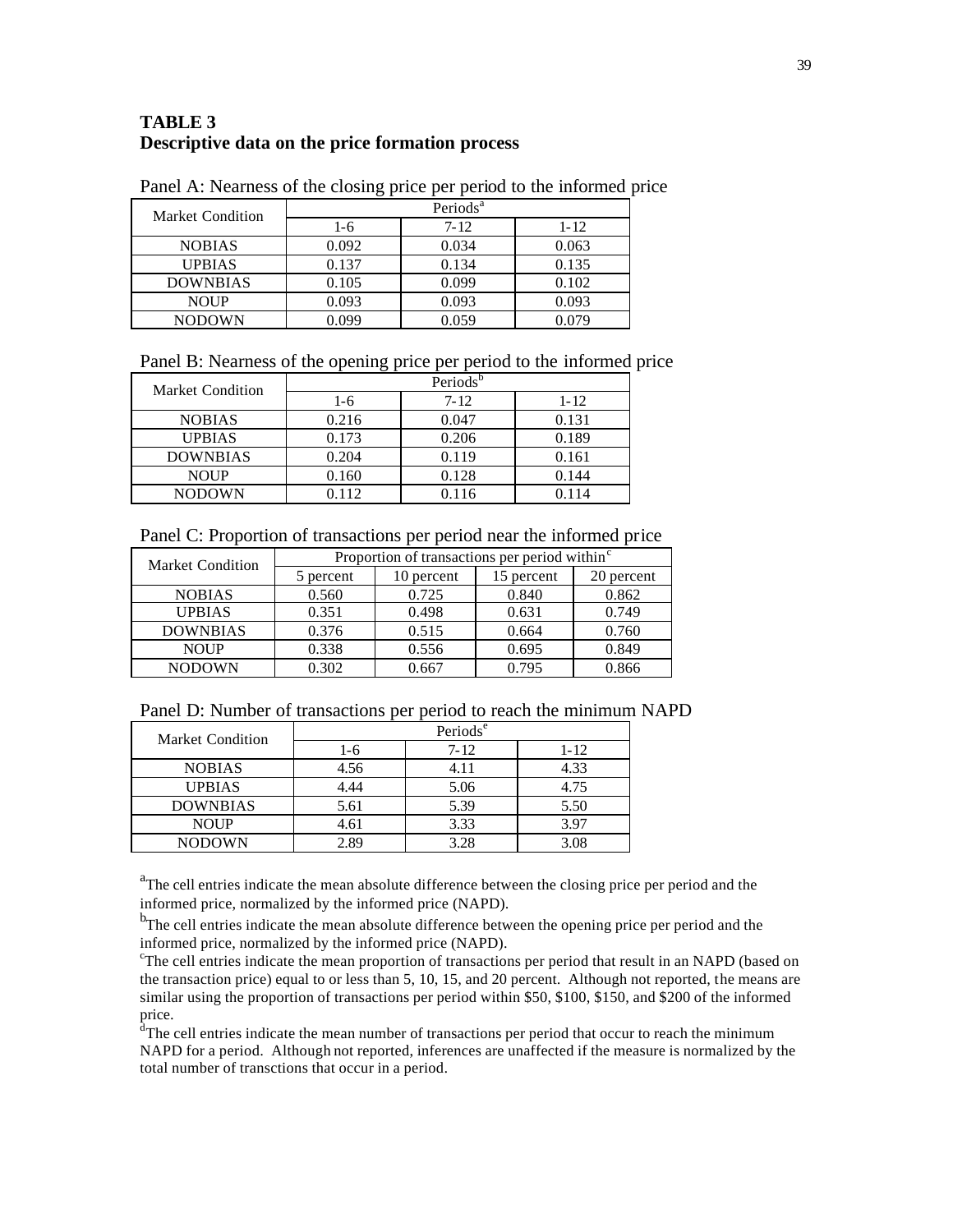#### **TABLE 4**

Traders' predictive abilities

| Market        | Traders' Predictions Are |               |               |  |
|---------------|--------------------------|---------------|---------------|--|
| Condition     | Unbiased                 | <b>Biased</b> | <b>Biased</b> |  |
|               |                          | Downward      | Upward        |  |
| <b>NOBIAS</b> | 20                       |               |               |  |
| <b>NOUP</b>   | 19                       |               |               |  |
| <b>NODOWN</b> |                          |               |               |  |
| Total         |                          |               |               |  |

Panel A: Classification of traders' predictive abilities using unbiased forecasts<sup>a</sup>

 $\chi^2$  = 3.55, p = 0.470

Panel B: Classification of traders' predictive abilities using optimistic bias forecasts<sup>a</sup>

| Market<br>Condition | <b>Traders Predictions Are</b> |               |               |  |  |
|---------------------|--------------------------------|---------------|---------------|--|--|
|                     |                                | <b>Biased</b> | <b>Biased</b> |  |  |
|                     | Unbiased                       | Downward      | Upward        |  |  |
| <b>UPBIAS</b>       |                                |               |               |  |  |
| <b>NOUP</b>         |                                |               |               |  |  |
| Total               |                                |               |               |  |  |

 $\chi^2$  = 1.07, p = 0.585

Panel C: Classification of traders' predictive abilities using pessimistic bias forecasts<sup>a</sup>

| Market<br>Condition | <b>Traders Predictions Are</b> |               |               |  |  |
|---------------------|--------------------------------|---------------|---------------|--|--|
|                     |                                | <b>Biased</b> | <b>Biased</b> |  |  |
|                     | Unbiased                       | Downward      | Upward        |  |  |
| <b>DOWNBIAS</b>     | 16                             |               |               |  |  |
| <b>NODOWN</b>       | 16                             |               |               |  |  |
| Total               |                                | 4             |               |  |  |

 $\chi^2$  = 0.00, p = 1.00

<sup>a</sup>Traders are classified as being able to make unbiased or biased predictions of asset value based on their performance in the prediction periods. For each trader, we determine whether the sign of the trader's prediction errors is consistently positive or negative. If five of six signs are the same, the trader is classified as biased: upward if the sign is consistently positive and downward if it is consistently negative. If the sign of the prediction errors is not consistently positive or negative, the trader is classified as unbiased. For markets with one forecast (NOBIAS, UPBIAS, and DOWNBIAS), each trader is classified as making unbiased or biased predictions of asset value conditioned on the trader's use of a unbiased or biased forecast. For markets with two forecasts (NOUP and NODOWN), each trader is classified twice: once based on the trader's use of the unbiased forecast and again based on the biased forecasts. <sup>b</sup>The  $\chi^2$ -statistic tests whether the mix of traders making unbiased and biased predictions of asset value differs across the relevant market sets, with the p-values being two-tailed.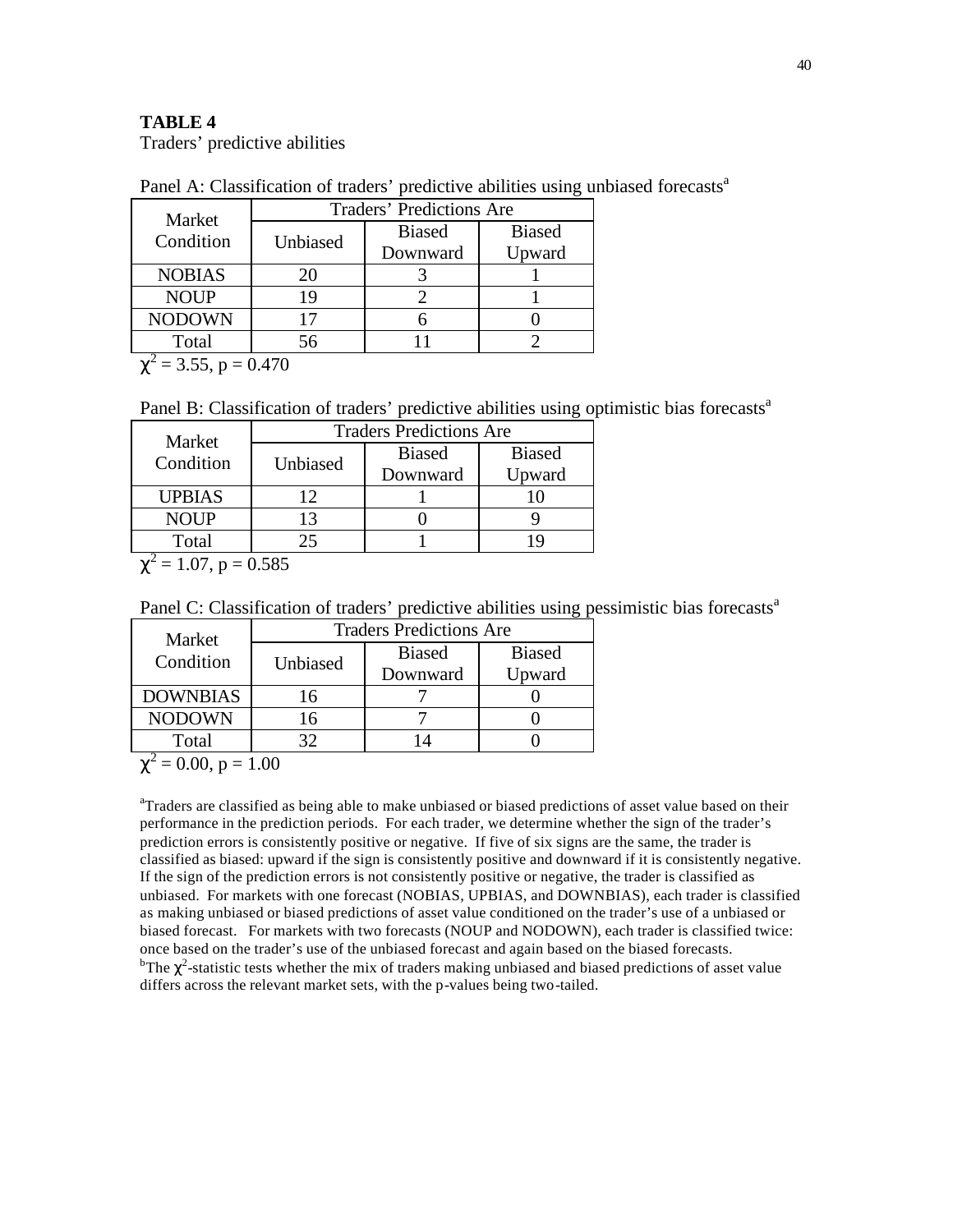#### **TABLE 5**

Association between the number of smart informed traders and the NAPD per period

| <b>Smart Informed</b><br>Traders <sup>a</sup> | Observations | Average<br>NAPD <sup>b</sup> | Percent of Smart<br>Informed Trades <sup>c</sup> |
|-----------------------------------------------|--------------|------------------------------|--------------------------------------------------|
|                                               |              |                              |                                                  |
|                                               |              | 0.378                        | 0.667                                            |
|                                               |              |                              |                                                  |
|                                               |              | 0.059                        | 0.833                                            |
|                                               |              | 0.058                        | 0.812                                            |
|                                               | 16           | 0.048                        | 0.989                                            |
|                                               |              | 0.022                        | 0.985                                            |
|                                               |              | 0.194                        | 1.000                                            |

#### Panel A: NOBIAS markets<sup>a</sup>

#### Panel B: UPBIAS markets<sup>a</sup>

| <b>Smart Informed</b><br>Traders <sup>a</sup> | Observations | Average<br>NAPD <sup>b</sup> | Percent of Smart<br>Informed Trades <sup>c</sup> |
|-----------------------------------------------|--------------|------------------------------|--------------------------------------------------|
|                                               |              | 0.252                        | 0.000                                            |
|                                               |              | 0.196                        | 0.295                                            |
|                                               | 10           | 0.157                        | 0.541                                            |
|                                               |              | 0.171                        | 1.000                                            |
|                                               |              |                              |                                                  |
|                                               |              | 0.093                        | 0.967                                            |
|                                               |              | 0.032                        | 0.990                                            |
|                                               |              | 0.015                        | 1.000                                            |

#### Panel C: DOWNBIAS markets<sup>a</sup>

| <b>Smart Informed</b> | Observations | Average           | Percent of Smart             |
|-----------------------|--------------|-------------------|------------------------------|
| Traders <sup>a</sup>  |              | NAPD <sup>b</sup> | Informed Trades <sup>c</sup> |
|                       |              |                   |                              |
|                       |              |                   |                              |
|                       |              | 0.317             | 0.438                        |
|                       |              | 0.180             | 0.900                        |
|                       |              | 0.113             | 0.811                        |
|                       |              | 0.066             | 0.910                        |
|                       |              | 0.050             | 1.000                        |
|                       |              |                   |                              |

<sup>a</sup>Smart informed traders represents the number of informed traders who are classified as making unbiased

predictions of asset value.<br><sup>b</sup>The NAPD is the absolute difference between the closing price per period and the informed price,

normalized by the informed price.<br><sup>C</sup>The percent of smart informed trades represent the percentage of transactions per period that involve at least one smart informed trader.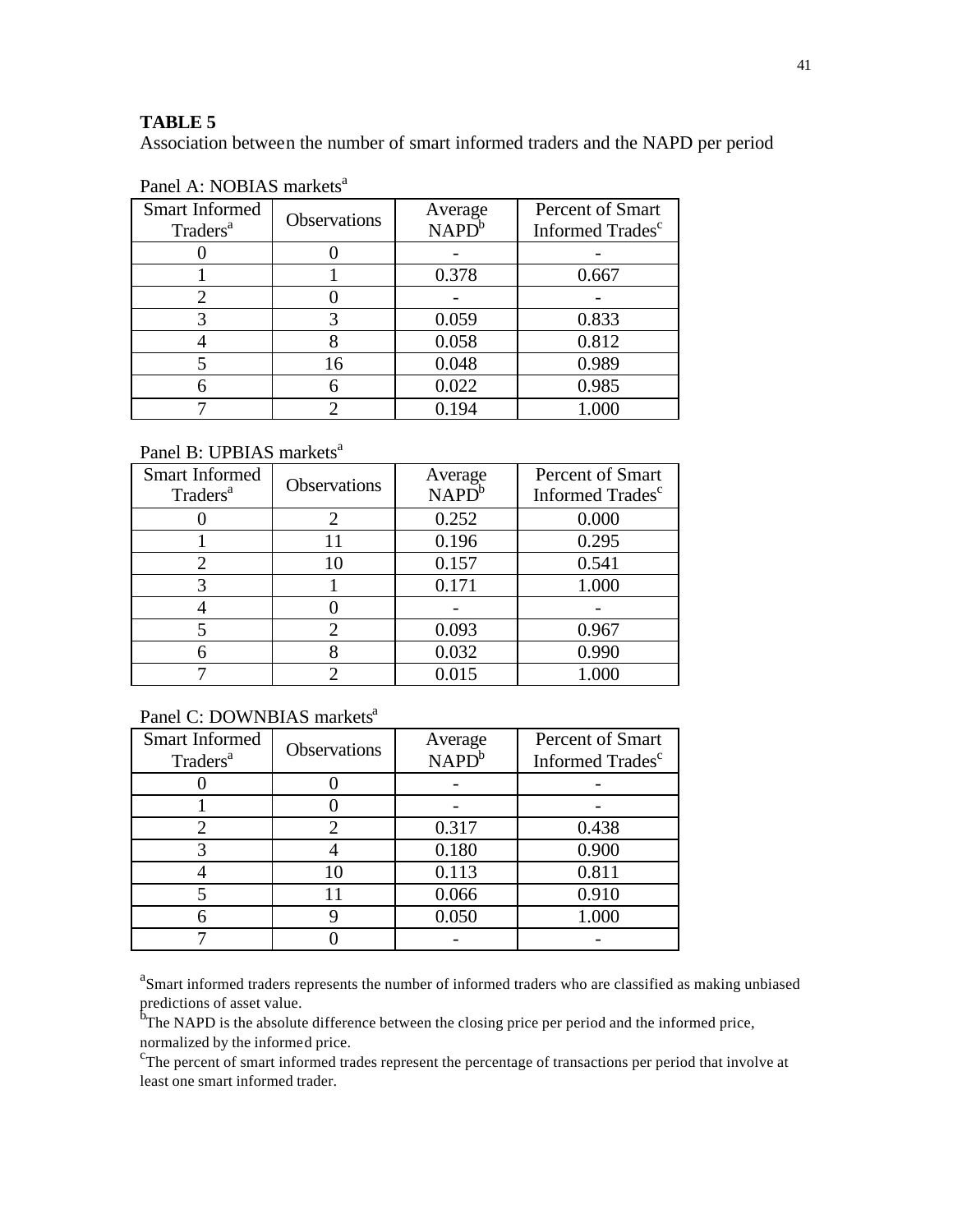#### **TABLE 6**

Association between the number of smart informed buyers and the NAPD per period

| <b>Smart Informed</b><br>Buyers <sup>a</sup> | <b>Observations</b> | Average<br>$NAPD^b$ | Percent of Smart<br><b>Informed Buyer</b><br>Trades <sup>c</sup> |
|----------------------------------------------|---------------------|---------------------|------------------------------------------------------------------|
|                                              |                     |                     |                                                                  |
|                                              |                     | 0.111               | 0.316                                                            |
|                                              | $\sqrt{7}$          | 0.059               | 0.506                                                            |
|                                              |                     | 0.039               | 0.686                                                            |
|                                              |                     |                     | N 900                                                            |

Panel A: NOBIAS markets<sup>a</sup>

### Panel B: UPBIAS markets<sup>a</sup>

| <b>Smart Informed</b><br>Buyers <sup>a</sup> | <b>Observations</b> | Average<br>NAPD <sup>b</sup> | Percent of Smart<br><b>Informed Buyer</b><br>Trades <sup>c</sup> |
|----------------------------------------------|---------------------|------------------------------|------------------------------------------------------------------|
|                                              |                     |                              |                                                                  |
|                                              |                     | 0.195                        | 0.476                                                            |
|                                              | 10                  | 0.100                        | 0.649                                                            |
|                                              | 15                  | 0.075                        | 0.755                                                            |
|                                              |                     | 0.073                        | 0.883                                                            |

#### Panel C: DOWNBIAS markets<sup>a</sup>

| <b>Smart Informed</b><br>Buyers <sup>a</sup> | <b>Observations</b> | Average<br>$NAPD^b$ | Percent of Smart<br><b>Informed Buyer</b><br>Trades <sup>c</sup> |
|----------------------------------------------|---------------------|---------------------|------------------------------------------------------------------|
|                                              |                     | 0.147               |                                                                  |
|                                              |                     | 0.234               | 0.331                                                            |
|                                              |                     | 0.148               | 0.661                                                            |
|                                              |                     | 0.026               | 0.779                                                            |
|                                              |                     | 0.025               | በ 944                                                            |

<sup>a</sup>Smart informed buyers represent the number of informed traders who are classified as making unbiased predictions of asset value *and* have a zero tax rate on dividends.<br><sup>b</sup>The NAPD is the absolute difference between the closing price per period and the informed price,

normalized by the informed price.

<sup>c</sup>The percent of smart informed buyer trades represents the percentage of transactions per period that involve at least one smart informed trader who has a zero tax rate on dividends.